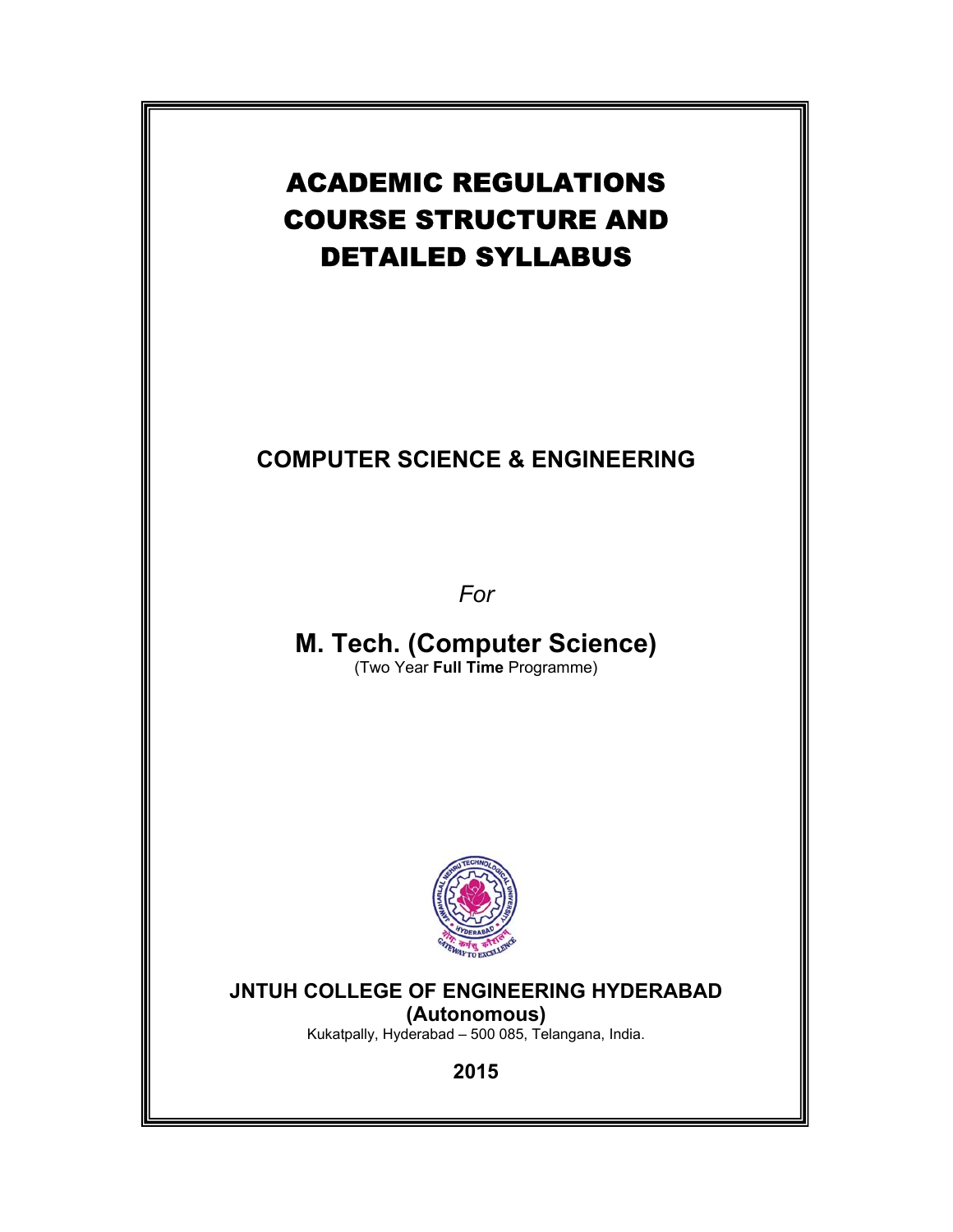# **JNTUH COLLEGE OF ENGINEERING HYDERABAD M.Tech. (Computer Science) – Full Time w.e.f. 2015-16**

# **I – SEMESTER**

| S.No.          | <b>Subject</b>                          |   | Р | <b>Credits</b> |
|----------------|-----------------------------------------|---|---|----------------|
|                | <b>Advanced Database Engineering</b>    | 4 | 0 |                |
| $\overline{2}$ | Advanced Data Structures and Algorithms | 4 | 0 |                |
| 3              | Elective $-1$                           | 4 | 0 |                |
|                | $Electric - II$                         |   | 0 |                |
| 5              | Elective - III                          |   | 0 |                |
| 6              | Elective - IV                           | 4 | 0 |                |
|                | Computing Laboratory-I                  |   | 4 | $\overline{2}$ |
| 8              | Seminar                                 |   | 4 | 2              |
|                | <b>Total Credits</b>                    |   |   | 28             |

# **II – SEMESTER**

| S.No. | <b>Subject</b>                                |   | Р | <b>Credits</b> |
|-------|-----------------------------------------------|---|---|----------------|
|       | <b>Advanced Computer Networks</b>             | 0 | 0 |                |
| 2     | Web Service and Service Oriented Architecture | 0 | 0 |                |
| 3     | $Electric - V$                                | 0 | 0 |                |
|       | Elective - VI                                 | 0 | 0 |                |
| 5     | Elective - VII                                | 0 | 0 |                |
| 6     | Elective - VIII                               | 0 | 0 |                |
|       | Computing Laboratory-II                       |   | 4 | 2              |
| 8     | Soft Skills Lab                               | 0 | 4 | 2              |
|       | <b>Total Credits</b>                          |   |   | 28             |

# **III – SEMESTER**

| S.No. | <b>Subject</b>          |  | D | <b>Credits</b>       |
|-------|-------------------------|--|---|----------------------|
|       | Comprehensive Viva Voce |  |   |                      |
|       | Project Phase -I        |  |   | $\ddot{\phantom{1}}$ |
|       | <b>Total Credits</b>    |  |   | 16                   |

# **IV – SEMESTER**

| S.No. | Subject                                    |  | <b>Credits</b> |
|-------|--------------------------------------------|--|----------------|
|       | <b>Project Phase-II &amp; Dissertation</b> |  | 18             |
|       | <b>Total credits</b>                       |  | 18             |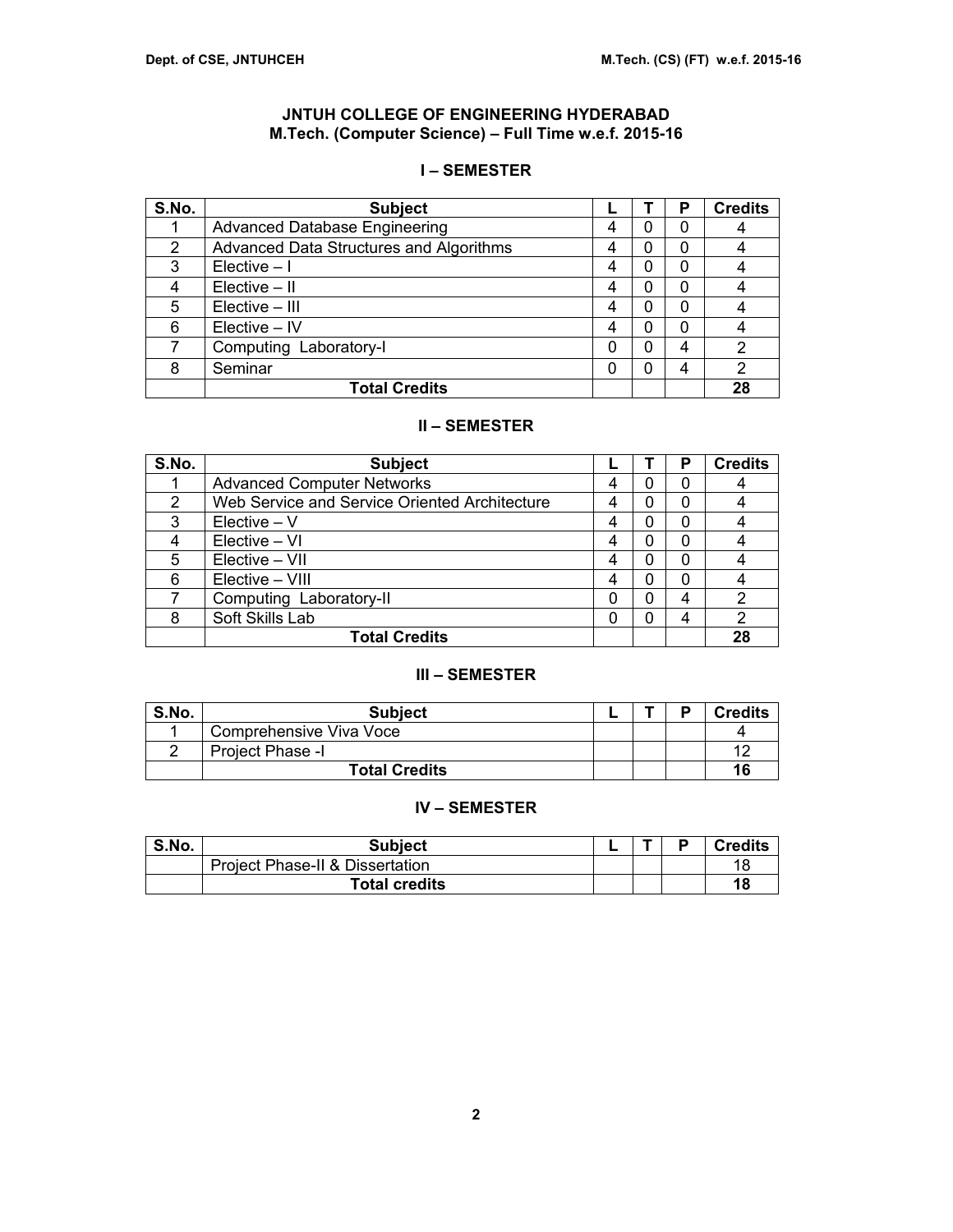# **JNTUH COLLEGE OF ENGINEERING HYDERABAD M.Tech. (Computer Science) – Full Time w.e.f. 2015-16**

### **Elective- I**

- 1. Mobile Computing,
- 2. Social Media and Web Mining
- 3. Operating System Design

### **Elective- II**

- 1. Cloud Computing
- 2. Information Retrieval Systems
- 3. Embedded Systems

# **Elective- III**

- 1. Computer Forensics
- 2. Scripting Languages
- 3. Natural language Processing

# **Elective- IV**

- 1. Software Architecture and Design Pattern
- 2. Pattern Recognition
- 3. Mobile Application Development

# **Elective- V**

- 1. Information Security
- 2. Software Testing Methodologies
- 3. Software Project Management

# **Elective- VI**

- 1. Research Methodologies
- 2. Software Design and Engineering
- 3. Speech Processing

# **Elective- VII**

- 1. High Performance Computing
- 2. Adhoc & Sensor Networks
- 3. Advanced Algorithms

### **Elective- VIII**

- 1. Cryptanalysis
- 2. Robotics
- 3. Bio Informatics
- 4. Big Data Analytics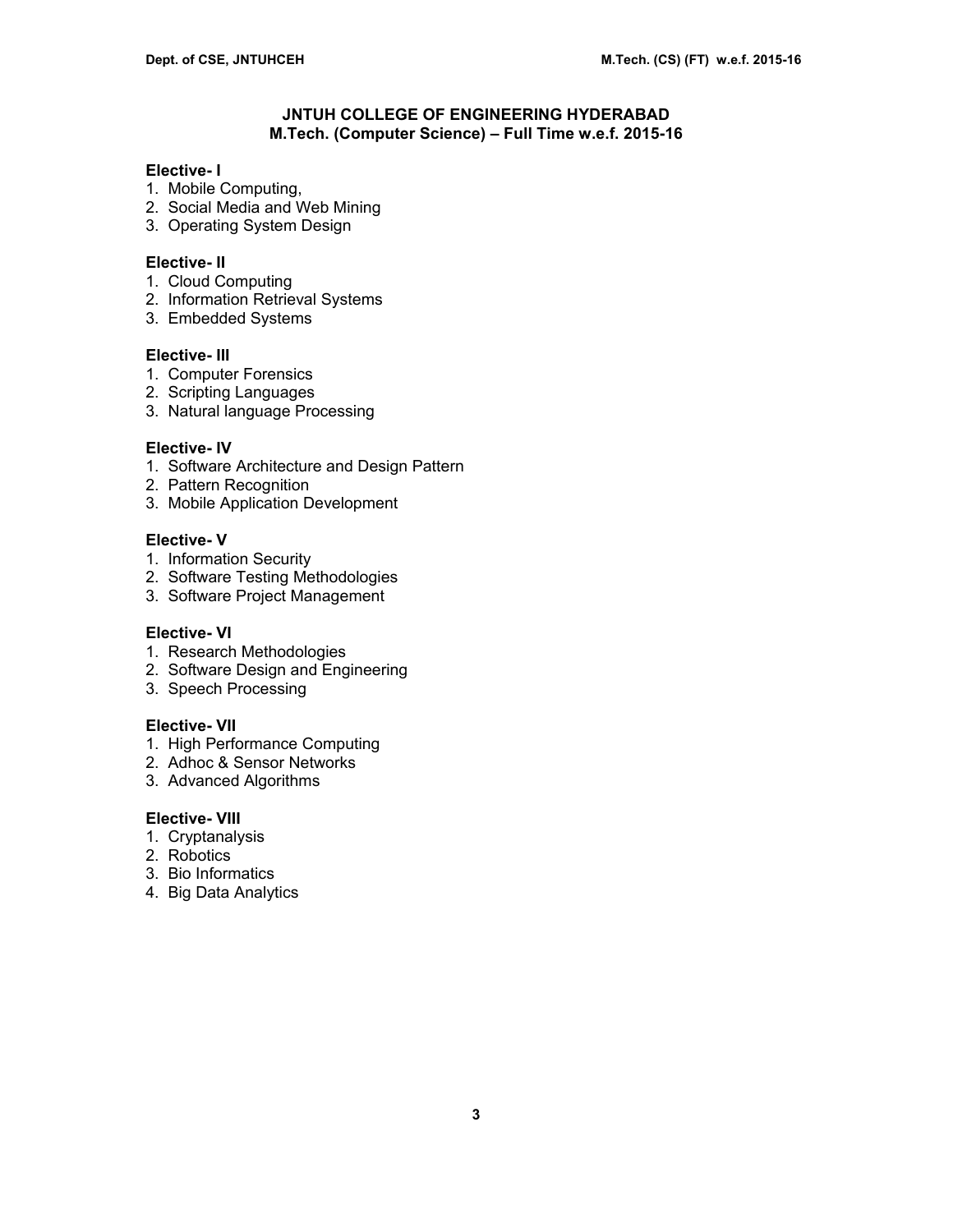**M.Tech. I Year I-Sem (Computer Science)** 

| M.Tech. I Year I-Sem (Computer Science) | L T P C |  |
|-----------------------------------------|---------|--|
|                                         | 4004    |  |

# **ADVANCED DATABASE ENGINEERING**

### **Prerequisites**

≥ A course on "Data Base Management Systems

### **Objectives**

- $\approx$  To Understand the significance of integrity constrains
- $\approx$  To Normalize the database schema
- $\approx$  To improve the query performance
- $\approx$  To gain knowledge about advanced databases and applications.

### **Outcomes**

- $\approx$  Will be able to design a database for an organization.
- $\infty$  Will be able to construct and execute optimized queries
- $\infty$  Can apply proper security policies to data
- $\approx$  Can handle E-Commerce transactions
- $\infty$  Can apply object oriented features to DBMS

# **UNIT- I Relational Model**

Constraints, update operations, transactions, and dealing with constraint violations. Relational database design algorithms, MVDs and 4NF, JD and 5NF, inclusion dependencies, other dependencies and normal forms.

# **UNIT- II Query Processing & Optimization**

Measures of Query Cost, Selection Operation, Sorting, Join Operation, Other Operations, Evaluation of Expressions

Transformation of Relational Expressions, Estimating Statistics of Expression Results, Choice of Evaluation Plans, Materialized Views, Advanced Topics in Query Optimization.

# **UNIT- III Object & Object-Relational Databases**

Concepts of Object databases, Object database standards, languages and design. Object-relational and Extended-Relational Systems.

# **UNIT – IV Security, Advanced Modelling**

Database Security

Enhanced data models for advanced applications – active databases, temporal databases, spatial and multimedia databases, deductive databases.

# **UNIT- V**

Advanced Transaction Processing - Transaction-Processing Monitors, Transactional Workflows, E-Commerce, Main-Memory Databases , Real-Time Transaction Systems ,Long-Duration Transactions

Case studies: PostgreSQL, IBM DB2, Oracle, Microsoft SQL server.

# **Text Books:**

- 1. Fundamentals of Database Systems, Elmasri Navrate Pearson Education, V edition
- 2. Data base System Concepts, Silberschatz, Korth, McGraw hill, VI edition.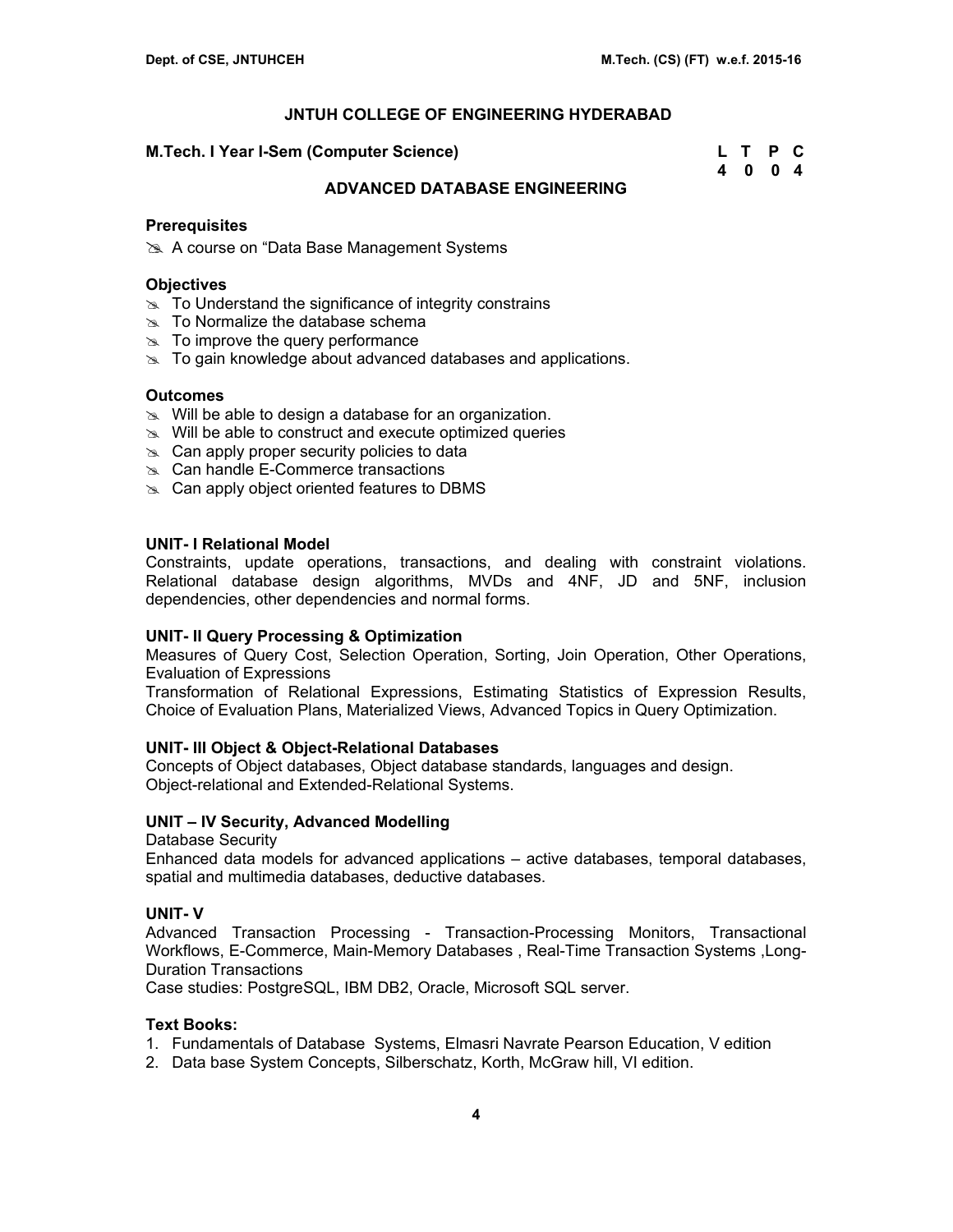# **References:**

- 1. Data base Systems design, Implementation, and Management, Peter Rob & Carlos Coronel 7th Edition.
- 2. Introduction to Database Systems, C.J.Date Pearson Education
- 3. Oracle for Professionals,The X Team,S.Shah and V.Shah,SPD.
- 4. Database Systems Using Oracle:A Simplified guide to SQL and PL/SQL,Shah,PHI.
- 5. Fundamentals of Database Management Systems,M.L.Gillenson,Wiley Student Edition.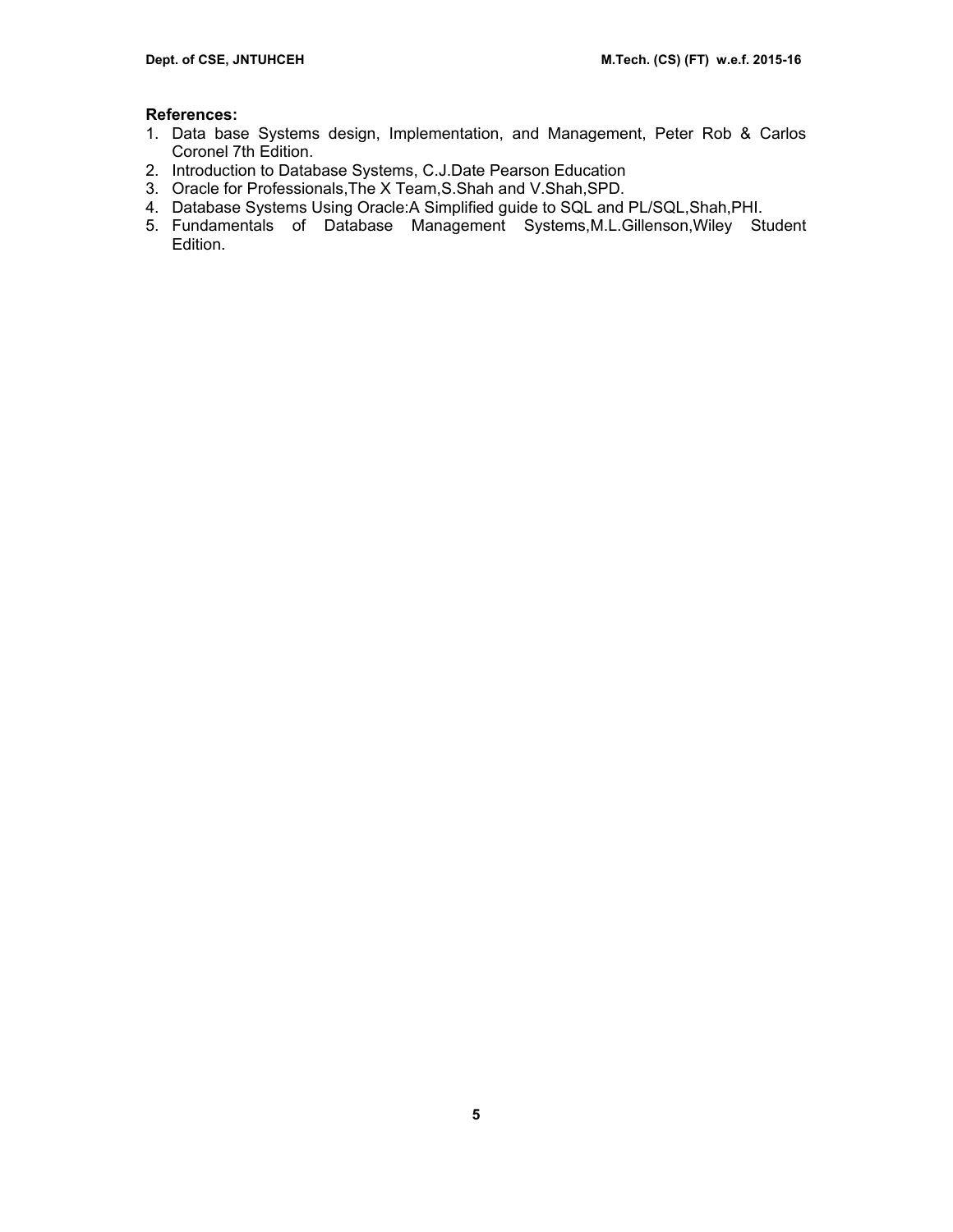#### **M.Tech. I Year I-Sem (Computer Science)**

| M.Tech. I Year I-Sem (Computer Science) | L T P C |  |
|-----------------------------------------|---------|--|
|                                         | 4 0 0 4 |  |

# **ADVANCED DATA STRUCTURES AND ALGORITHMS**

### **Prerequisites**

- im A course on "Computer Programming & Data Structures"
- $\&$  A course on " Design & Analysis of Algorithms"

# **Objectives**

- $\approx$  Introduces the notations for analysis of the complexities of algorithms
- $\approx$  Introduces the amortized analysis
- $\geq$  Introduces the heap data structures such as leftist trees, binomial heaps, fibonacci and min-max heaps
- $\infty$  Introduces the randomized, approximation and non deterministic algorithms
- $\infty$  Introduces a variety of data structures such as disjoint sets, hash tables, search structures and digital search structures

### **Outcomes**

- $\approx$  Ability to analyze the performance of algorithms
- $\geq$  Ability to select the data structures that efficiently model the information in a problem
- $\approx$  Ability to understand how the choice of data structures impact the performance of programs
- $\geq$  Can Design programs using a variety of data structures, including hash tables, search structures and digital search structures

### **UNIT-I**

Algorithm analysis: Asymptotic notations, Recurrence analysis, Masters Theorem, Amortized analysis, Disjoint sets.

Randomized Algorithms –Introduction, n-queens problem, quick sort.

# **UNIT-II**

Heap Structures- Min-Max Heaps, Leftist trees, Binomial Heaps, Fibonacci heaps. Hashing.

# **UNIT-III**

Search Structures- OBST, AVL trees, Red-Black trees, Splay trees, B-trees.

# **UNIT-IV**

Digital Search Structures - Digital Search trees, Binary tries and Patricia, Multiway Tries, Suffix trees.

Approximation Algorithms: Planar graph colouring, Job Scheduling, TSP.

# **UNIT-V**

NP-Hard and NP-complete: Non-deterministic algorithms – Searching, Sorting, Knapsack decision problem, Satisfiability problem, NP - Complete Problems- clique problem, Vertex cover problem, TSP.

# **Text Books:**

- 1. Fundamentals of Data structures in C++ Sahni, Horowitz,Mehatha, Universities Press.
- 2. Introduction to Algorithms, TH Cormen, PHI.

# **References:**

- 1. Design methods and analysis of Algorithms, SK Basu, PHI.
- 2. Data Structures & Algorithm Analysis in C++, Mark Allen Weiss, Pearson Education.
- 3. Fundamentals of Computer Algorithms,  $2<sup>nd</sup>$  Edition, Ellis Horowitz, Sartaj Sahni, Sanguthevar Rajasekaran, Universities Press.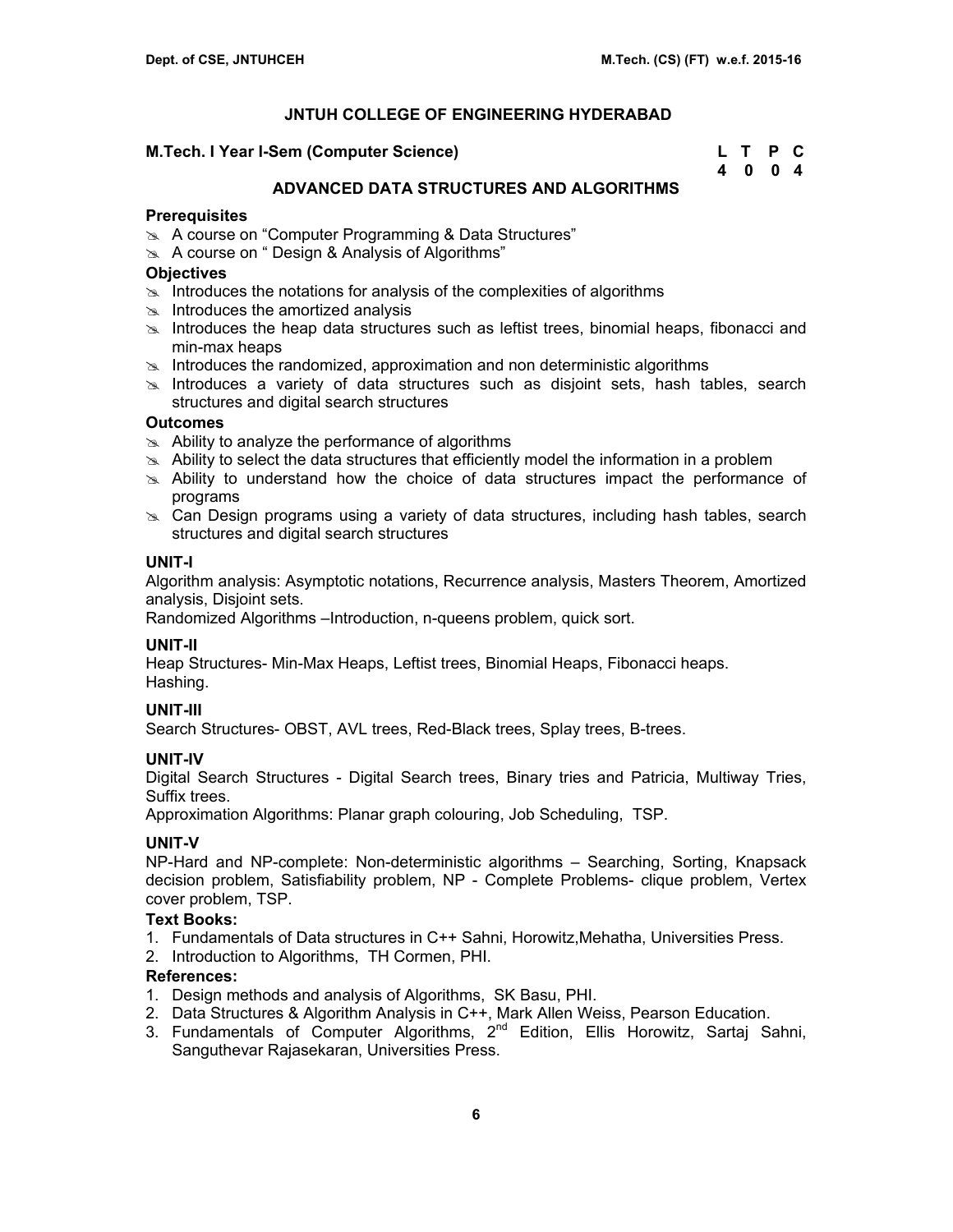# **M.Tech. I Year I-Sem (Computer Science)**

| M.Tech. I Year I-Sem (Computer Science) | L T P C |  |
|-----------------------------------------|---------|--|
|                                         | 4 0 0 4 |  |

# **MOBILE COMPUTING Elective-I**

### **Prerequisites:**

- $\infty$  Computer Networks
- **EX** Distributed Systems / Distributed Operating Systems

# **Objectives:**

- $\geq$  To make the student understand the concept of mobile computing paradigm, its novel applications and limitations.
- $\approx$  To understand the typical mobile networking infrastructure through a popular GSM protocol
- $\geq$  To understand the issues and solutions of various layers of mobile networks, namely MAC layer, Network Layer & Transport Layer
- $\infty$  To understand the database issues in mobile environments & data delivery models.
- $\approx$  To understand the ad hoc networks and related concepts.
- $\approx$  To understand the platforms and protocols used in mobile environment.

# **Outcomes:**

- $\approx$  Able to think and develop new mobile applications
- $\approx$  Able to develop new ad hoc network applications and/or algorithms.
- $\infty$  Able to understand & develop any existing or new protocol related to mobile environment

# **UNIT I**

# **Introduction**

Mobile Communications, Mobile Computing – Paradigm, Promises/Novel Applications and Impediments and Architecture; Mobile and Handheld Devices, Limitations of Mobile and Handheld Devices.

GSM – Services, System Architecture, Radio Interfaces, Protocols, Localization, Calling, Handover, Security, New Data Services, GPRS, CSHSD, DECT.

# **UNIT –II**

# **(Wireless) Medium Access Control (MAC)**

Motivation for a specialized MAC (Hidden and exposed terminals, Near and far terminals), SDMA, FDMA, TDMA, CDMA, Wireless LAN/(IEEE 802.11)

# **Mobile Network Layer**

IP and Mobile IP Network Layers, Packet Delivery and Handover Management, Location Management, Registration, Tunneling and Encapsulation, Route Optimization, DHCP.

# **UNIT –III**

# **Mobile Transport Layer**

Conventional TCP/IP Protocols, Indirect TCP, Snooping TCP, Mobile TCP, Other Transport Layer Protocols for Mobile Networks.

# **Database Issues**

Database Hoarding & Caching Techniques, Client-Server Computing & Adaptation, Transactional Models, Query processing, Data Recovery Process & QoS Issues.

# **UNIT IV**

# **Data Dissemination and Synchronization**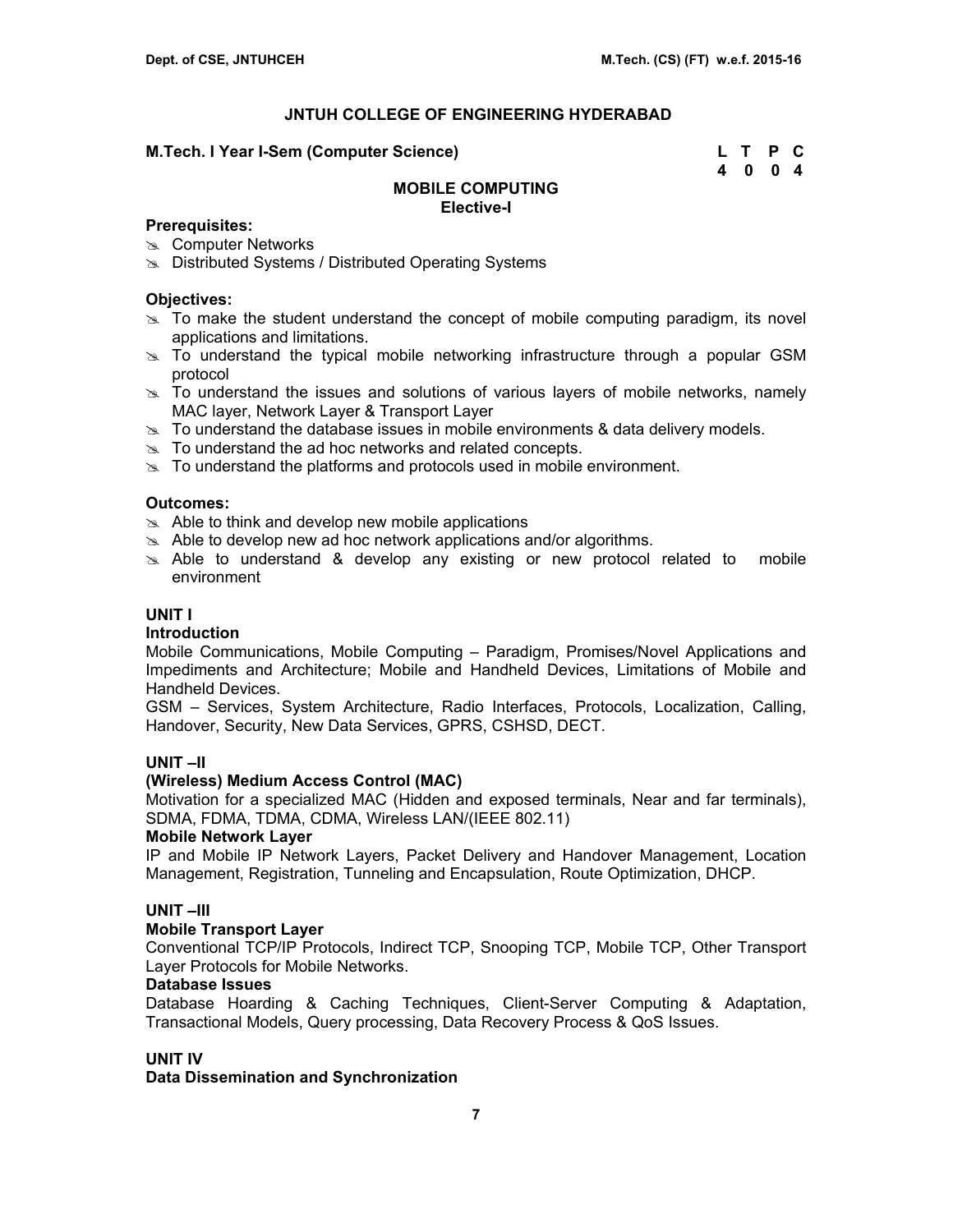Communications Asymmetry, Classification of Data Delivery Mechanisms, Data Dissemination, Broadcast Models, Selective Tuning and Indexing Methods, Data Synchronization – Introduction, Software, and Protocols

# **UNIT V**

# **Mobile Ad hoc Networks (MANETs)**

Introduction, Applications & Challenges of a MANET, Routing, Classification of Routing Algorithms, Algorithms such as DSR, AODV, DSDV, Mobile Agents, Service Discovery.

# **Protocols and Platforms for Mobile Computing**

WAP, Bluetooth, XML, J2ME, JavaCard, PalmOS, Windows CE, SymbianOS, Linux for Mobile Devices, Android.

# **Text Books:**

- 1. Jochen Schiller, "Mobile Communications", Addison-Wesley, Second Edition, 2009.
- 2. Raj Kamal, "Mobile Computing", Oxford University Press, 2007, ISBN: 0195686772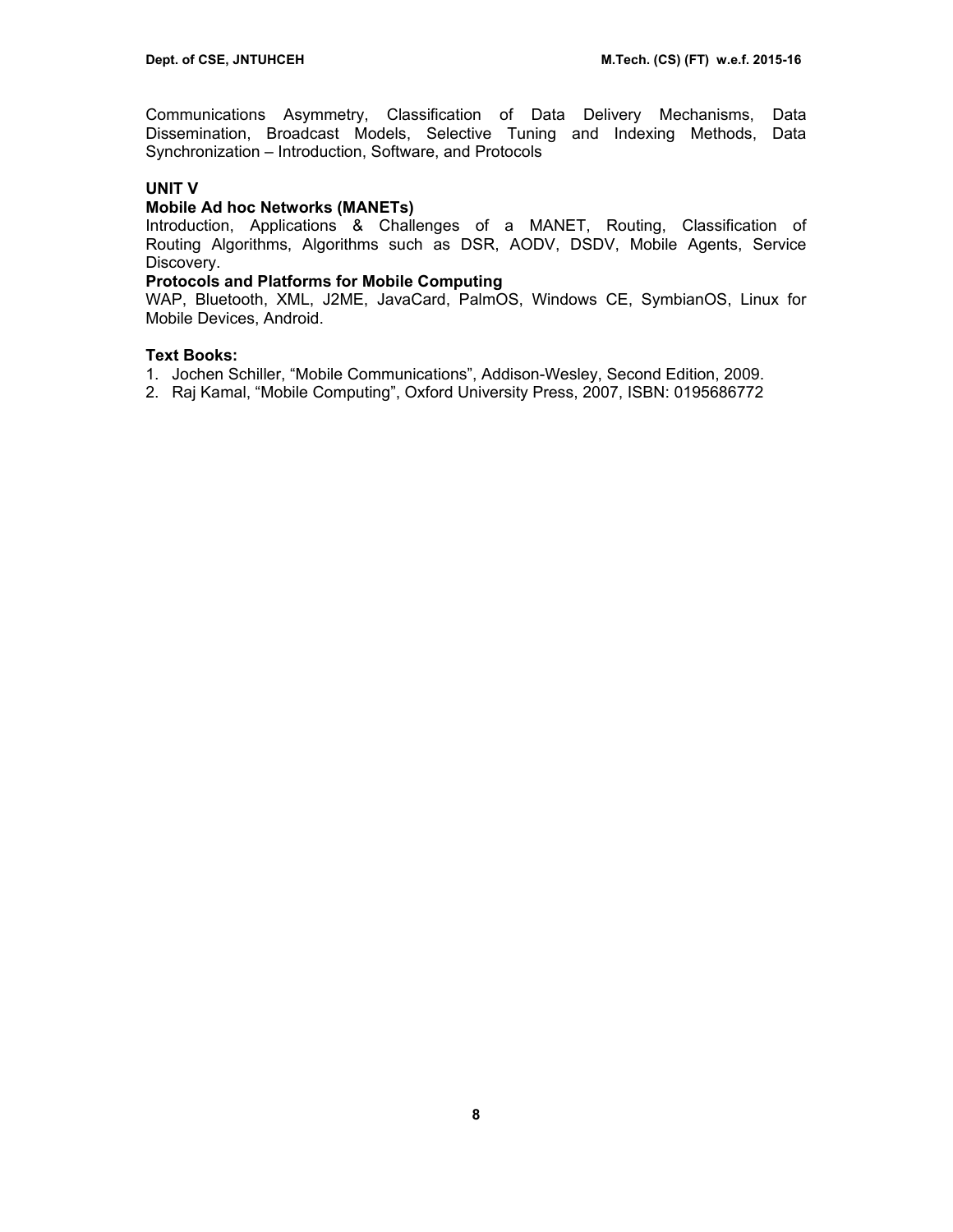#### **M.Tech. I Year I-Sem (Computer Science)**

| M.Tech. I Year I-Sem (Computer Science) | L T P C |  |
|-----------------------------------------|---------|--|
|                                         | 4 0 0 4 |  |

#### **SOCIAL MEDIA AND WEB MINING Elective- I**

#### **Prerequisites:**

 $\infty$  Web Mining

# **Objectives:**

- $\ge$  The purpose of this course is to provide the students with knowledge of social media & web mining principles and techniques.
- $\approx$  This course is also designed to give an exposure of the frontiers of social media web mining (Face book, twitter)
- $\geq$  To introduce new technology for data analysis

# **Outcomes:**

- $\approx$  Ability to understand social media and its data.
- $\approx$  Ability to apply mining technologies on twitter, facebook, LinkdIn and Googlet.
- $\approx$  Ability to apply web mining technologies, NLP concepts to summarize, mine data on webpages, blogs.
- $\infty$  Ability to Program using "R" and the tool Twitter 'R'

**UNIT-1**: Social media mining, Fundamentals, new challenges, key concepts, Good Data vs Bad Data, understanding sentiments, Sentiment Analysis, Classification, supervised social media mining, unsupervised social media mining, human sensors under honest signals.

**UNIT-2**: Recommendation in Social Media, Challenges, Classical Recommendation Algorithms, Recommendation Using Social Context, Evaluating Recommendations.

**UNIT-3**: Mining Twitter: Exploring Trending Topics, Discovering What People Are Talking About, Mining Face book: Analyzing Fan Pages, Examining Friendships, Mining LinkedIn: Faceting Job Titles, Clustering Colleagues, Mining Google+: Computing Document Similarity, Extracting Collocations.

**UNIT-4**: Mining Web Pages: web content mining, web structure mining, web usage mining, Natural Language Processing to Understand Human Language, Summarize Blog Posts, Mining Mailboxes, Mining GitHub, Inspecting Software Collaboration Habits, Building Interest Graphs, Mining the Semantically Marked-Up Web: Extracting Micro formats, Inference over RDF.

**UNIT-5**: Getting started with R:Why R?, Quick start, The basics-Assignment and Arithmetic, Functions, Arguments and help vectors, sequences and combining vectors, creating data frames and importing files, Visualization in Restyle and workflow, Mining Twitter with R:why Twitter data? Obtaining Twitter data, preliminary analyses.

#### **Text Books:**

- 1. Mining the Social Web, 2nd Edition Data Mining Face book, Twitter, LinkedIn, Google+, GitHub, and More By Matthew A. Russell Publisher: O'Reilly Media.
- 2. Social Media Mining with R [Kindle Edition] NATHAN DANNEMAN RICHARD HEIMANN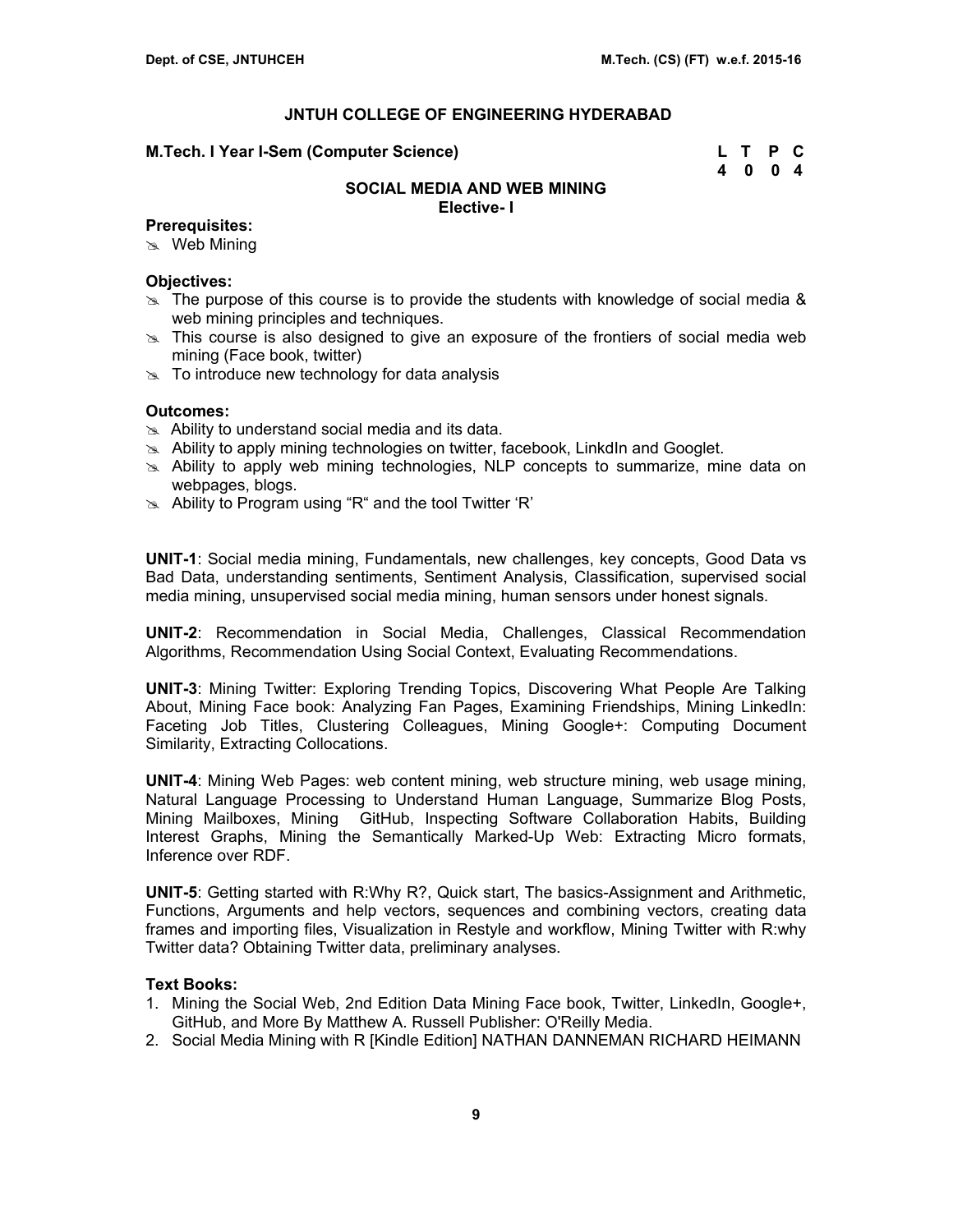#### **M.Tech. I Year I-Sem (Computer Science)**

| M.Tech. I Year I-Sem (Computer Science) | L T P C |  |
|-----------------------------------------|---------|--|
|                                         | 4 0 0 4 |  |

### **OPERATING SYSTEM DESIGN Elective- I**

### **Prerequisites**

- **A course on "Operating Systems"**
- 8 A course on "Computer Programming and Data Structures"
- **A course on "Computer Organization and Architecture"**

### **Objectives**

- $\infty$  Provide an introduction to operating system concepts (i.e., processes, threads, scheduling, synchronization, deadlocks, memory management, file and I/O subsystems and protection)
- $\ge$  Introduce the issues to be considered in the design and development of operating system
- $\approx$  Introduce inter process communication and I/O Devices.

### **Outcomes**

- $\infty$  Will be able to control access to a computer and the files that may be shared
- $\infty$  Demonstrate the knowledge of the components of computer and their respective roles in computing.
- $\approx$  Ability to recognize and resolve user problems with standard operating environments.
- $\approx$  Gain practical knowledge of how programming languages, operating systems, and architectures interact and how to use each effectively.
- $\infty$  Understanding Resource Management and Security.
- Sometting knowledge about Device drivers.

#### **UNIT - I: PROCESSES AND SCHEDULING**

Process States and System Call Interface; Life Cycle of a Process: Process Dynamics; Scheduler: working and implementation; Linux Process States and System Calls; Process Groups, Sessions,Foreground and Background Processes.

### **UNIT - II: INTERPROCESS COMMUNICATION AND SYNCHRONISATION**

Signals, Pipes and Named Pipes (FIFOs); Threads and pthread library; Mutexes and Condition Variables; Semaphores; Producer-Consumer Problem and Solutions using mutexes, condition variables and semaphores.

# **UNIT - III: FILES AND FILE SYSTEMS**

File and File Meta-data; File Naming Systems; File System Operations; File System Implementation; File System Structures; Booting an OS; File System Optimisation.

# **UNIT - IV: DEVICES AND DEVICE DRIVERS**

Devices and Types of Devices; Terminal, Disk, SCSI, Tape and CD devices; Unification of Files and Devices; Device Drivers: Concepts and Implementation Details.

# **UNIT - V: RESOURCE MANAGEMENT AND SECURITY**

Resource Management Issues; Types of Resources; Integrated Resource Scheduling; Queuing Models of Scheduling; Protection of Resources – hardware, software, and attacks; Security Policies.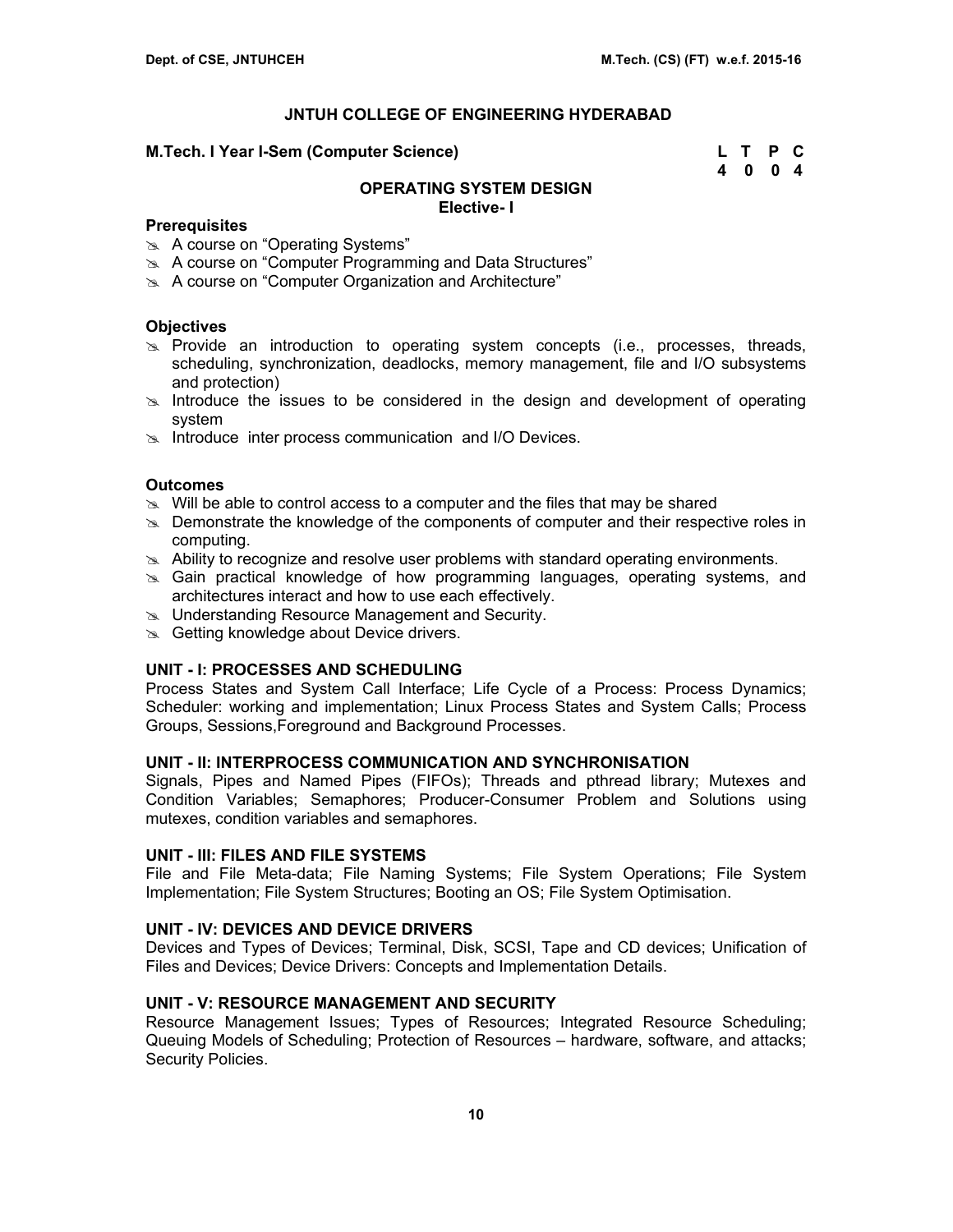### **Text Books:**

- 1. Charles Crowley. *Operating Systems: A Design-Oriented Approach*, Tata McGraw-Hill (2001 or later)
- 2. Richard Stevens, Stephen Rago. *Advanced Programming in the Unix Environment*, Addison-Wesley (2013). Available for free download in PDF.

# **Refererence Books:**

- 1. Maekawa, M. and Arthur E. Oldehoeft and Oldehoeft, R.R. *Operating Systems: Advanced Concepts*, Benjamin Cummings (1987). Available through Google Books.
- 2. David A. Rusling. *The Linux Kernel*, http://www.tldp.org/LDP/tlk/tlk.html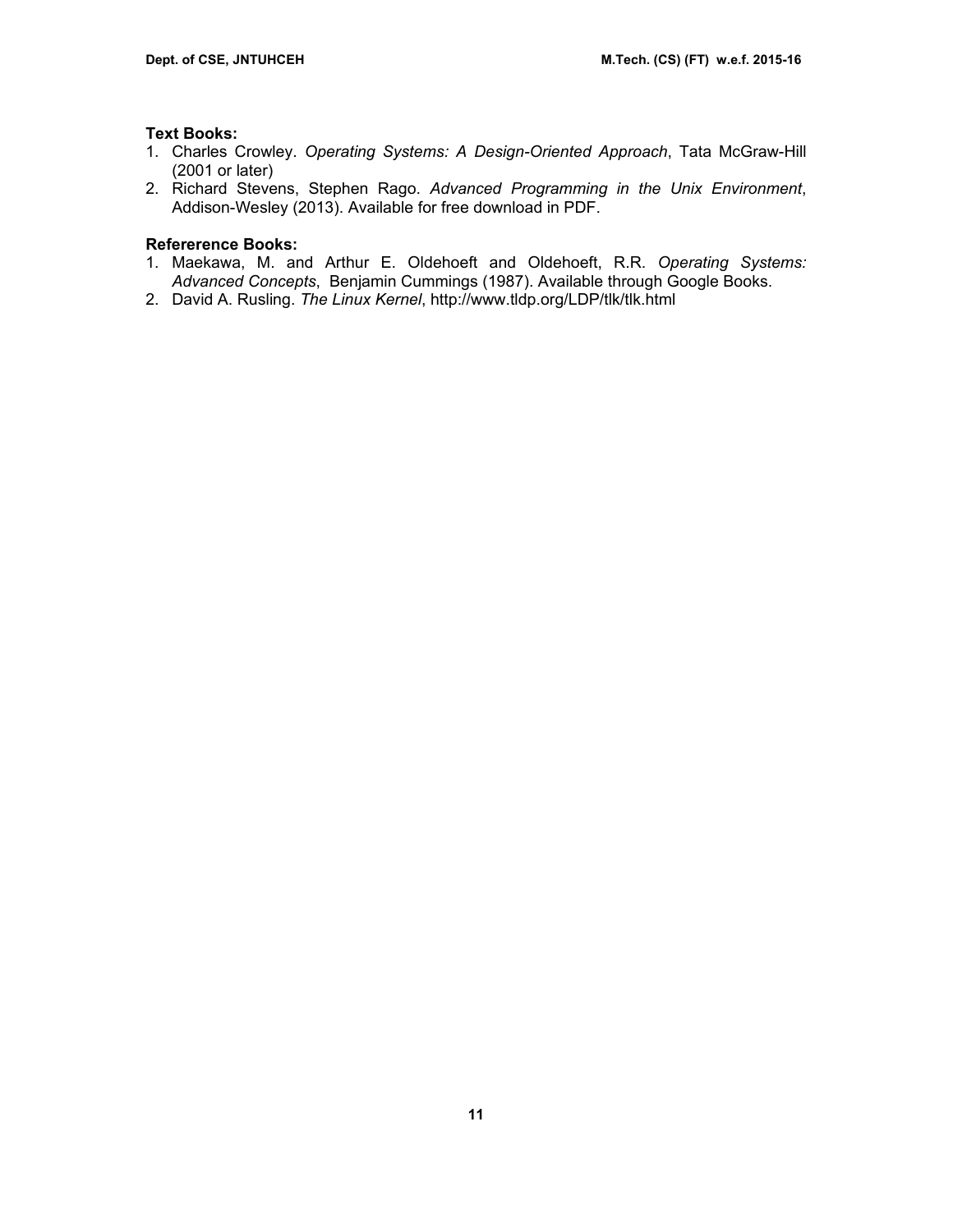#### **M.Tech. I Year I-Sem (Computer Science)**

| M.Tech. I Year I-Sem (Computer Science) | L T P C |  |
|-----------------------------------------|---------|--|
|                                         | 4 0 0 4 |  |

### **CLOUD COMPUTING Elective - II**

### **Prerequisites**

- **A course on "Computer Networks"**
- $\approx$  A course on "Operating Systems"

### **Objectives**

- $\approx$  This course provides an insight into cloud computing
- $\infty$  Topics covered include- distributed system models, different cloud service models, service oriented architectures, cloud programming and software environments, resource management.

### **Outcomes**

- $\geq$  Ability to understand various service delivery models of a cloud computing architecture.
- $\geq$  Ability to understand the ways in which the cloud can be programmed and deployed.
- $\infty$  Understanding cloud service providers.

**UNIT I: Computing Paradigms,** High-Performance Computing, Parallel Computing. Distributed Computing. Cluster Computing. Grid Computing, Cloud Computing. Bio computing, Mobile Computing. Quantum Computing, Optical Computing. Nano computing.

**UNIT II: Cloud Computing Fundamentals**: Motivation for Cloud Computing, The Need for Cloud Computing, Defining Cloud Computing, Definition of Cloud computing, Cloud Computing Is a Service, Cloud Computing Is a Platform, Principles of Cloud computing, Five Essential Characteristics...Four Cloud Deployment Models

**UNIT III: Cloud Computing Architecture and Management:** Cloud architecture, Layer, Anatomy of the Cloud, Network Connectivity in Cloud Computing, Applications on the Cloud, Managing the Cloud, Managing the Cloud Infrastructure, Managing the Cloud application, Migrating, Application to Cloud, Phases of Cloud Migration Approaches for Cloud Migration.

**UNIT IV: Cloud Service Models:** Infrastructure as a Service, Characteristics of IaaS. Suitability of IaaS, Pros and Cons of IaaS, Summary of IaaS Providers, Platform as a Service, Characteristics of PaaS, Suitability of PaaS, Pros and Cons of PaaS, Summary of PaaS Providers, Software as a Service, Characteristics of SaaS, Suitability of SaaS, Pros and Cons of SaaS, Summary of SaaS Providers. Other Cloud Service Models

**UNIT V: Cloud Service Providers:** EMC, EMC IT, Captiva Cloud Toolkit, Google Cloud Platform, Cloud Storage, Google Cloud Connect, Google Cloud Print, Google App Engine, Amazon Web Services, Amazon Elastic Compute Cloud, Amazon Simple Storage Service, Amazon Simple Queue ,Service, Microsoft Windows Azure, Microsoft Assessment and Planning Toolkit, SharePoint, IBM Cloud Models, IBM Smart Cloud, SAP Labs, SAP HANA Cloud Platform, Virtualization Services Provided by SAP, Sales force, Sales Cloud, Service Cloud: Knowledge as a Service, Rack space, VMware, Manjra soft Aneka Platform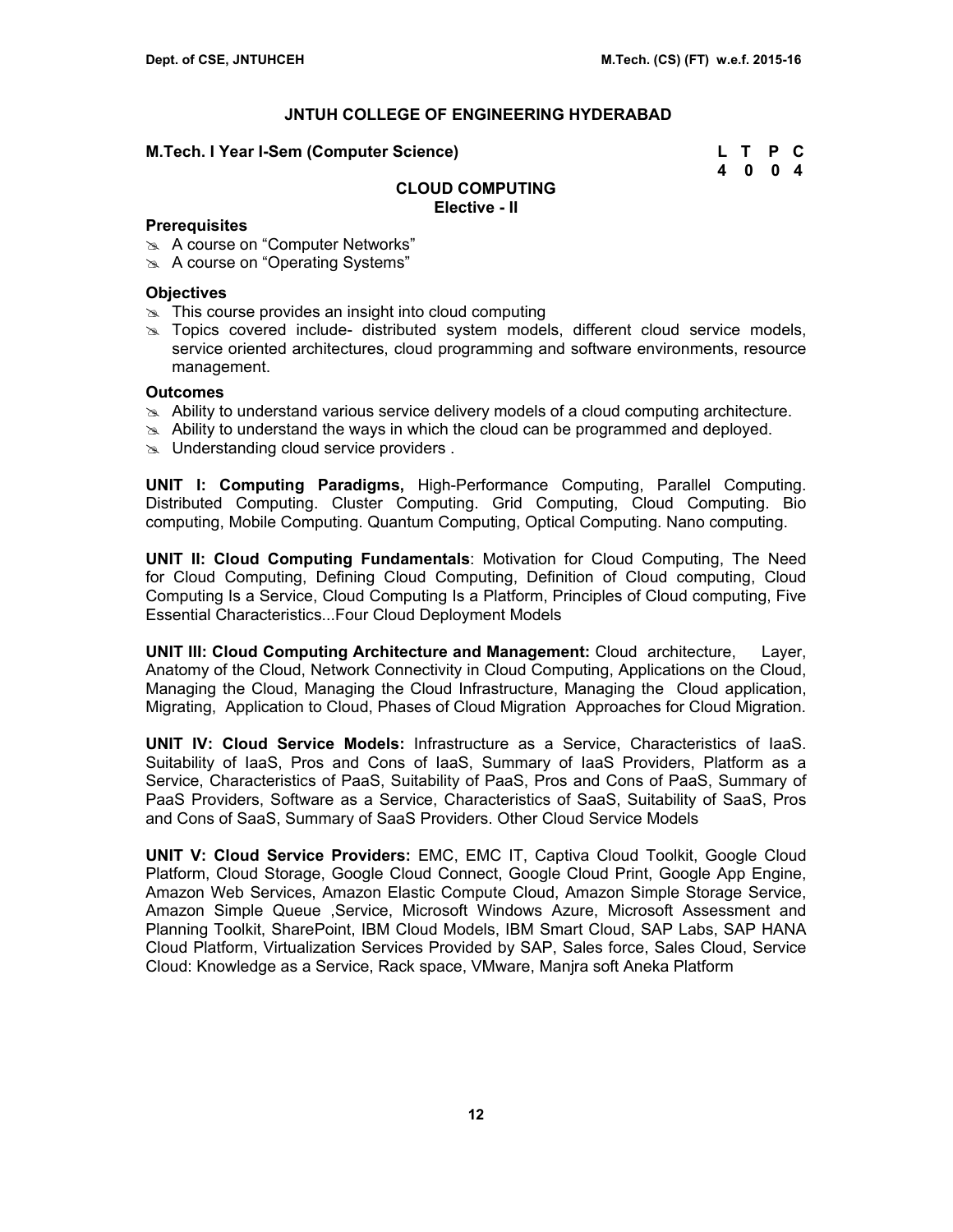### **TEXT BOOKS:**

1. Essentials of Cloud Computing : K.Chandrasekhran , CRC press, 2014

# **REFERENCE BOOKS:**

- 1. Cloud Computing: Principles and Paradigms by Rajkumar Buyya, James Broberg and Andrzej M. Goscinski, Wiley, 2011.
- 2. Distributed and Cloud Computing , Kai Hwang, Geoffery C.Fox, Jack J.Dongarra, Elsevier, 2012.
- 3. Cloud Security and Privacy: An Enterprise Perspective on Risks and Compliance, Tim Mather, Subra Kumaraswamy, Shahed Latif, O'Reilly, SPD, rp2011.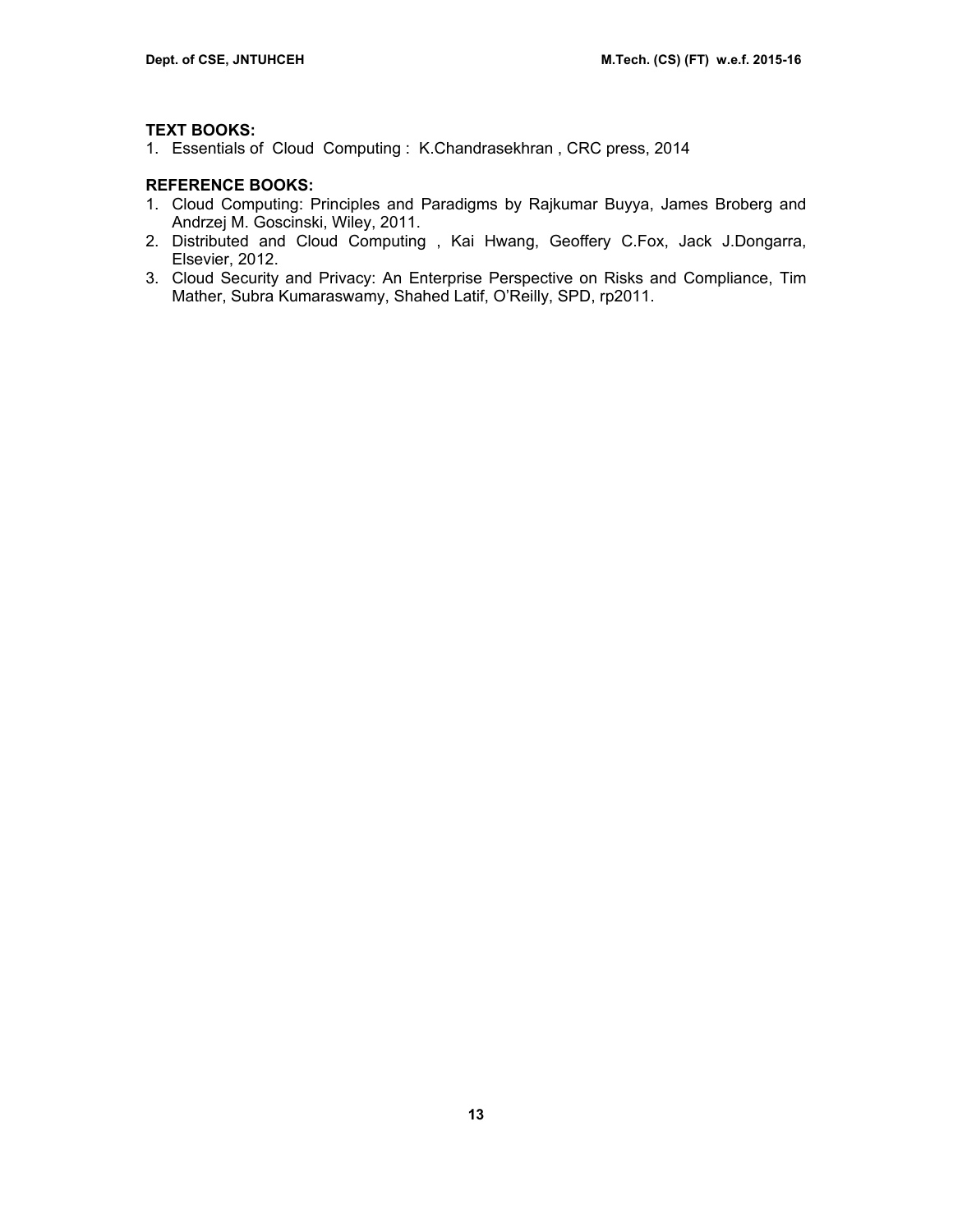### **M.Tech. I Year I-Sem (Computer Science) L T P C**

 **4 0 0 4** 

# **INFORMATION RETRIEVAL SYSTEMS Elective- II**

### **Prerequisites:**

**&** Data Structures

### **Objectives:**

- $\approx$  To learn the important concepts and algorithms in IRS
- $\infty$  To understand the data/file structures that are necessary to design, and implement information retrieval (IR) systems.

# **Outcomes:**

- $\approx$  Ability to apply IR principles to locate relevant information large collections of data
- $\approx$  Ability to design different document clustering algorithms
- $\approx$  Implement retrieval systems for web search tasks.
- $\approx$  Design an Information Retrieval System for web search tasks.

### **UNIT I**

Introduction:

Motivation, Basic Concepts, Past-Present and Future, the Retrieval Process Modeling :

Introduction, A Taxonomy of Information retrieval Models, Retrieval: Ad hoc and Filtering, A Formal Characteristics of IR Models, Classic Information Retrieval, Alternative Set Theory Models, Alternative Probabilistic Models, Structured Text Retrieval Models, Model for Browsing

# **UNIT II**

Retrieval Evaluation

Introduction, Retrieval Performance Evaluation, Reference Collections

Query languages

Introduction, Keyword-Based Querying, Pattern Matching, Structural Queries, Query Protocols

Query Operations

Introduction, User Relevance Feedback, Automatic Local Analysis, Automatic global **Analysis** 

Text Operations

Introduction, Document Preprocessing, Document Clustering, Text Compression, Comparing text Compression Techniques

# **UNIT III**

Indexing and Searching Introduction, Inverted Files, Other Indices for Text, Boolean queries, Sequential Searching, Pattern Matching, Structural Queries, Compression Searching the Web Introduction, Challenges, Characterizing the Web, Search Engines, Browsing, Metasearches, Finding the Needle in the Haystack, Searching using Hyperlinks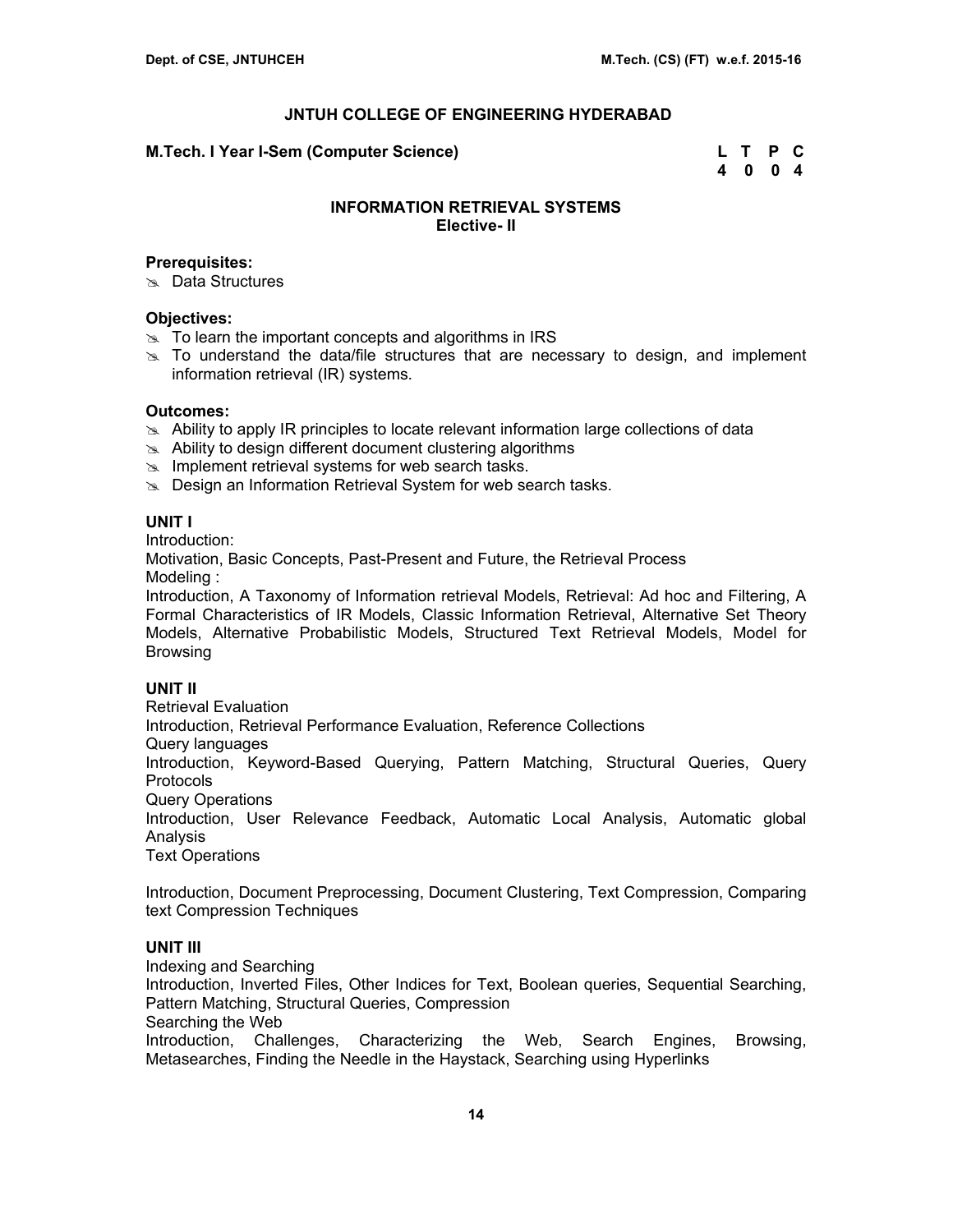# **UNIT IV**

User Interfaces and Visualization

Introduction, Human-Computer Interaction, The Information Access Process, Starting Points, Query Specification, Context, User Relevance Judgments, Interface Support for the Search Process

# **UNIT V**

Multimedia IR: Models and Languages

Introduction, Data Modeling, Query Languages

Multimedia IR: Indexing and Searching

Introduction, Background-Spatial Access Methods,A Generic Multimedia Indexing Approach, One Dimentional Time Series, Two dimential Color Images, Automatic Feature Extraction.

# **Text Books**

1. Modern Information Retrival By Yates and Neto Pearson Education.

# **Reference:**

- 1. Kowalski, Gerald, Mark T Maybury: Information Retrieval Systems: Theory and Implementation, Kluwer Academic Press, 1997.
- 2. Frakes, W.B., Ricardo Baeza-Yates: Information Retrieval Data Structures and Algorithms, Prentice Hall, 1992.
- 3. Information Storage & Retieval By Robert Korfhage John Wiley & Sons.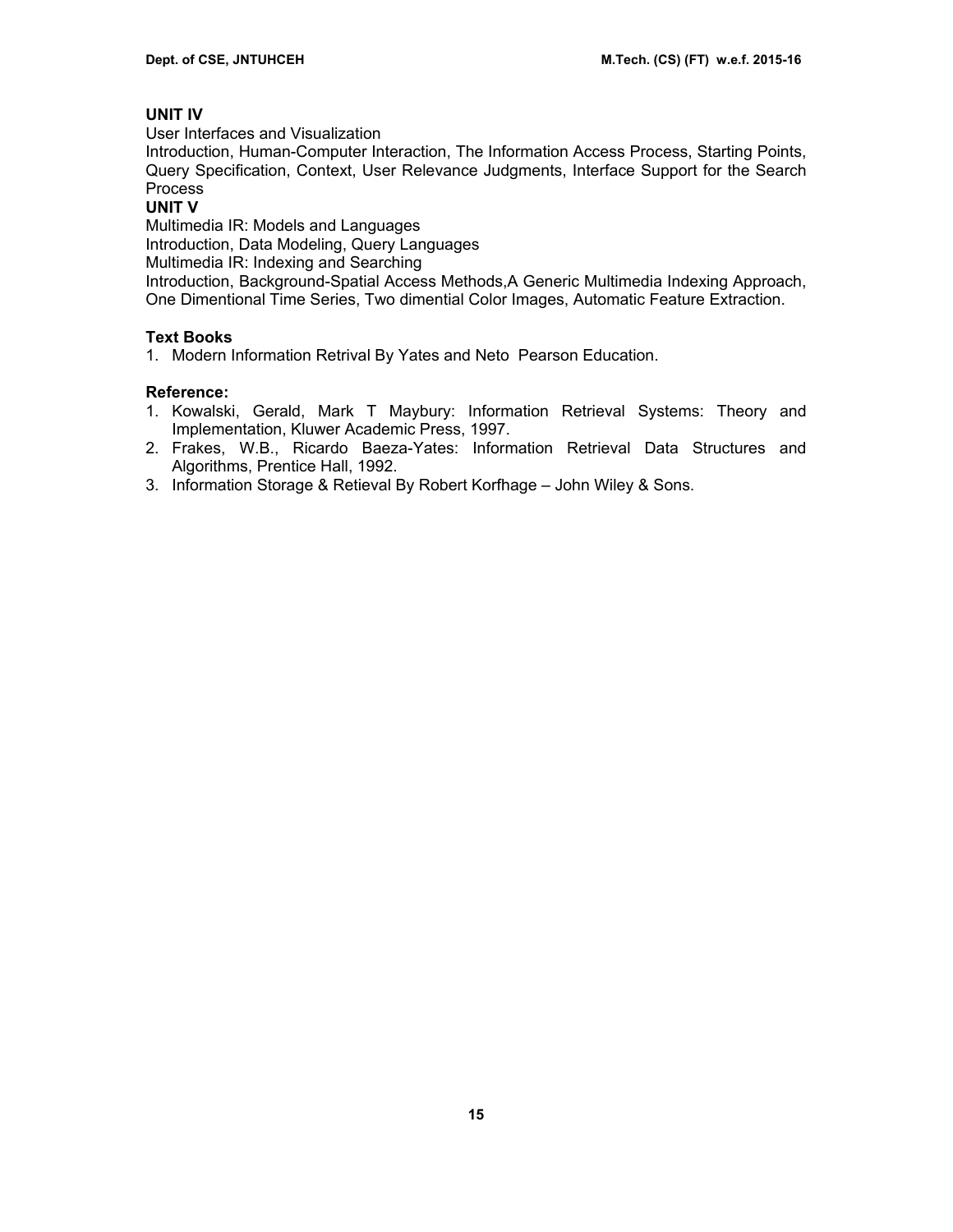### **M.Tech. I Year I-Sem (Computer Science) L T P C**

 **4 0 0 4** 

### **EMBEDDED SYSTEMS Elective -II**

### **Prerequisites:**

- $\approx$  Assembly language and C programming language.
- Sequential Logic Concepts
- **EXECOMPUTER DEPAINING BASIC COMPUTER ORGANIZATION**

### **Objectives:**

- $\geq$  To introduce the students to the modern embedded systems and to show how to understand and program such systems using a concrete platform built around.
- $\approx$  To introduce RTOS and its applications.

# **Course Outcomes:**

Students are able to

- $\infty$  Ability to describe the differences between the general computing system and the embedded system, also recognize the classification of embedded systems..
- $\approx$  Ability to design the real time embedded systems using the concepts of RTOS.
- $\approx$  Ability to analyze various examples of embedded systems
- $\approx$  Ability to develop programs in C/C++ for embedded systems.

# **UNIT - 1 : INTRODUCTION TO EMBEDDED SYSTEMS**

Definition and Classification - Overview of Processors and Hardware units in an embedded system - Software embedded into the system - Exemplary Embedded Systems - Embedded Systems on a Chip (SoC) and the use of VLSI designed circuits.

# **UNIT - 2 : DEVICES AND BUSES FOR DEVICES NETWORK**

I/O Devices - Device I/O Types and Examples - Synchronous - ISO-synchronous and Asynchronous Communications from Serial Devices - Examples of Internal Serial-Communication Devices - UART and HDLC - Parallel Port Devices - Sophisticated interfacing features in Devices/Ports- Timer and Counting Devices - '12C', 'USB', 'CAN' and advanced I/O Serial high speed buses- ISA, PCI, PCI-X, cPCI and advanced buses.

# **UNIT - 3 : PROGRAMMING CONCEPTS AND EMBEDDED PROGRAMMING IN C, C++**

Programming in assembly language (ALP) vs. High Level Language - C Program Elements, Macros and functions -Use of Pointers - NULL Pointers - Use of Function Calls - Multiple function calls in a Cyclic Order in the Main Function Pointers - Function Queues and Interrupt Service Routines Queues Pointers - Concepts of EMBEDDED PROGRAMMING in C++ - Objected Oriented Programming - Embedded Programming in C++, 'C' Program compilers - Cross compiler - Optimization of memory codes.

# **UNIT - 4 : REAL TIME OPERATING SYSTEMS - PART - 1**

Definitions of process, tasks and threads - Clear cut distinction between functions - ISRs and tasks by their characteristics - Operating System Services- Goals - Structures- Kernel - Process Management - Memory Management - Device Management - File System Organisation and Implementation - I/O Subsystems - Interrupt Routines Handling in RTOS, REAL TIME OPERATING SYSTEMS : RTOS Task scheduling models - Handling of task scheduling and latency and deadlines as performance metrics - Co-operative Round Robin Scheduling - Cyclic Scheduling with Time Slicing (Rate Monotonics Co-operative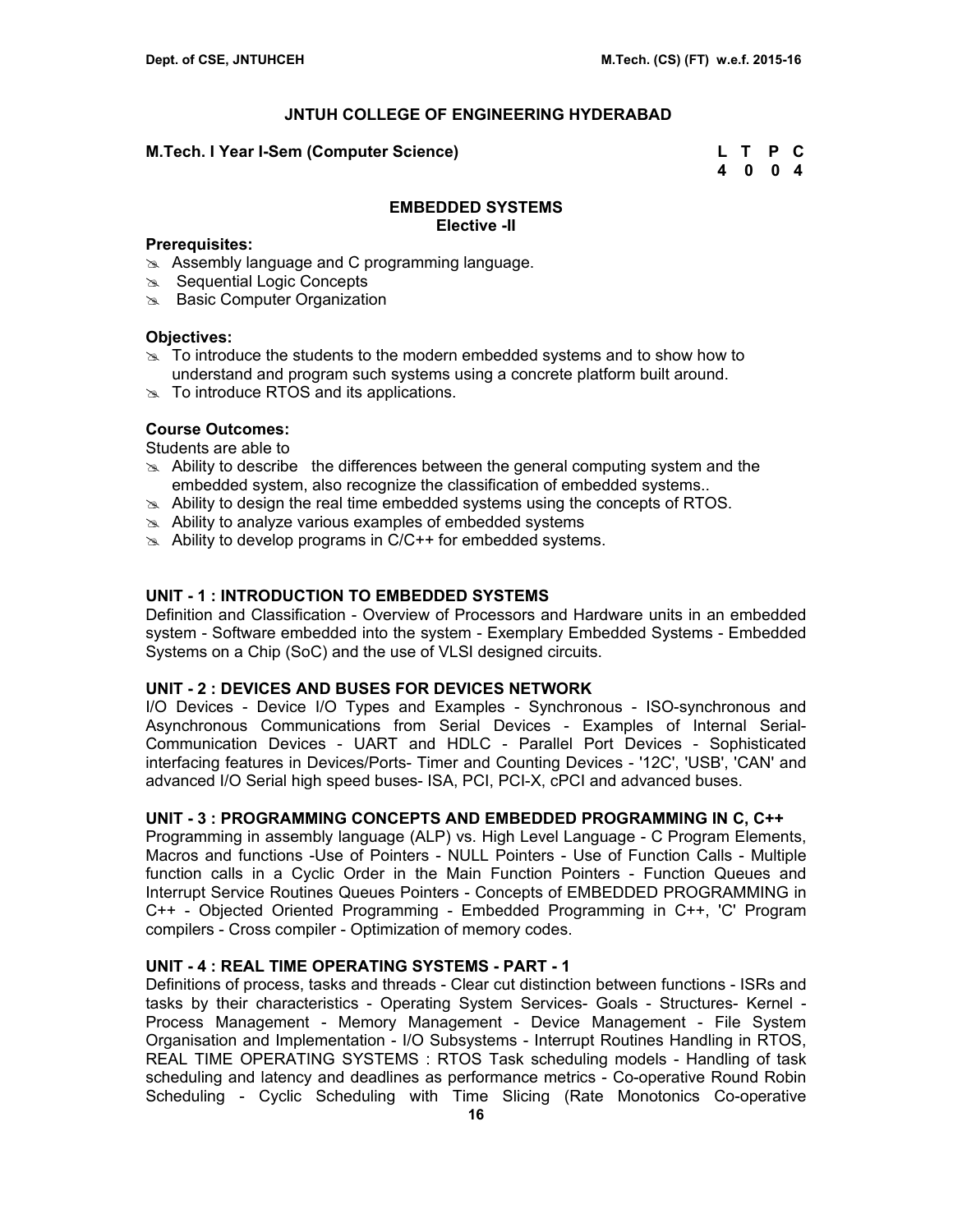Scheduling) - Preemptive Scheduling Model strategy by a Scheduler - Critical Section Service by a Preemptive Scheduler - Fixed (Static) Real time scheduling of tasks - INTER PROCESS COMMUNICATION AND SYNCHRONISATION - Shared data problem - Use of Semaphore(s) - Priority Inversion Problem and Deadlock Situations - Inter Process Communications using Signals - Semaphore Flag or mutex as Resource key - Message Queues - Mailboxes - Pipes - Virtual (Logical) Sockets - Remote Procedure Calls (RPCs).

# **UNIT - 5 : REAL TIME OPERATING SYSTEMS - PART - 2**

Study of Micro C/OS-II or Vx Works or Any other popular RTOS - RTOS System Level Functions - Task Service Functions - Time Delay Functions - Memory Allocation Related Functions - Semaphore Related Functions - Mailbox Related Functions - Queue Related Functions - Case Studies of Programming with RTOS - Understanding Case Definition - Multiple Tasks and their functions - Creating a list of tasks - Functions and IPCs - Exemplary Coding Steps.

# **TEXT BOOKS**

1. Rajkamal, Embedded Systems Architecture, Programming and Design, TATA McGraw-Hill, First reprint Oct. 2003

# **REFERENCES**

- 1. Steve Heath, Embedded Systems Design, Second Edition-2003
- 2. David E.Simon, An Embedded Software Primer, Pearson Education Asia, First Indian Reprint 2000.
- 3. Wayne Wolf, Computers as Components; Principles of Embedded Computing System Design - Harcourt India, Morgan Kaufman Publishers, First Indian Reprint 2001
- 4. Frank Vahid and Tony Givargis, Embedded Systems Design A nified Hardware Software Introduction, John Wiley, 2002.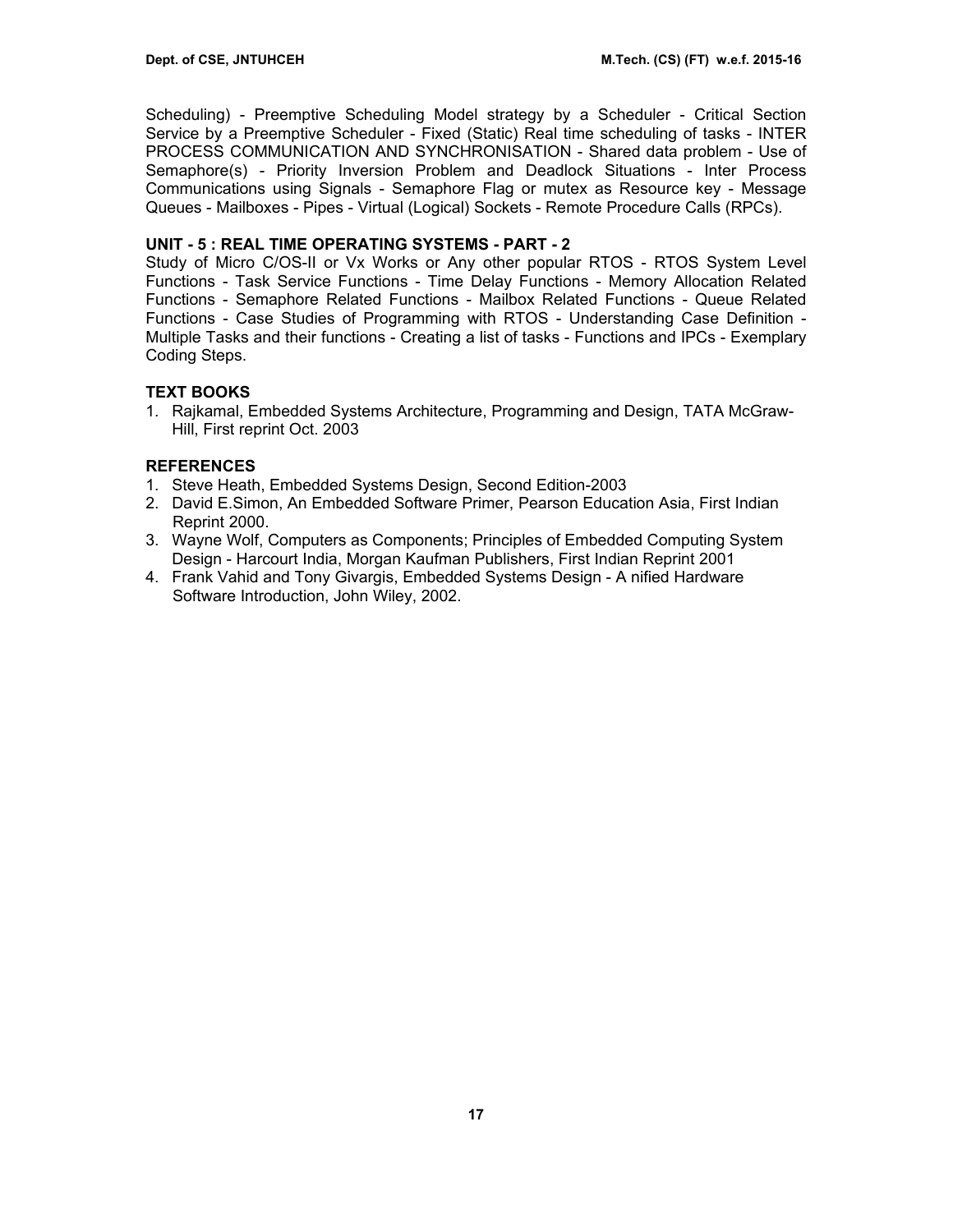### **M.Tech. I Year I-Sem (Computer Science) L T P C**

 **4 0 0 4** 

### **COMPUTER FORENSICS Elective – III**

### **Prerequisites:** Nil

# **Objectives:**

- $\approx$  To understand the cyberspace
- $\approx$  To gain knowledge on fundamentals of computer forensics
- $\infty$  To understand the evidence capturing process
- $\infty$  To understand the preservation of digital evidence

### **Outcomes:**

- $\geq$  Ability to understand the computer forensics evidence, capture and data recovery
- $\approx$  Ability to understand the current computer forensics tools
- $\approx$  Ability to apply forensics tools in the event of cyber crime.

**UNIT I : Computer Forensics Fundamentals:** Introduction to Computer Forensics, Use of Computer Forensics in Law Enforcement, Computer Forensics Assistance to Human Resources/Employment Proceedings, Computer Forensics Services, Benefits of Professional Forensics Methodology, Steps Taken by Computer Forensics Specialists, Who Can Use Computer Forensic Evidence?.**Types of Computer Forensics Technology :**  Types of Military Computer Forensic Technology, Types of Law Enforcement Computer Forensic Technology, Types of Business Computer Forensics Technology.

**UNIT II : Computer Forensics Evidence and Capture: Data Recovery:** Data Recovery Defined, Data Backup and Recovery, The Role of Backup in Data Recovery, The Data-Recovery Solution, Case Histories. **Evidence Collection and Data Seizure:** Why Collect Evidence?, Collection Options, Obstacles, Types of Evidence, The Rules of Evidence, Volatile Evidence, General Procedure, Collecting and Archiving, Methods of Collection, Artifacts, Collection Steps, Controlling Contamination: The Chain of Custody.

**UNIT III: Duplication and Preservation of Digital Evidence:** Preserving the Digital Crime Scene, Computer Evidence Processing Steps, Legal Aspects of Collecting And Preserving Computer Forensic Evidence. **Computer Image Verification and Authentication :** Special Needs of Evidential Authentication, Practical Considerations, Practical Implementation.

**UNIT IV: Computer Forensics Analysis: Discovery of Electronic Evidence:** Electronic Document Discovery: A Powerful New Litigation Tool, **Identification of Data:** Timekeeping, Time Matters,Forensic Identification and Analysis of Technical Surveillance Devices. **Reconstructing Past Events**: How to Become a Digital Detective, Useable File Formats, Unusable File Formats, Converting Files. **Networks:** Network Forensics Scenario, A Technical Approach, Destruction of Email, Damaging Computer Evidence, International Principles Against Damaging of Computer Evidence, Tools Needed for Intrusion Response to the Destruction of Data, Incident Reporting and Contact Forms.

**UNIT V: Current Computer Forensics Tools:** Evaluating Computer Forensics Tool Needs, Computer Forensics Software Tools, Computer Forensics Hardware Tools, Validating and Testing Forensics Software.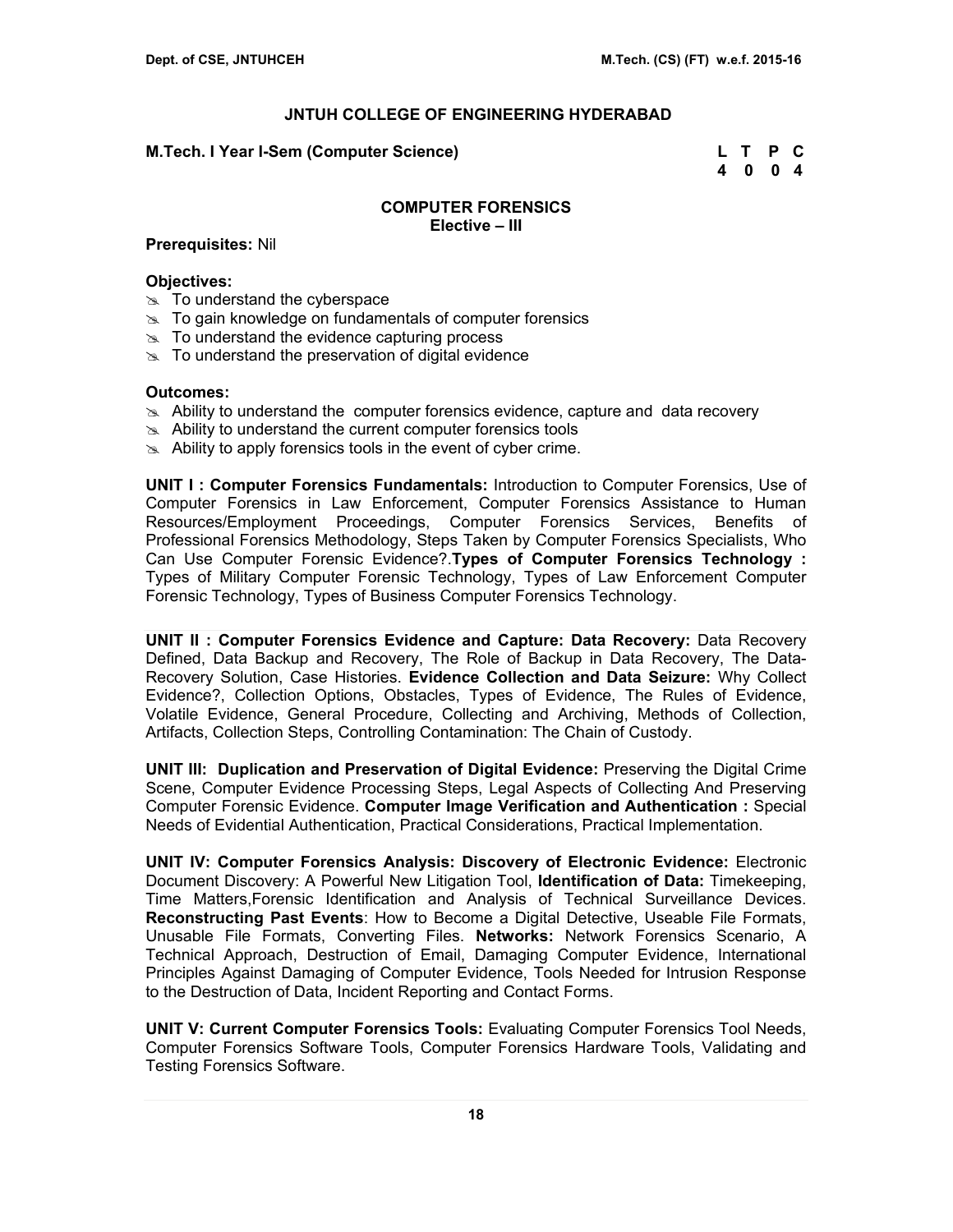# **TEXT BOOKS:**

- 1. "Computer Forensics : Computer Crime Scene Investigation", JOHN R. VACCA, Firewall Media.
- 2. "Guide to Computer Forensics and Investigations"4e, Nelson, Phillips Enfinger, Steuart, Cengage Learning.

# **REFERENCES:**

- 1. "Computer Forensics and Cyber Crime", Marjie T Britz, Pearson Education.
- 2. "Computer Forensics", David Cowen, Mc Graw Hill.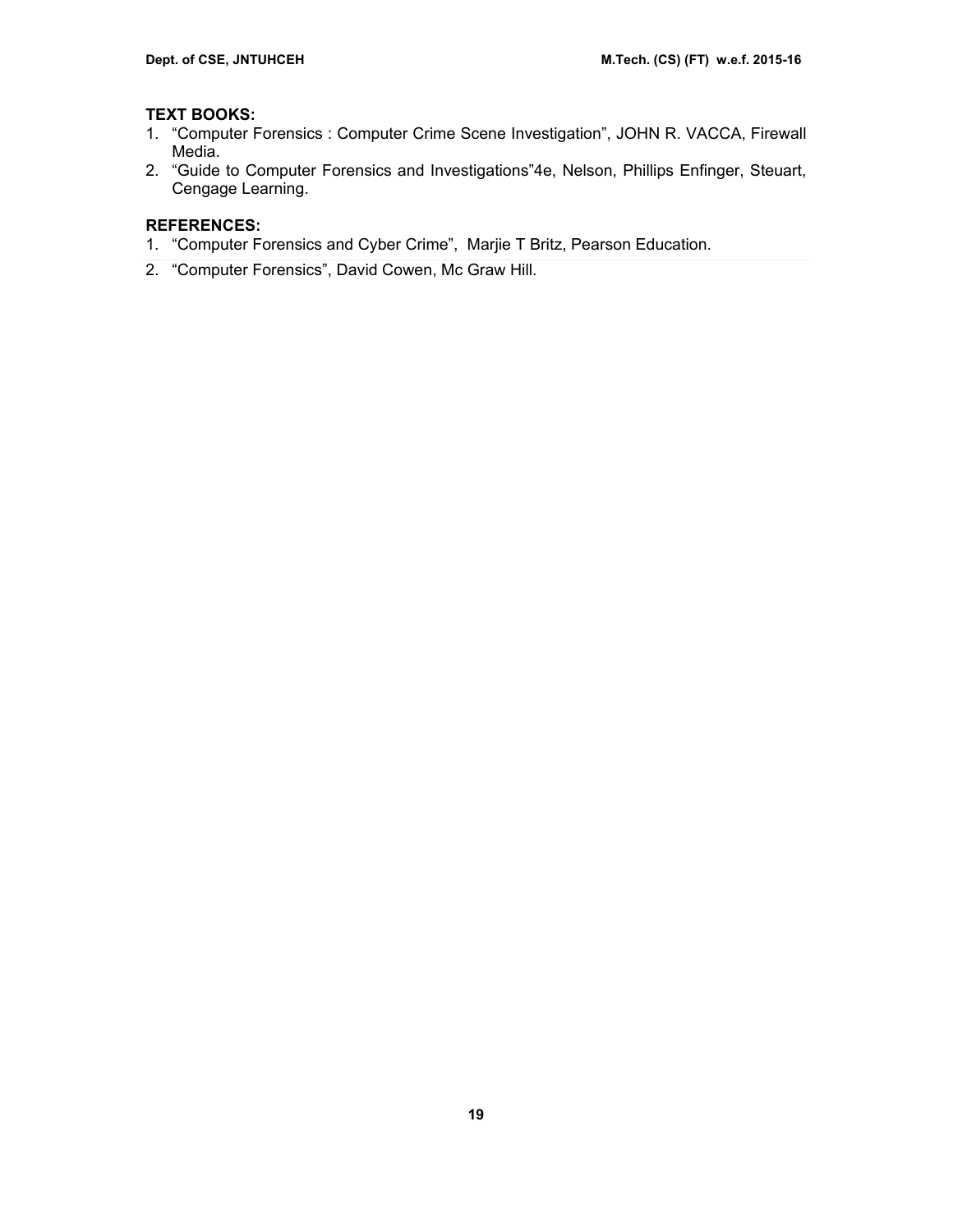### **M.Tech. I Year I-Sem (Computer Science) L T P C**

 **4 0 0 4** 

# **SCRIPTING LANGUAGES Elective- III**

### **Prerequisites**

- $\approx$  A course on "Computer Programming and Data Structures"
- **A course on "Object Oriented Programming Concepts"**

### **Objectives**

- $\approx$  This course provides an introduction to the script programming paradigm
- $\infty$  Introduces scripting languages such as Perl, PHP and Python.
- $\approx$  Learning TCL

### **Outcomes**

- $\infty$  Comprehend the differences between typical scripting languages and application programming languages. Acquire programming skills using scripting languages.
- 8 Gain knowledge of the strengths and weakness of Perl, PHP, TCL and Python; and select an appropriate language for solving a given problem
- $\approx$  Ability to design web pages using advanced features of PHP.

# **UNIT – I** Introduction to PERL and Scripting

Scripts and Programs, Origin of Scripting , Scripting Today, Characteristics of Scripting Languages,Uses for Scripting Languages, Web Scripting, and the universe of Scripting Languages. PERL- Names and Values, Variables, Scalar Expressions, Control Structures, arrays, list, hashes, strings, pattern and regular expressions, subroutines.

### **UNIT – II** Advanced perl

Finer points of looping, pack and unpack, filesystem, eval, datastructures, packages, modules, objects, interfacing to the operating system, Creating Internet ware applications, Dirty Hands Internet Programming, security Isses.

# **UNIT – III** PHP Basics

PHP Basics- Features,Embedding PHP Code in your Web pages,Outputting the data to the browser, Datatypes, Variables, Constants,expressions,string interpolation, control structures . Function,Creating a Function,Function Libraries,Arrays, Strings and Regular Expressions. PHP and Web Forms, Files, PHP Authentication and Methodolgies -Hard Coded, File Based, Database Based, IP Based, Login Administration, Uploading Files with PHP, Sending Email using PHP, PHP Encryption Functions, the Mcrypt package, Building Web sites for the World.

# **UNIT - IV** TCL

TCL Structure, syntax, Variables and Data in TCL, Control Flow, Data Structures, input/output, procedures , strings , patterns, files, Advance TCL- eval, source, exec and uplevel commands, Name spaces, trapping errors, event driven programs, making applications internet aware, Nuts and Bolts Internet Programming, Security Issues, C Interface.

#### **Tk**

Tk-Visual Tool Kits, Fundamental Concepts of Tk, Tk by example, Events and Binding , Perl-Tk.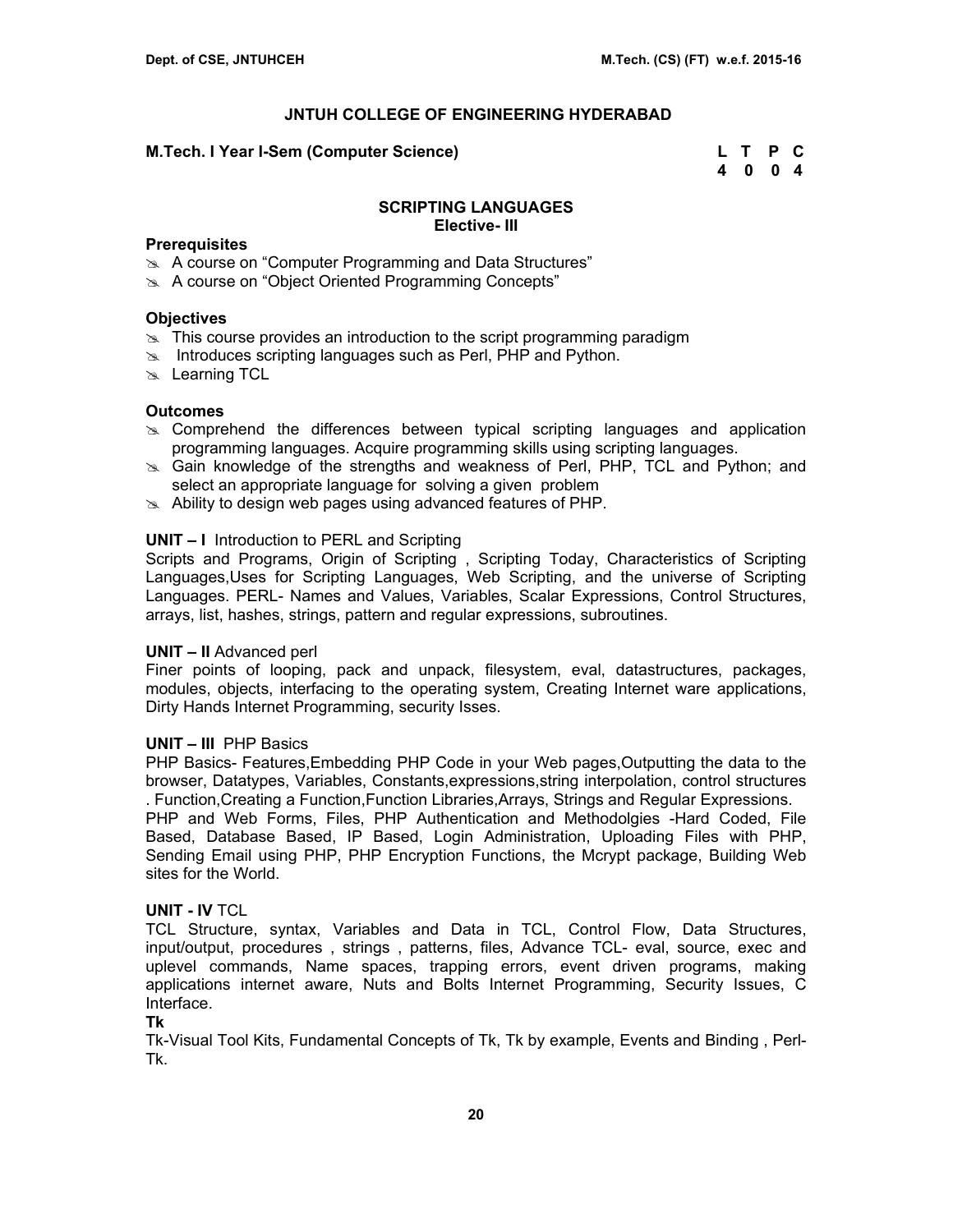# **UNIT – V** Python

Introduction to Python langauge, python-syntax, statements, functions, Built-in-functions and Methods, Modules in python,Exception Handling.

Integrated Web Applications in Python – Building Small, Efficient Python Web Systems ,Web Application Framework.

# **TEXT BOOKS:**

- 1. The World of Scripting Languages , David Barron,Wiley Publications.
- 2. Beginning PHP and MySQL, 3<sup>rd</sup> Edition, Jason Gilmore, Apress Publications (Dream tech.).
- 3. Python Web Programming, Steve Holden and David Beazley ,New Riders Publications.

# **REFERENCE BOOKS:**

- 1. Open Source Web Development with LAMP using Linux Apache,MySQL,Perl and PHP,J.Lee and B.Ware(Addison Wesley) Pearson Education.
- 2. Programming Python,M.Lutz,SPD.
- 3. PHP 6 Fast and Easy Web Development ,Julie Meloni and Matt Telles, Cengage Learning Publications.
- 4. PHP 5.1,I.Bayross and S.Shah,The X Team,SPD.
- 5. Core Python Programming,Chun,Pearson Education.
- 6. Guide to Programming with Python,M.Dawson,Cengage Learning.
- 7. Perl by Example,E.Quigley,Pearson Education.
- 8. Programming Perl,Larry Wall,T.Christiansen and J.Orwant, O'Reilly, SPD.
- 9. Tcl and the Tk Tool kit,Ousterhout,Pearson Education.
- 10. PHP and MySQL by Example,E.Quigley,Prentice Hall(Pearson).
- 11. Perl Power,J.P.Flynt,Cengage Learning.
- 12. PHP Programming solutions,V.Vaswani,TMH.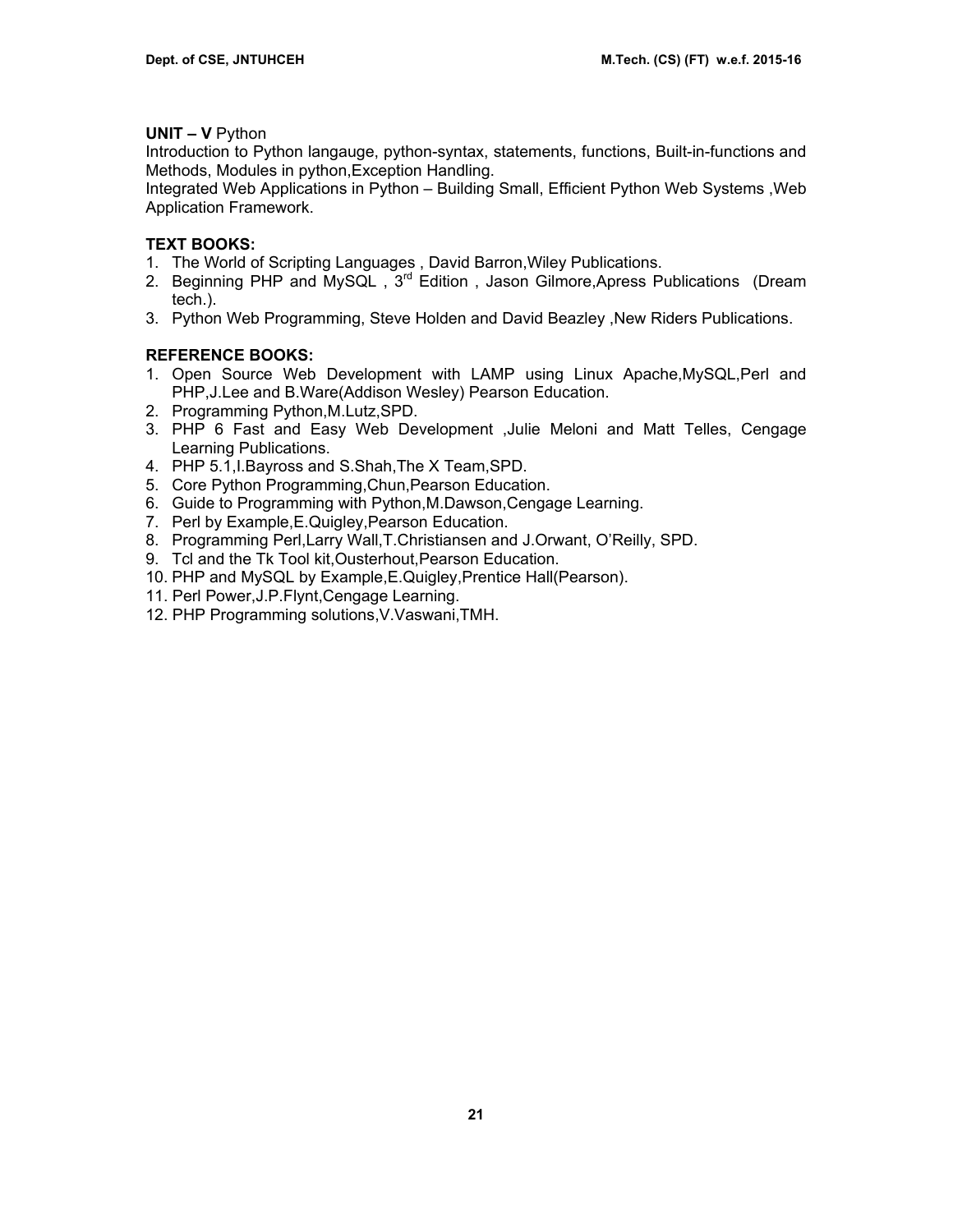| M.Tech. I Year I-Sem (Computer Science) | L T P C |  |
|-----------------------------------------|---------|--|
|                                         | 4 0 0 4 |  |

# **NATURAL LANGUAGE PROCESSING Elective- III**

# **Prerequisites:**

 $\approx$  data structures, finite automata and probability theory

### **Objectives:**

 $\geq$  Introduce to some of the problems and solutions of NLP and their relation to linguistics and statistics.

#### **Outcomes:**

- $\geq$  Show sensitivity to linguistic phenomena and an ability to model them with formal grammars.
- $\infty$  Understand and carry out proper experimental methodology for training and evaluating empirical NLP systems
- $\infty$  Able to manipulate probabilities, construct statistical models over strings and trees, and estimate parameters using supervised and unsupervised training methods.
- $\approx$  Able to design, implement, and analyze NLP algorithms
- $\approx$  Able to design different language modeling Techniques.

### **UNIT I : Finding the Structure of Words**

Words and Their Components, Issues and Challenges, Morphological Models **Finding the Structure of Documents** 

Introduction, Methods, Complexity of the Approaches, Performances of the Approaches

# **UNIT II: Syntax**

Parsing Natural Language, Treebanks: A Data-Driven Approach to Syntax, Representation of Syntactic Structure, Parsing Algorithms, Models for Ambiguity Resolution in Parsing, Multilingual Issues

#### **UNIT III: Semantic Parsing**

Introduction, Semantic Interpretation, System Paradigms, Word Sense Recourse, Systems, Software.

# **UNIT IV :**

Predicate-Argument Structure, Meaning Representation Recourse, Systems, Software.

#### **UNIT V : Language Modeling**

Introduction, N-Gram Models, Language Model Evaluation, Parameter Estimation, Language Model Adaptation, Types of Language Models, Language-Specific Modeling Problems, Multilingual and Crosslingual Language Modeling

# **Text Books:**

1. Multilingual natural Language Processing Applications : From Theory to Practice – Daniel M. Bikel and Imed Zitouni, Pearson Publication

# **Reference:**

1. Speech and Natural Language Processing - Daniel Jurafsky & James H Martin, Pearson Publications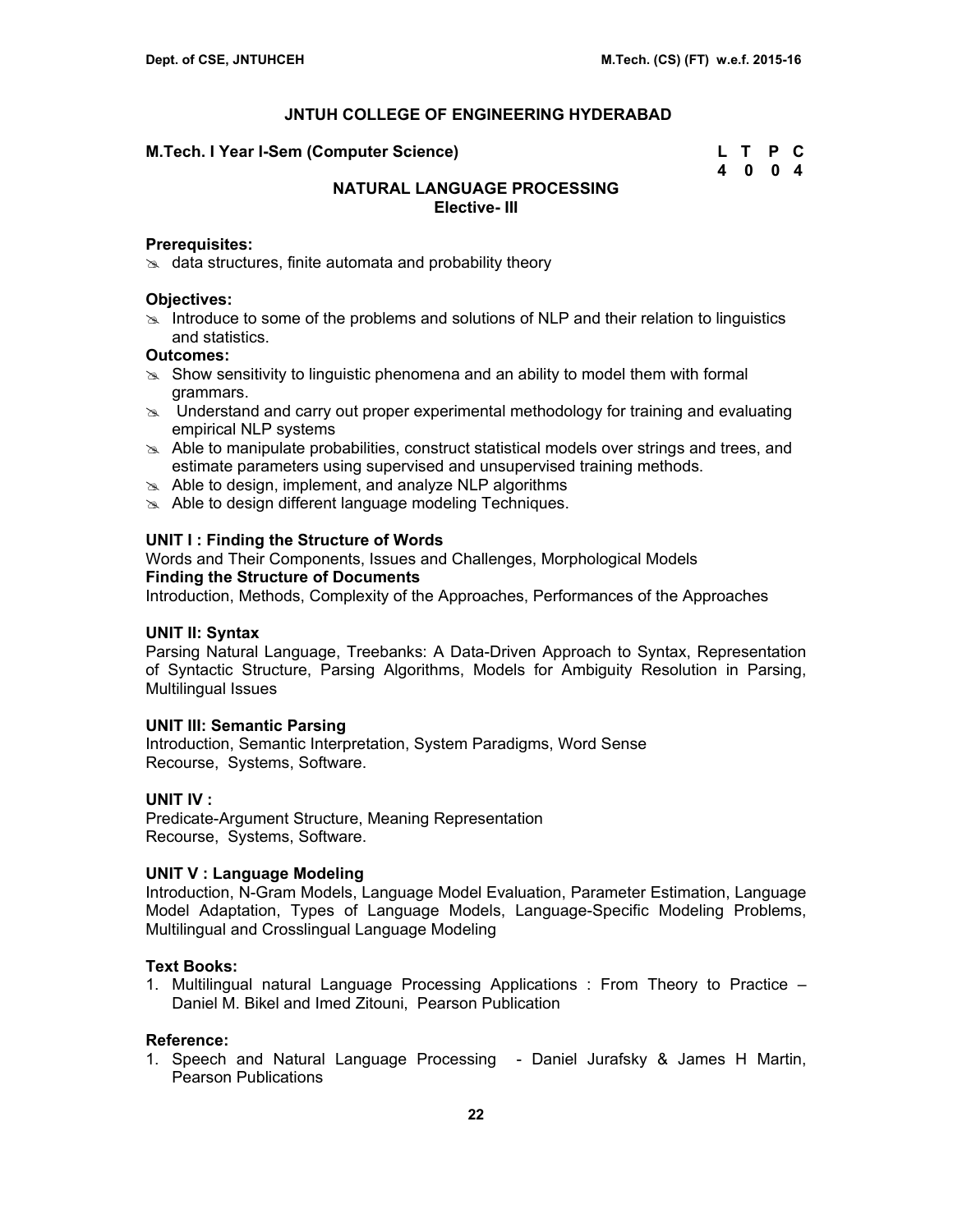**M.Tech. I Year I-Sem (Computer Science)** 

| M.Tech. I Year I-Sem (Computer Science) | L T P C |  |
|-----------------------------------------|---------|--|
|                                         | 4 0 0 4 |  |

# **SOFTWARE ARCHITECTURE AND DESIGN PATTERNS Elective - IV**

#### **Pre Requisite:**

\* A course On "Software Engineering"

### **Objectives:**

- $\infty$  To understand the concept of patterns and the Catalog.
- $\infty$  To discuss the Presentation tier design patterns and their affect on: sessions, client access, validation and consistency.
- $\geq$  To understand the variety of implemented bad practices related to the Business and Integration tiers.
- $\infty$  To highlight the evolution of patterns.

#### **Outcomes:**

- $\approx$  Ability to add functionality to designs while minimizing complexity
- $\approx$  Understand what design patterns really are, and are not
- $\approx$  Learn specific design patterns.
- $\approx$  Able to design patterns to keep code quality high without overdesign.

### **UNIT I**

### **Envisioning Architecture**

The Architecture Business Cycle, What is Software Architecture, Architectural patterns, reference models, reference architectures, architectural structures and views.

#### **Creating an Architecture**

Quality Attributes, Achieving qualities, Architectural styles and patterns, designing the Architecture, Documenting software architectures, Reconstructing Software Architecture.

### **UNIT II**

# **Analyzing Architectures**

Architecture Evaluation, Architecture design decision making, ATAM, CBAM.

# **UNIT III**

#### **Moving from one system to many**

Software Product Lines, Building systems from off the shelf components, Software architecture in future.

# **UNIT IV**

# **Patterns**

Pattern Description, Organizing catalogs, role in solving design problems ,Selection and usage.

### **Creational and Structural patterns**

Abstract factory, builder, factory method, prototype, singleton, adapter, bridge, composite, façade, flyweight, Proxy.

#### **UNIT V**

### **Behavioral patterns**

Chain of responsibility, command, Interpreter, iterator, mediator, memento, observer, state, strategy, template method, visitor.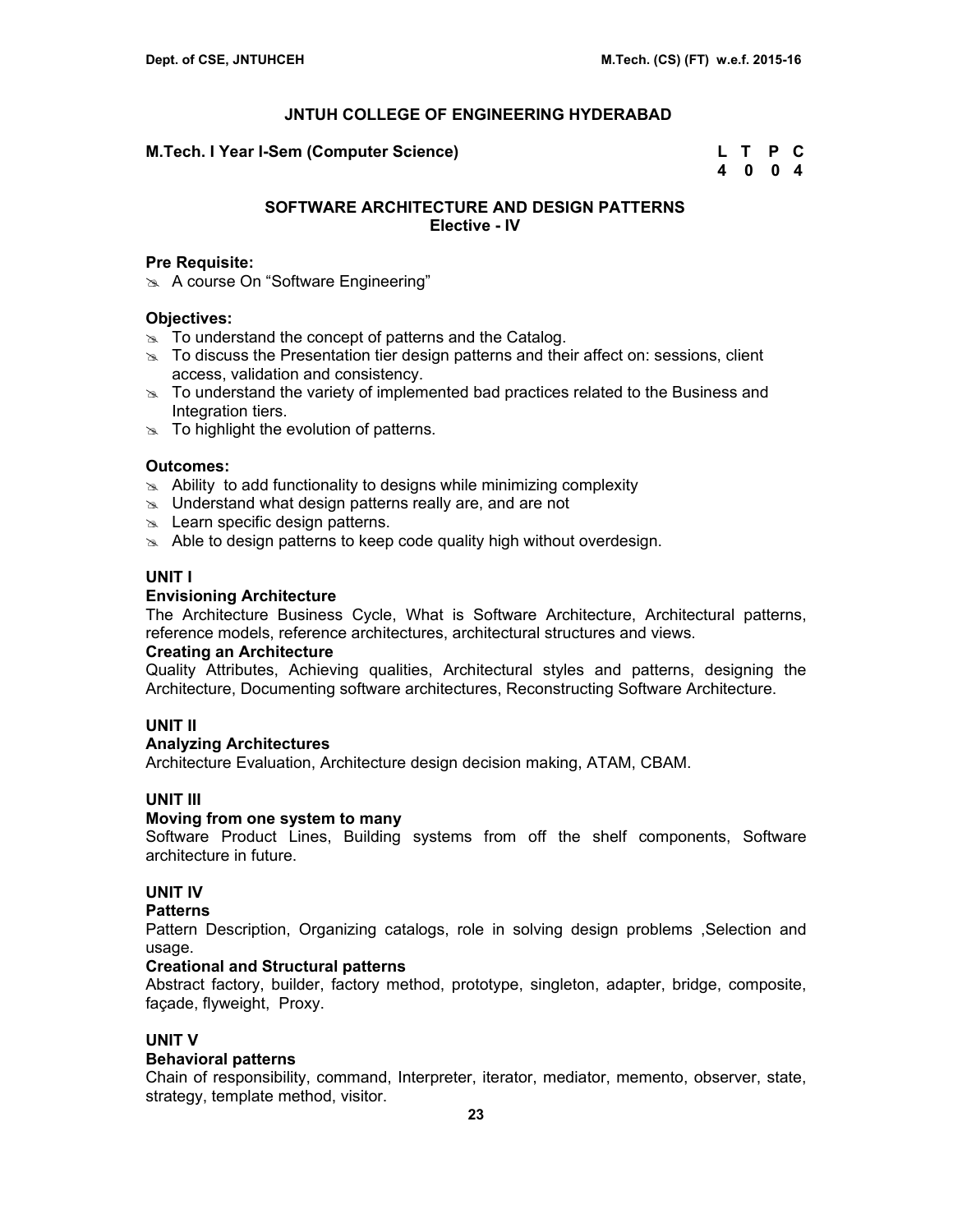# **Case Studies**

A-7E – A case study in utilizing architectural structures, The World Wide Web - a case study in interoperability, Air Traffic Control – a case study in designing for high availability, Celsius Tech – a case study in product line development

# **Text Books:**

- 1. Software Architecture in Practice, second edition, Len Bass,Pau Clements&Rick Kazman, Pearson Education,2003.
- 2. Design Patterns, Erich Gamma, Pearson Education, 1995.

# **Reference Books:**

- 1. Beyond Software architecture, Luke Hohmann, Addison wesley, 2003.
- 2. Software architecture, David M. Dikel, David Kane and James R. Wilson, Prentice Hall PTR, 2001
- 3. Software Design, David Budgen, second edition, Pearson education, 2003
- 4. Head First Design patterns, Eric Freeman & Elisabeth Freeman, O'REILLY, 2007.
- 5. Design Patterns in Java, Steven John Metsker & William C. Wake, Pearson education, 2006
- 6. J2EE Patterns, Deepak Alur, John Crupi & Dan Malks, Pearson education, 2003.
- 7. Design Patterns in C#, Steven John metsker, Pearson education, 2004.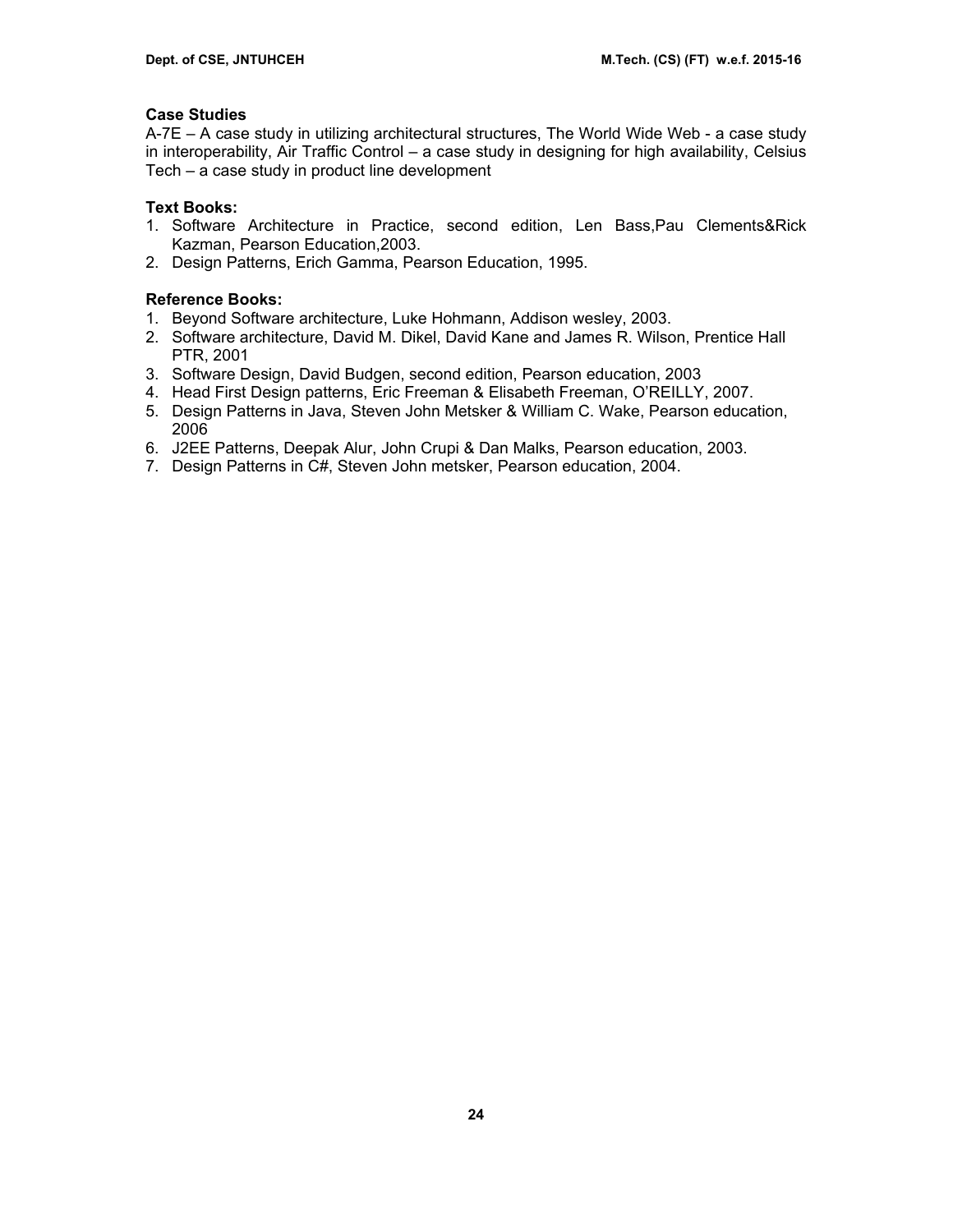#### **M.Tech. I Year I-Sem (Computer Science) L T P C**

 **4 0 0 4** 

# **PATTERN RECOGNITION Elective- IV**

### **Prerequisites**

- $\ge$  Students are expected to have knowledge basic linear algebra, basic probability theory and basic programming techniques;
- $\approx$  A course on "Computational Mathematics"
- $\infty$  A course on "Computer Oriented Statistical Methods"

### **Objectives**

- $\ge$  This course introduces fundamental concepts, theories, and algorithms for pattern recognition and machine learning.
- **EX** Topics include: Pattern Representation, Nearest Neighbor Based Classifier, Bayes Classifier, Hidden Markov Models, Decision Trees, Support Vector Machines, Clustering, and an application of hand-written digit recognition.

### **Outcomes**

- $\infty$  Understand the theory, benefits, inadequacies and possible applications of various machine learning and pattern recognition algorithms
- $\approx$  Identify and employ suitable machine learning techniques in classification, pattern recognition, clustering and decision problems.

**UNIT-I: Introduction:** What is Pattern Recognition, Data Sets for Pattern Recognition, Different Paradigms for Pattern Recognition.

**Representation:** Data Structures for Pattern Representation, Representation of Clusters, Proximity Measures, Size of Patterns, Abstractions of the Data Set, Feature Extraction, Feature Selection, Evaluation of Classifier, Evaluation of Clustering.

**UNIT-II: Nearest Neighbor Based Classifier:** Nearest Neighbor Algorithm, Variants of the NN Algorithm use of the Nearest Neighbor Algorithm for Transaction Databases, Efficient Algorithms, Data Reduction, Prototype Selection.

**Bayes Classifier:** Bayes Theorem, Minimum Error Rate Classifier, Estimation of Probabilities, Comparison with the NNC, Naïve Bayes Classifier, Bayesian Belief Network.

**UNIT-III: Hidden Markov Models:** Markov Models for Classification, Hidden Morkov Models, Classification using HMMs.

**Decision Trees:** Introduction, Decision Tree for Pattern Classification, Construction of Decision Trees, Splitting at the Nodes, Overfitting and Pruning, Examples of Decision Tree Induction.

**UNIT-IV: Support Vector Machines:** Introduction, Learning the Linear Discriminant Functions, Neural Networks, SVM for Classification.

**Combination of Classifiers:** Introduction, Methods for Constructing Ensembles of Classifiers, Methods for Combining Classifiers.

**UNIT-V: Clustering:** Why is Clustering Important, Hierarchical Algorithms, Partitional Clustering, Clustering Large Data Sets.

**An Application-Hand Written Digit Recognition:** Description of the Digit Data, Preprocessing of Data, Classification Algorithms, Selection of Representative Patterns, Results.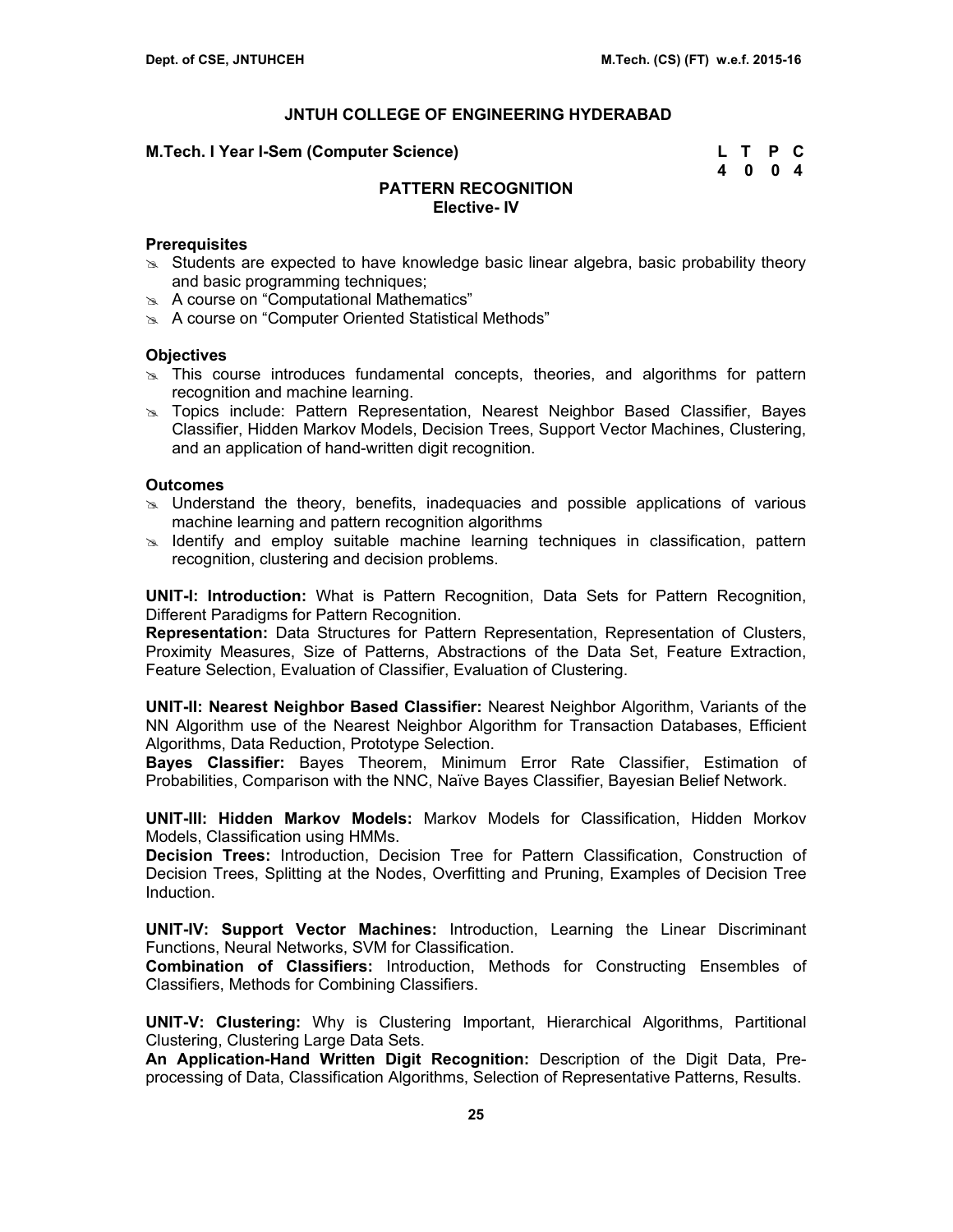# **TEXT BOOK:**

1. Pattern Recognition: An Algorithmic Approach: Murty, M. Narasimha, Devi, V. Susheela, Spinger Pub, 1<sup>st</sup> Ed.

# **REFERENCES:**

- 1. Machine Learning Mc Graw Hill, Tom M. Mitchell.
- 2. Fundamentals Of Speech Recognition: Lawrence Rabiner and Biing- Hwang Juang. Prentice-Hall Pub.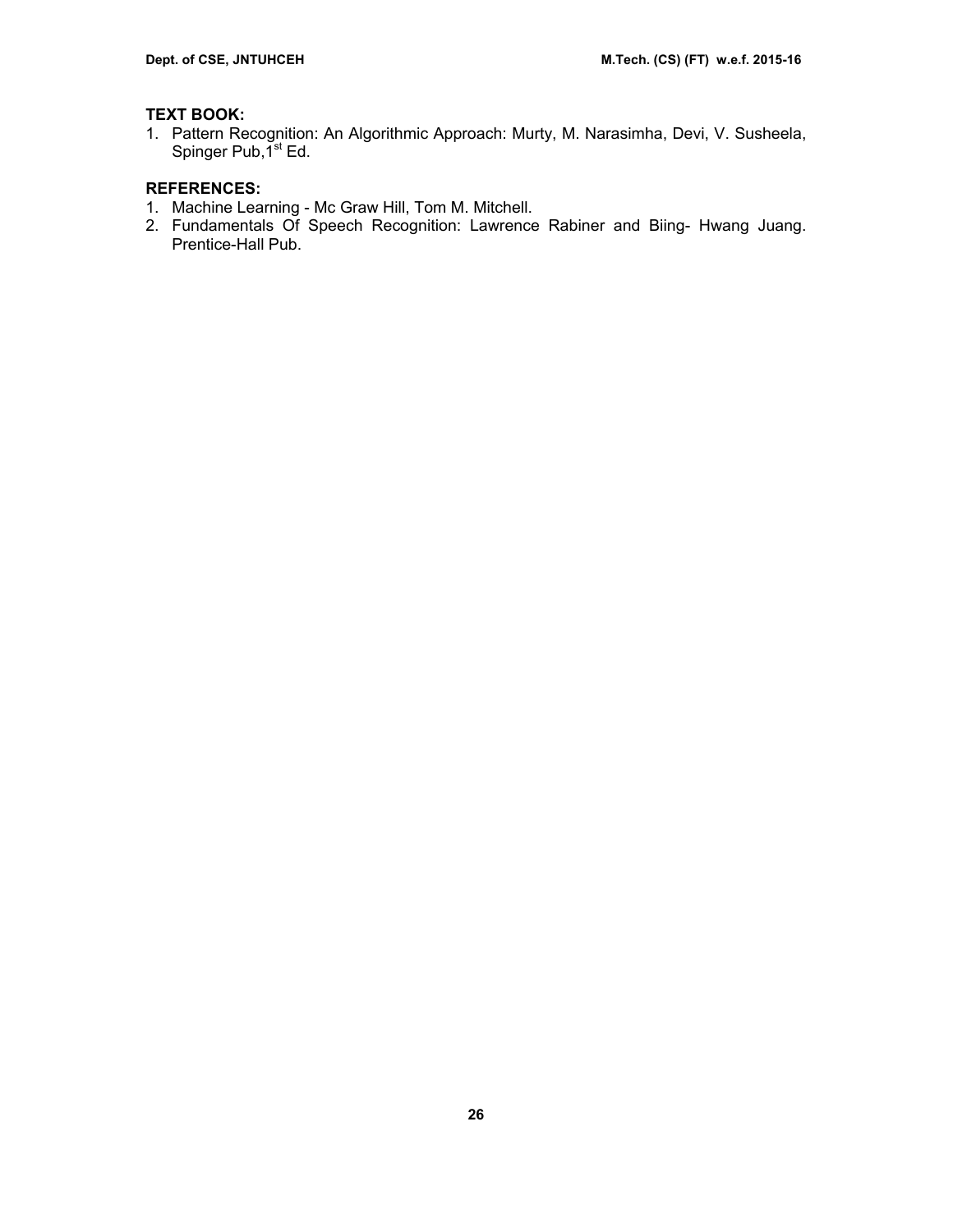#### **M.Tech. I Year I-Sem (Computer Science)**

| M.Tech. I Year I-Sem (Computer Science) | L T P C |  |
|-----------------------------------------|---------|--|
|                                         | 4 0 0 4 |  |

# **MOBILE APPLICATION DEVELOPMENT Elective-IV**

### **Prerequisites**

- $\infty$  Computer Networks
- $\infty$  Mobile Computing

### **Objectives**

- $\infty$  Understanding architectures of J2ME as well as Android
- $\approx$  Ability to develop applications for current and emerging mobile computing devices
- $\approx$  Ability to develop mobile applications using J2ME as well as Android

### **Outcomes**

- $\geq$  Ability to understand the components and structure of mobile development frameworks (using J2ME and Android) and learn how and when to apply the different components to develop a working system.
- $\approx$  Ability to describe and work within the capabilities and limitations of mobile computing devices
- $\approx$  Ability to design and implement own user interfaces
- $\infty$  Design, implement and deploy mobile applications

# **UNIT I: Introduction to Mobile Technology & J2ME Overview**

A brief history of Mobile, The Mobile Ecosystem, Why Mobile?, Types of Mobile Applications, Mobile Information Architecture, Mobile Design, Mobile 2.0, Mobile Web development.

Java 2 Micro Edition and the World of Java, Inside J2ME, J2ME and Wireless Devices.

*Small Computing Technology:* Wireless Technology, Radio Data Networks, Microwave Technology, Mobile Radio Networks, Messaging, Personal Digital Assistants

#### **UNIT II: J2ME Architecture, Development Environment and User Interface**

J2ME Architecture, Small Computing Device Requirements, Run-Time Environment, MIDlet Programming, Java Language for J2ME, J2ME Software Development Kits, Hello World J2ME Style, Multiple MIDlets in a MIDlet Suite, J2ME Wireless Toolkit

*J2ME Best Practices and Patterns:* The Reality of Working in a J2ME World, Best Practices. J2ME User Interfaces, Display Class, The Palm OS Emulator, Command Class, Item Class, Exception Handling

*High-Level Display: Screens:* Screen Class, Alert Class, Form Class, Item Class, List Class, Text Box Class, Ticker Class

*Low-Level Display: Canvas:* The Canvas, User Interactions, Graphics, Clipping Regions, Animation

#### **UNIT III: J2ME Data Management System & Networking**

*Record Management System:* Record Storage, Writing and Reading Records, Record Enumeration, Sorting Records, Searching Records, Record Listener

*JDBC Objects:* The Concept of JDBC, JDBC Driver Types, JDBC Packages, Overview of the JDBC Process, Database Connection, statement Objects, Result set, Transaction Processing, Metadata, Data Types, Exceptions

*JDBC and Embedded SQL:* Model Programs, Tables, Indexing, Inserting Data into Tables, Selecting Data from a Table, Metadata, Updating Tables, Deleting Data form a Table, Joining Tables, Calculating Data, Grouping and Ordering Data, Subqueries, VIEWs.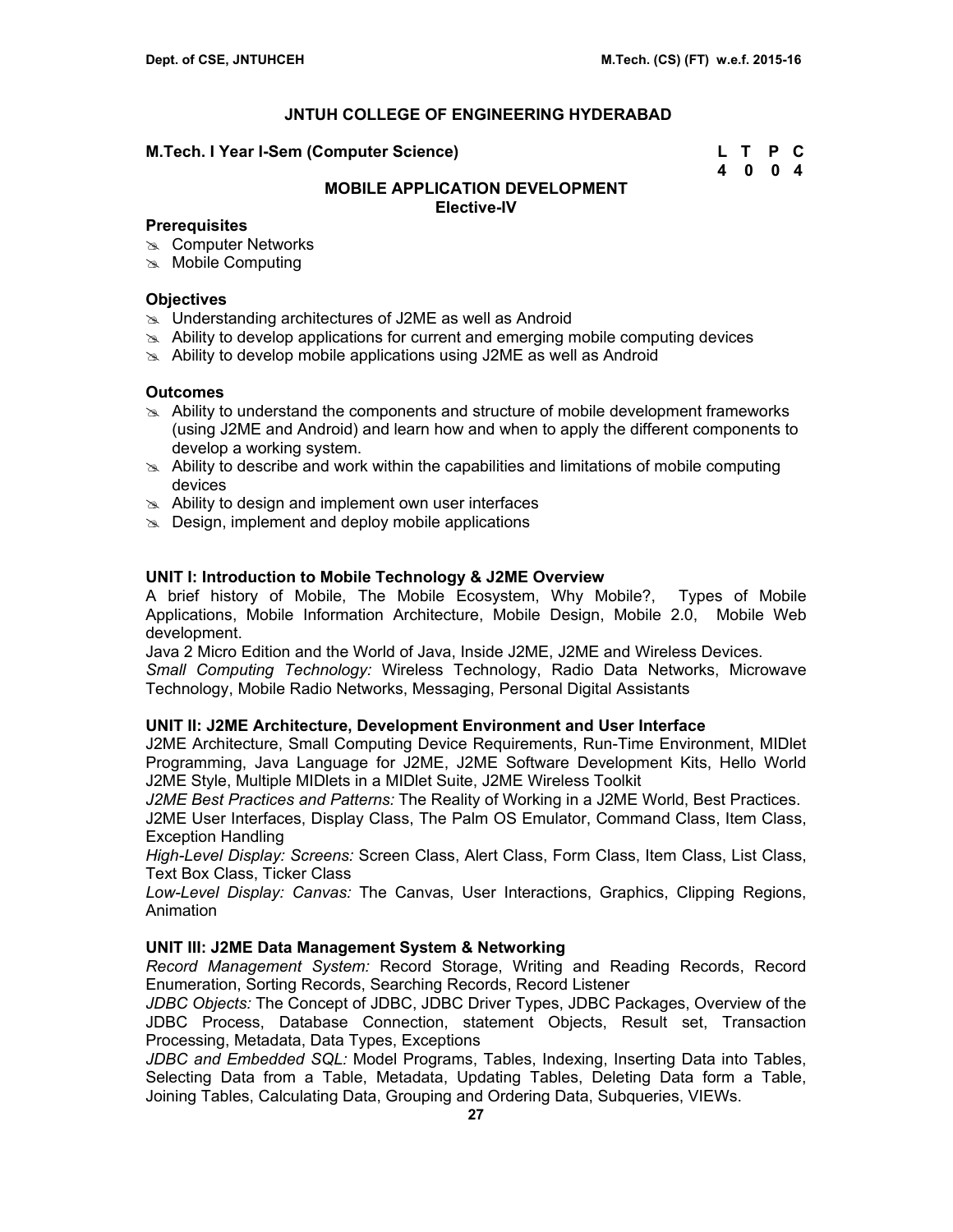*Generic Connection Framework:* The Connection, Hypertext Transfer Protocol, Communication, Management Using HTTP Commands, Session Management, Transmit as a Background Process

# **UNIT IV: Introduction to Android**

What is Android isn't?, Android: An open platform for Mobile development, Native Android Applications, Android SDK features, Introducing the Development Framework, Development for Android, Developing for Mobile and Embedded Devices, Android Development Tools, Externalizing Resources, The Android Application Lifecycle, Android Activities.

# **UNIT V: Android Development**

Building User Interfaces, Intents and Broadcast Receivers, Using Internet Resources, Files, Saving State and Preferences, Databases and Content providers.

# **TEXT BOOKS:**

- 1. J2ME: The Complete Reference, James Keogh, Tata McGrawHill.
- 2. Programming for Mobile and Remote Computers, G.T.Thampi, Dreamtech Press.

# **REFERENCE BOOKS:**

- 1. Mobile Design and Development, Brian Fling, O'Reilly, SPD, 2011.
- 2. Professional Android 4: Application Development, Reto Meier, Wiley India, 2012.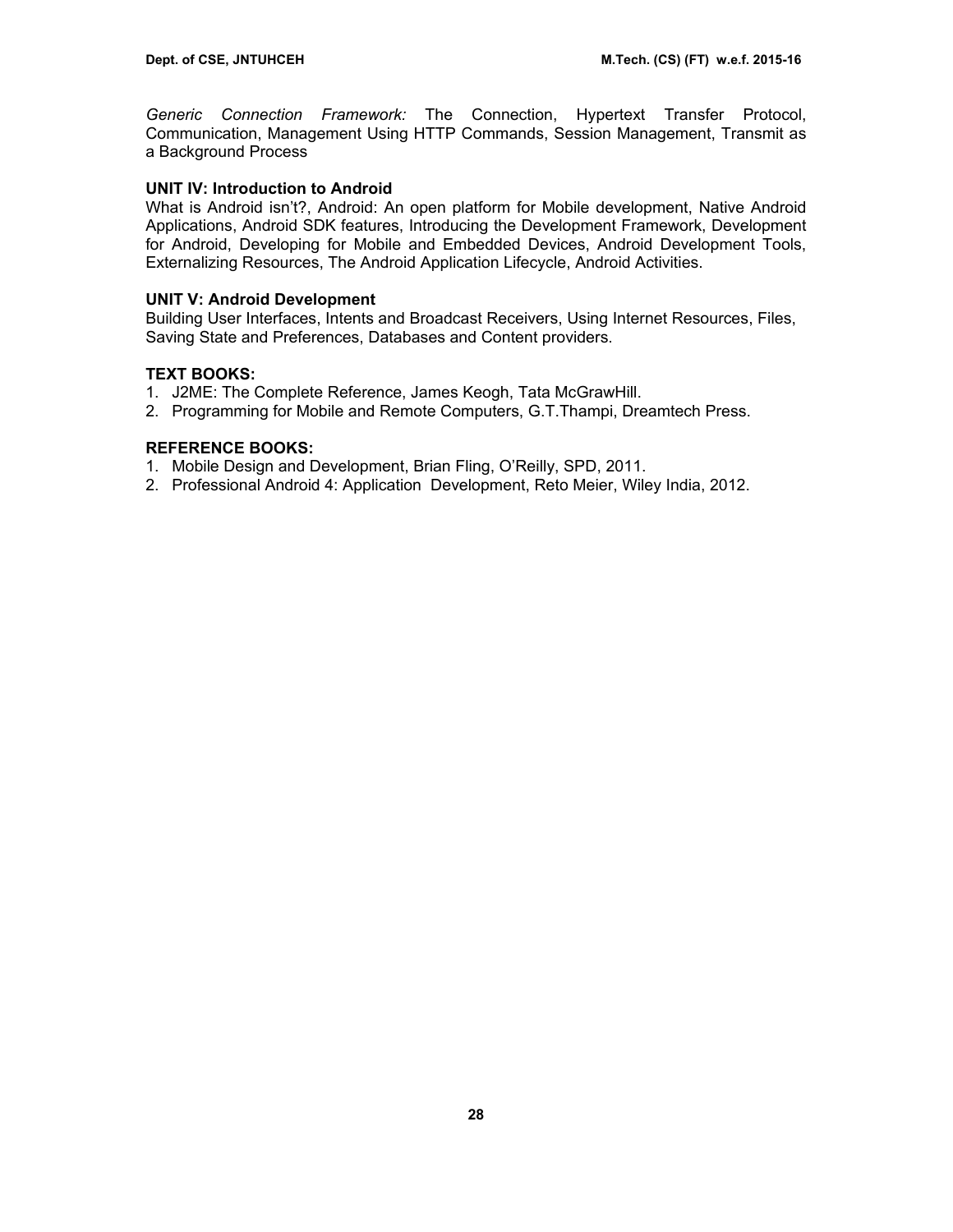### **M.Tech. I Year I-Sem (Computer Science)**

| M.Tech. I Year I-Sem (Computer Science) | L T P C         |  |
|-----------------------------------------|-----------------|--|
|                                         | $0 \t0 \t4 \t2$ |  |

# **COMPUTING LABORATORY-I**

### **Prerequisites**

 $\&$  A course on "Computer Programming & Data Structures" and " Advanced Data Base Engineering".

### **Objectives**

- $\approx$  Introduces the basic concepts of abstract data types (ADTs).
- $\approx$  Introduces a variety of data structures such as hash tables, search trees, tries, heaps, graphs, B-trees.
- $\infty$  To understand the basic concepts of relational database.
- $\approx$  To master the basics of mySQL and construct queries using mySQL.
- s. Topics include datamodels, database design, relational model, relational algebra, transaction control, concurrency control, storage structures and access techniques.

### **Outcomes**

- $\geq$  Ability to select the data structures that efficiently model the information in a problem.
- $\approx$  Ability to assess efficiency trade-offs among different data structure implementations or combinations.
- $\infty$  Design programs using a variety of data structures, including binary and general tree structures, search trees, tries, heaps and B-trees.
- $\geq$  Understand the fundamentals of Relational database design and normal forms
- $\approx$  Master the basics of mySQL for retrieval and management of data.
- $\approx$  Ability to understand the basics of transaction processing and concurrency control.
- $\approx$  Ability to handle the database storage structures and access techniques

#### **Experiments for ADS:**

- 1. Write a program to implement the Randomized n-Queens problem
- 2. Write a program to implement the Randomized Quick sort
- 3. Write a program to implement the Optimal Binary Search Tree
- 4. Write a program to implement the operations of AVL trees
- 5. Write a program to implement the operations of Leftist tree
- 6. Write a program to implement the operations of Fibonacci Heap
- 7. Write a program to implement the Operations of Digital Search trees
- 8. Write a program to implement the Operations of Binary Tries

# **Experiments for DBE:**

- 1. Payroll processing system Database design using E-R model
- 2. Applying Normalization techniques on Payroll processing systems.
- 3. Integrity constraints enforcement, High level language extension with Triggers on Payroll processing systems
- 4. Implement query processing algorithms: nested loop join, merge join, hash join, hybrid hash join.
- 5. Implement Dynamic programming algorithm for join order optimization.
- 6. Image storage and retrieval in MySQL database
- 7. Transaction Processing activities application program development concurrent executions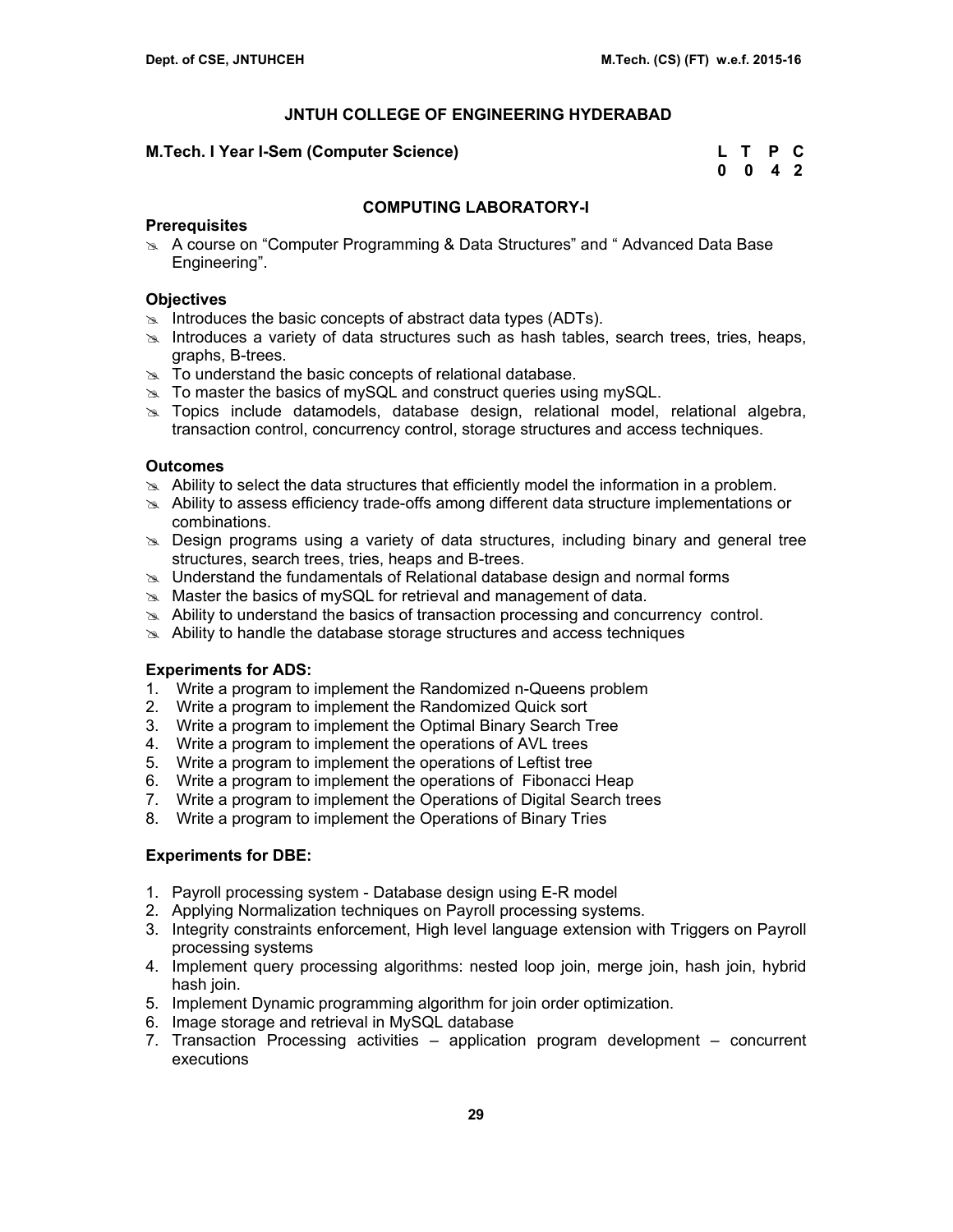### **M.Tech. I Year I-Sem (Computer Science)**

| M.Tech. I Year I-Sem (Computer Science) | L T P C            |  |
|-----------------------------------------|--------------------|--|
|                                         | $0 \t 0 \t 4 \t 2$ |  |

# **SEMINAR**

- **Prerequisites**
- $\infty$  None.

# **Objectives**

- $\infty$  To comprehend the technical topic of the presentation
- $\infty$  To deliver confidently technical work to a team of people

# **Outcomes**

- $\infty$  Ability to analyze the selected topic, organize the content and communicate to audience in an effective manner
- $\approx$  Ability to practice the learning by self study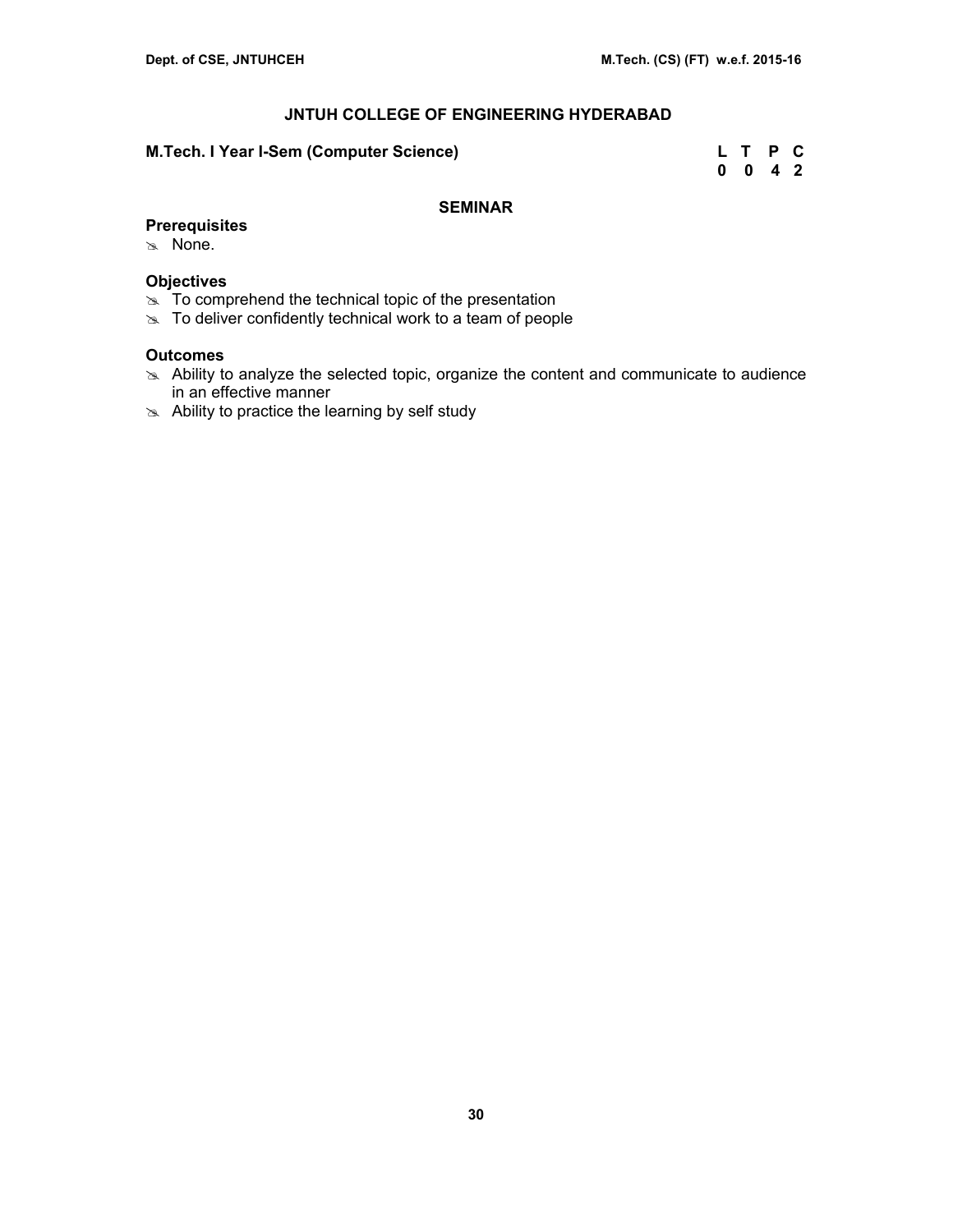# **M.Tech. I Year II-Sem (Computer Science)**

| M.Tech. I Year II-Sem (Computer Science) | L T P C |  |
|------------------------------------------|---------|--|
|                                          | 4004    |  |

# **ADVANCED COMPUTER NETWORKS**

### **Prerequisites:**

 $\approx$  Data Communication, Basic Networking Principles

# **Objective:**

 $\geq$  This course aims to provide advanced background on relevant computer networking topics to have a comprehensive and deep knowledge in computer networks.

# **Outcomes:**

- $\approx$  Understanding of holistic approach to computer networking
- $\approx$  Ability to understand the computer networks and their application
- $\approx$  Ability to design simulation concepts related to packet forwarding in networks.

# **Unit-I**

Review of Computer Networks, Devices and the Internet: Internet, Network edge, Network core, Access Networks and Physical media, ISPs and Internet Backbones, Delay and Loss in Packet-Switched Networks, Networking and Internet - Foundation of Networking Protocols: 5-layer TCP/IP Model, 7-Layer OSI Model, Internet Protocols and Addressing. Multiplexers, Modems and Internet Access Devices, Switching and Routing Devices, Router Structure. The Link Layer and Local Area Networks-Link Layer, Introduction and Services, Error- Detection and Error-Correction techniques, Multiple Access Protocols, Link Layer Addressing, Ethernet, Interconnections: Hubs and Switches, PPP: The Point-to-Point Protocol, Link Virtualization

# **Unit-II**

Data-link protocols: Ethernet, Token Ring and Wireless (802.11). Wireless Networks and Mobile IP: Infrastructure of Wireless Networks, Wireless LAN Technologies, IEEE 802.11 Wireless Standard, Cellular Networks, Mobile IP, Wireless Mesh Networks (WMNs), Multiple access schemes

Routing and Internetworking: Network–Layer Routing, Least-Cost-Path algorithms, Non-Least-Cost-Path algorithms, Intra-domain Routing Protocols, Inter-domain Routing Protocols, Congestion Control at Network Layer.

# **Unit-III**

Logical Addressing: IPv4 Addresses, IPv6 Addresses - Internet Protocol: Internetworking, IPv4, IPv6, Transition from IPv4 to IPv6 – Multicasting Techniques and Protocols: Basic Definitions and Techniques, Intra-domain Multicast Protocols, Inter-domain Multicast Protocols, Node-Level Multicast algorithms

# **Unit-IV**

Transport and Application Layer Protocols: Client-Server and Peer-To-Peer Application Communication, Protocols on the transport layer, reliable communication. Routing packets through a LAN and WAN. Transport Layer, Transmission Control Protocol (TCP), User Datagram Protocol (UDP), Mobile Transport Protocols, TCP Congestion Control. Principles of Network Applications,

# **Unit-V**

The Web and HTTP, File Transfer: FTP, Electronic Mail in the Internet, Domain Name System (DNS), P2P File Sharing, Socket Programming with TCP and UDP, Building a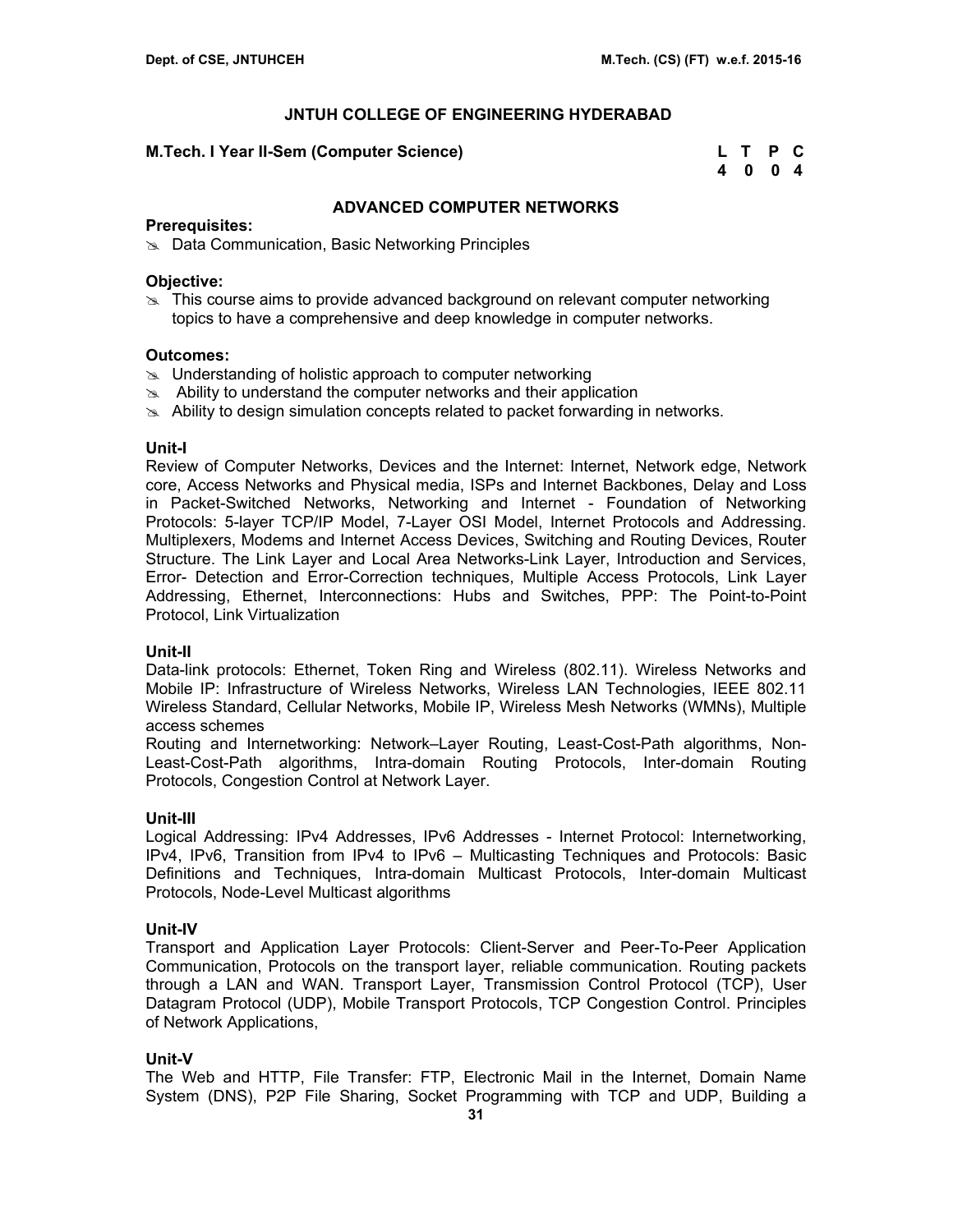# Simple Web Server

Creating simulated networks and passing packets through them using different routing techniques. Installing and using network monitoring tools.

# **Text books:**

- 1. Computer Networking: A Top-Down Approach, James F. Kuros and Keith W. Ross, Pearson, 6th Edition, 2012.
- 2. Computer Networks and Internets, Duglas E. Comer,  $6<sup>th</sup>$  Edition, Pearson.

# **References:**

- 1. A Practical Guide to Advanced Networking , Jeffrey S. Beasley and Piyasat Nilkaew, Pearson, 3rd Edition,2012
- 2. Computer Networks , Andrew S. Tanenbaum, David J. Wetherall,Prentice Hall.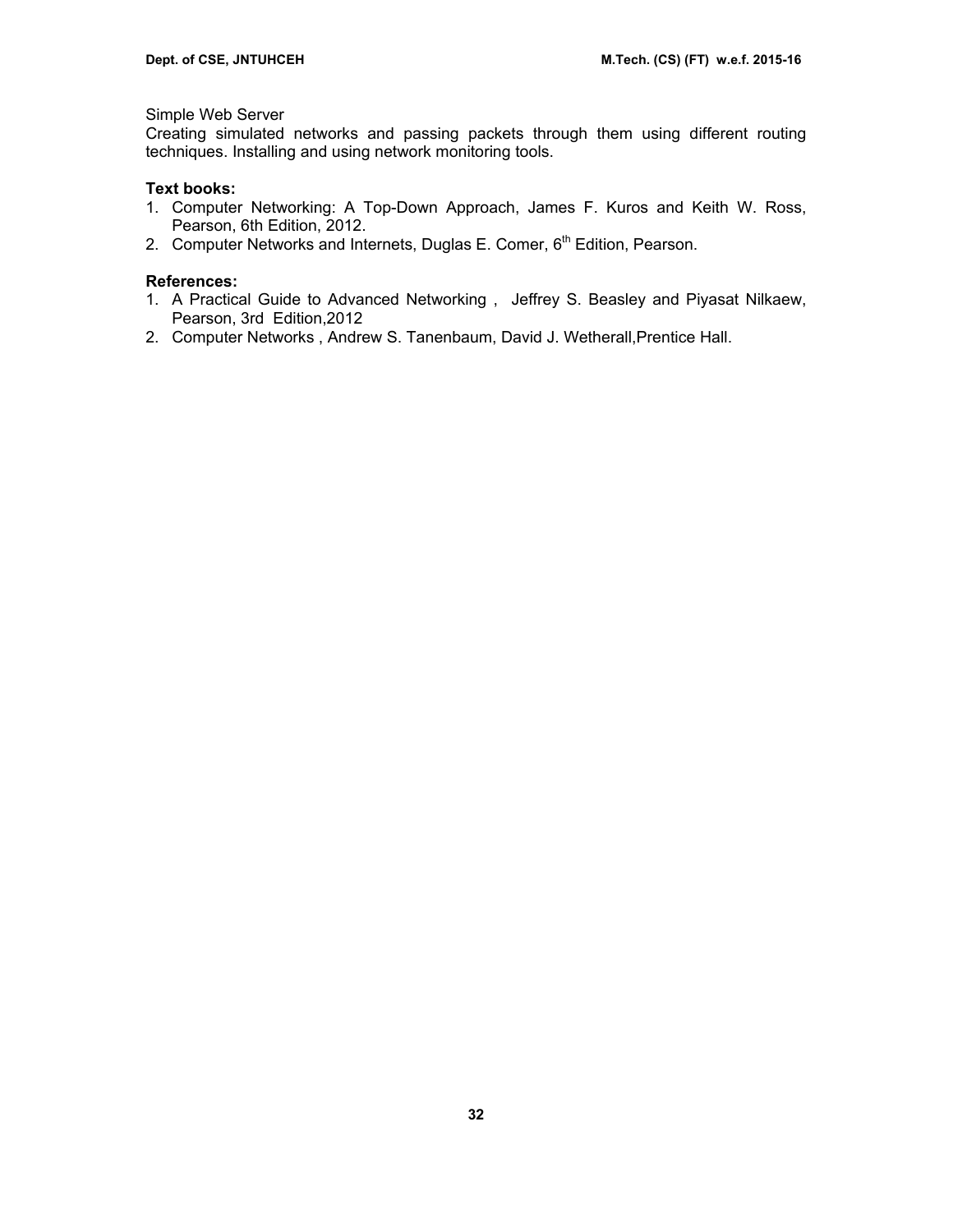**M.Tech. I Year II-Sem (Computer Science)** 

| M.Tech. I Year II-Sem (Computer Science) | L T P C |  |
|------------------------------------------|---------|--|
|                                          | 4004    |  |

# **WEB SERVICES AND SERVICE ORIENTED ARCHITECTURE**

### **Pre-requisites:**

 $\geq$  The course assumes a reasonable comfort and background about Information Technology and Management Information Systems.

# **OBJECTIVES**:

- $\approx$  To gain understanding of the basic principles of service orientation
- $\infty$  To learn service oriented analysis techniques
- $\infty$  To learn technology underlying the service design
- $\approx$  To learn the concepts such as SOAP, registering and discovering services.

# **Outcomes:**

At the end of this course, students are expected to gain the following learning:

- $\approx$  Get the foundations and concepts of service based computing
- $\approx$  Advocate the importance and means of technology alignment with business
- $\approx$  Understanding the basic operational model of web services,
- $\infty$  Gain the knowledge of key technologies in the service oriented computing arena
- $\triangle$  Apply and practice the learning through a real or illustrative project/case study.

# **UNIT- I**

Evolution and Emergence of Web Services – Evolution of distributed computing. Core distributed computing technologies – client/server, CORBA, JAVA RMI, Micro Soft DCOM, MOM, Challenges in Distributed Computing, role of J2EE and XML in distributed computing, emergence of Web Services and Service Oriented Architecture (SOA). Introduction to Web Services – The definition of web services, basic operational model of web services, tools and technologies enabling web services, benefits and challenges of using web services.

# **UNIT -II**

Web Service Architecture – Web services Architecture and its characteristics, core building blocks of web services, standards and technologies available for implementing web services, web services communication, basic steps of implementing web services. Describing Web Services – WSDL introduction, non functional service description, WSDL1.1 Vs WSDL 2.0, WSDL document, WSDL elements, WSDL binding, WSDL tools, WSDL port type, limitations of WSDL.

# **UNIT III**

Brief Over View of XML – XML Document structure, XML namespaces, Defining structure in XML documents, Reuse of XML schemes, Document navigation and transformation. SOAP : Simple Object Access Protocol, Inter-application communication and wire protocols, SOAP as a messaging protocol, Structure of a SOAP message, SOAP envelope, Encoding, Service Oriented Architectures, SOA revisited, Service roles in a SOA, Reliable messaging, The enterprise Service Bus, SOA Development Lifecycle, SOAP HTTP binding, SOAP communication model, Error handling in SOAP.

# **UNIT – IV**

Registering and Discovering Services : The role of service registries, Service discovery, Universal Description, Discovery, and Integration, UDDI Architecture, UDDI Data Model,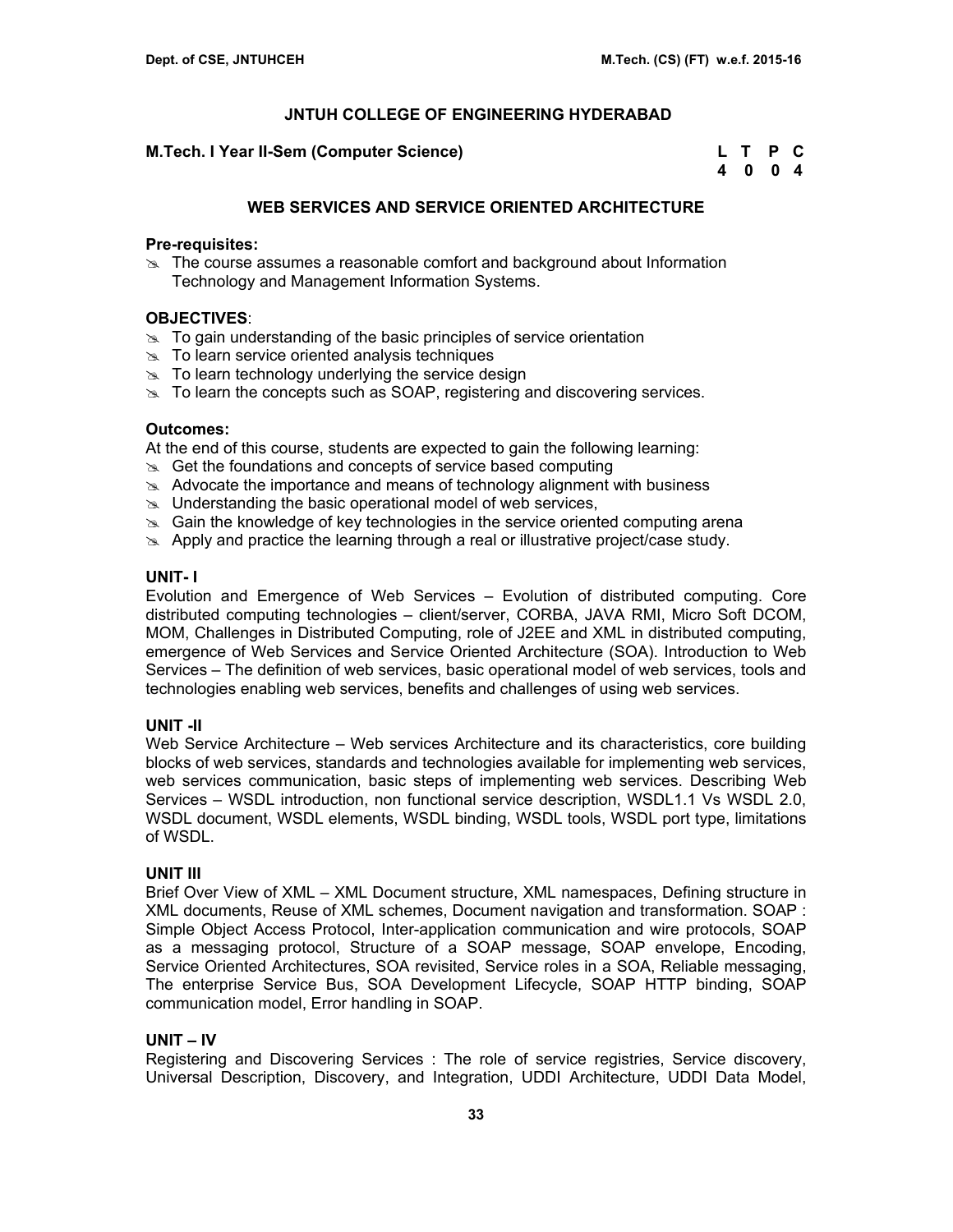Interfaces, UDDI Implementation, UDDI with WSDL, UDDI specification, Service Addressing and Notification, Referencing and addressing Web Services, Web Services Notification.

# **UNIT - V**

SOA and web services security considerations, Network-level security mechanisms, Application-level security topologies, XML security standards, Semantics and Web Services, The semantic interoperability problem, The role of metadata, Service metadata, Overview of .NET and J2EE, SOA and Web Service Management, Managing Distributed System, Enterprise management Framework, Standard distributed management frameworks, Web service management, Richer schema languages, WS-Metadata Exchange.

# **Text Books:**

- 1. Web Services & SOA Principles and Technology, Second Edition, Michael P. Papazoglou.
- 2. Developing Java Web Services, R. Nagappan, R. Skoczylas, R.P. Sriganesh, Wiley India.
- 3. Developing Enterprise Web Services, S. Chatterjee, J. Webber, Pearson Education.

# **Reference Books:**

- 1. XML, Web Services, and the Data Revolution, F.P.Coyle, Pearson Education.
- 2. Building web Services with Java, 2<sup>nd</sup> Edition, S. Graham and others, Pearson Education.
- 3. Java Web Services, D.A. Chappell & T. Jewell, O'Reilly, SPD.
- 4. McGovern, et al., "Java web Services Architecture", Morgan Kaufmann Publishers, 2005.
- 5. J2EE Wer Services, Richard Monson-Haefel, Pearson Education.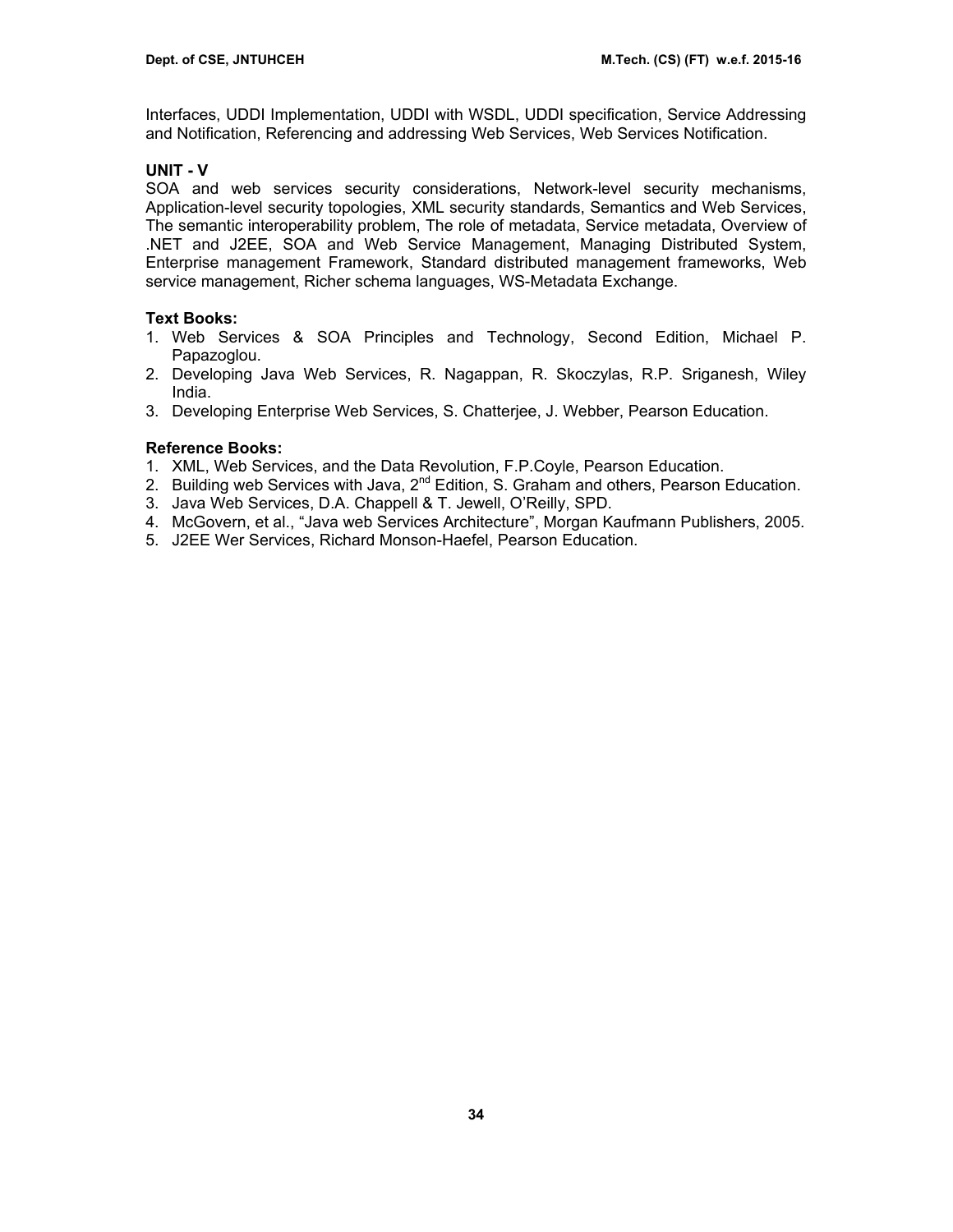# **M.Tech. I Year II-Sem (Computer Science)**

| M.Tech. I Year II-Sem (Computer Science) | L T P C |  |
|------------------------------------------|---------|--|
|                                          | 4004    |  |

# **INFORMATION SECURITY Elective- V**

### **Prerequisites**

 $\&$  A Course on "Computer Networks and a course on Mathematics

# **Objectives**

- $\approx$  To understand the fundamentals of Cryptography
- $\approx$  To understand various key distribution and management schemes
- $\approx$  To understand how to deploy encryption techniques to secure data in transit across data networks
- $\geq$  To apply algorithms used for secure transactions in real world applications

# **Outcomes**

- $\infty$  Demonstrate the knowledge of cryptography, network security concepts and applications.
- $\approx$  Ability to apply security principles in system design.

# **UNIT I**

Security Attacks (Interruption, Interception, Modification and Fabrication), Security Services (Confidentiality, Authentication, Integrity, Non-repudiation, access Control and Availability) and Mechanisms, A model for Internetwork security.

Classical Encryption Techniques, DES, Strength of DES, Differential and Linear Cryptanalysis, Block Cipher Design Principles and Modes of operation, Blowfish, Placement of Encryption Function, Traffic Confidentiality, key Distribution, Random Number Generation.

# **UNIT II**

Public key Cryptography Principles, RSA algorithm, Key Management, Diffie-Hellman Key Exchange, Elliptic Curve Cryptography.

Message authentication and Hash Functions, Authentication Requirements and Functions, Message Authentication, Hash Functions and MACs Hash and MAC Algorithms SHA-512, HMAC.

# **UNIT III**

 Digital Signatures, Authentication Protocols, Digital signature Standard, Authentication Applications, Kerberos, X.509 Directory Authentication Service. Email Security: Pretty Good Privacy (PGP) and S/MIME.

# **UNIT IV**

IP Security:

Overview, IP Security Architecture, Authentication Header, Encapsulating Security Payload, Combining Security Associations and Key Management.

Web Security: Web Security Requirements, Secure Socket Layer (SSL) and Transport Layer Security (TLS), Secure Electronic Transaction (SET).

# **UNIT V**

Intruders, Viruses and Worms Intruders, Viruses and related threats Firewalls: Firewall Design Principles, Trusted Systems, Intrusion Detection Systems.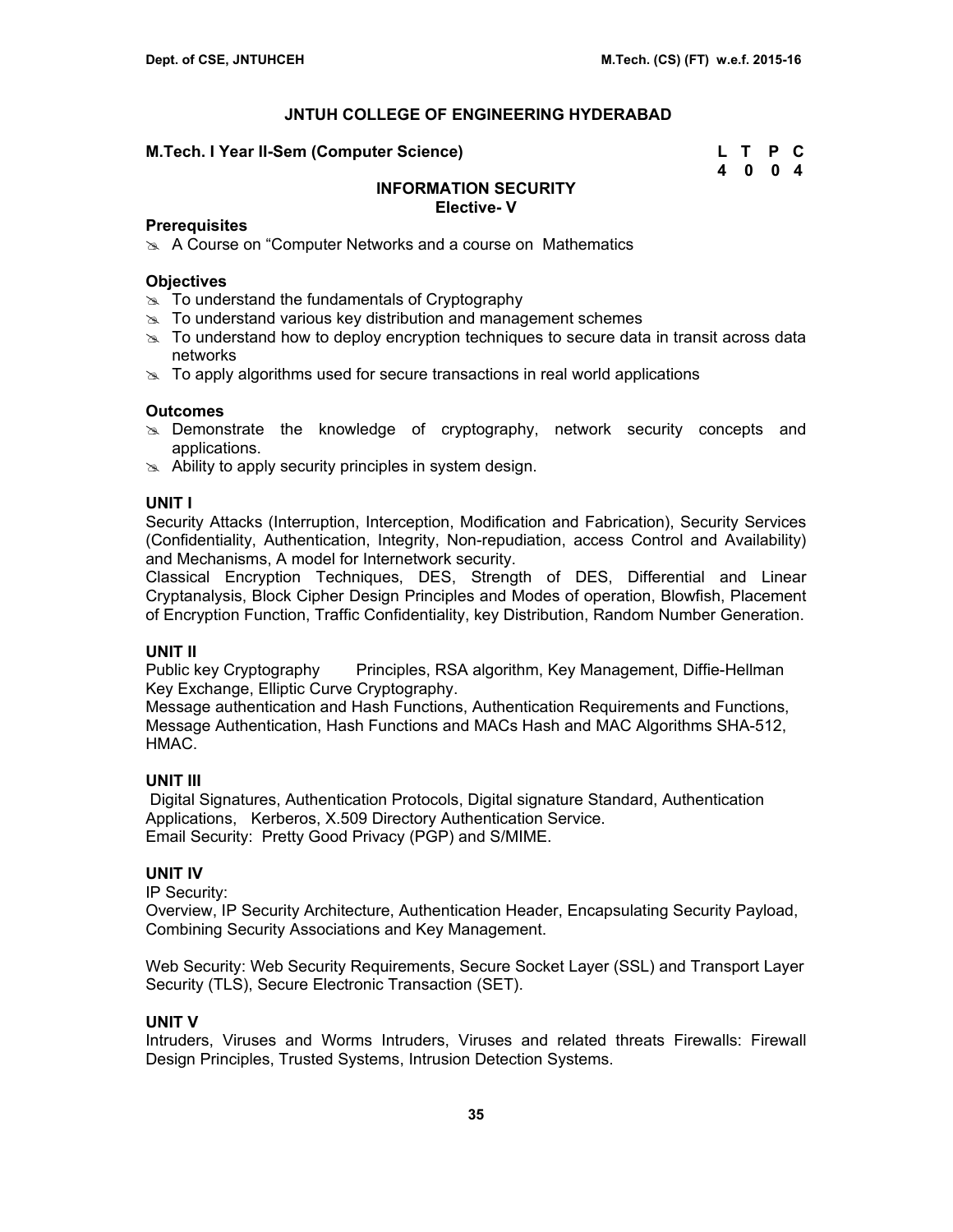# **TEXT BOOKS:**

1. Cryptography and Network Security (principles and approaches) by William Stallings Pearson Education, 4th Edition.

# **REFERENCE BOOKS:**

- 1. Network Security Essentials (Applications and Standards) by William Stallings Pearson Education.
- 2. Principles of Information Security, Whitman, Thomson.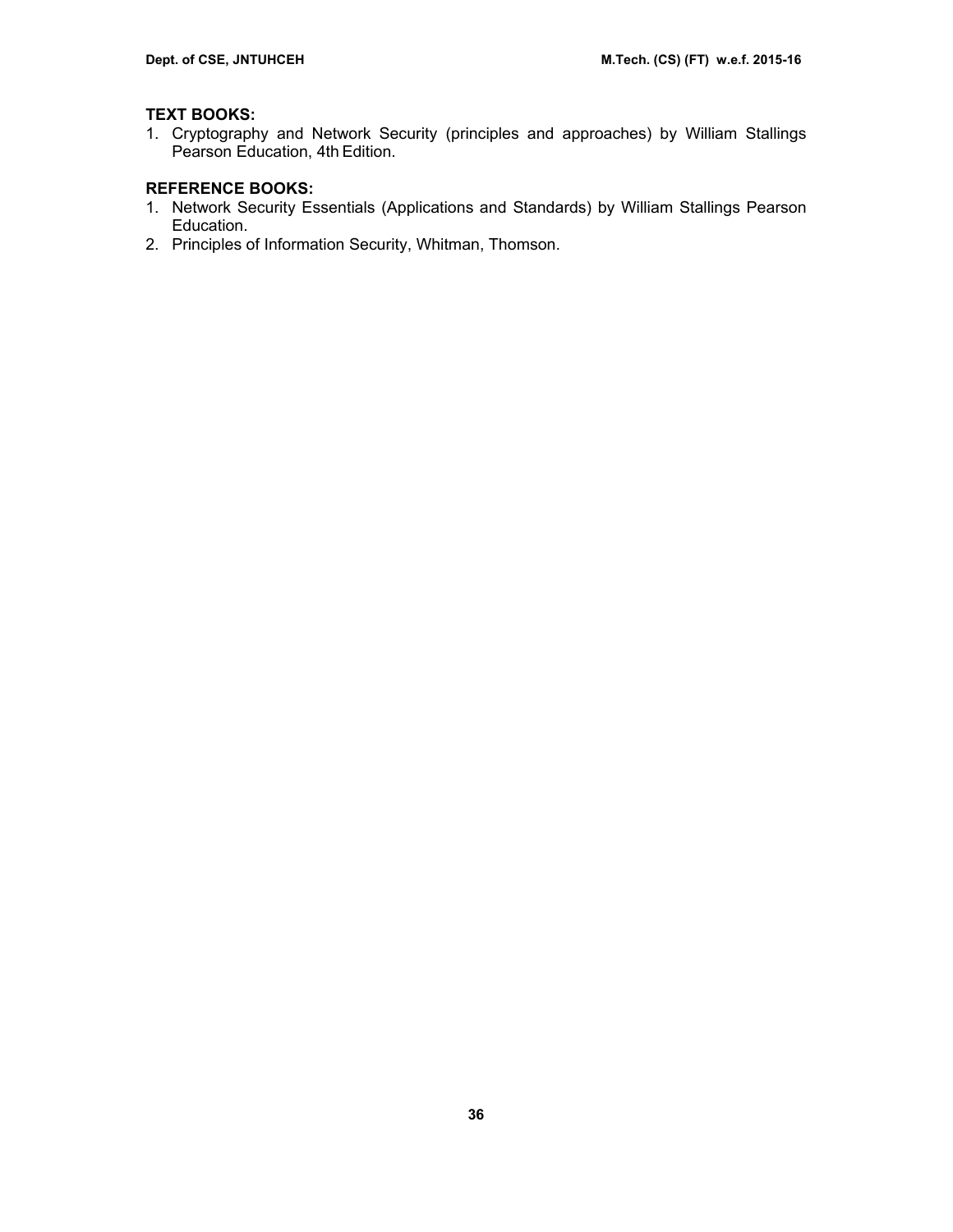**M.Tech. I Year II-Sem (Computer Science) L T P C** 

 **4 0 0 4** 

### **SOFTWARE TESTING METHODOLOGIES Elective-V**

#### **Prerequisites**

**A course on "Software Engineering"** 

#### **Objectives**

- $\ge$  To provide knowledge of the concepts in software testing such as testing process, criteria, strategies, and methodologies.
- $\infty$  To develop skills in software test automation and management using latest tools.

### **Outcomes**

- $\approx$  Ability to design and develop the best test strategies in accordance to the development models
- $\approx$  Acquire skills to perform dataflow testing, domain testing, logic testing.

### **UNIT-I:**

**Introduction**:- Purpose of testing, Dichotomies, model for testing, consequences of bugs, taxonomy of bugs

**Flow graphs and Path testing:**- Basics concepts of path testing, predicates, path predicates and achievable paths, path sensitizing, path instrumentation, application of path testing.

### **UNIT-II:**

**Transaction Flow Testing:-transaction flows, transaction flow testing techniques.** 

**Dataflow testing**:- Basics of data flow testing, strategies in data flow testing, application of dataflow testing.

**Domain Testing**:-domains and paths, nice & ugly domains, domain testing, domains and interfaces' testing, domain and interface testing, domains and testability.

# **UNIT-III:**

**Paths, Path products and Regular expressions:-** path products & path expression, reduction procedure, applications, regular expressions & flow anomaly detection.

**Logic Based Testing:-** overview, decision tables, path expressions, kv charts, specifications.

#### **UNIT-IV:**

**State, State Graphs and Transition testing**:- state graphs, good & bad state graphs, state testing, Testability tips.

# **UNIT-V:**

**Graph Matrices and Application**:-Motivational overview, matrix of graph, relations, power of a matrix, node reduction algorithm, building tools. (Student should be given an exposure to a tool like JMeter or Win-runner).

#### **Text Books:**

- 1. Software Testing techniques Boris Beizer, Dreamtech, second edition.
- 2. Software Testing Tools Dr.K.V.K.K.Prasad, Dreamtech.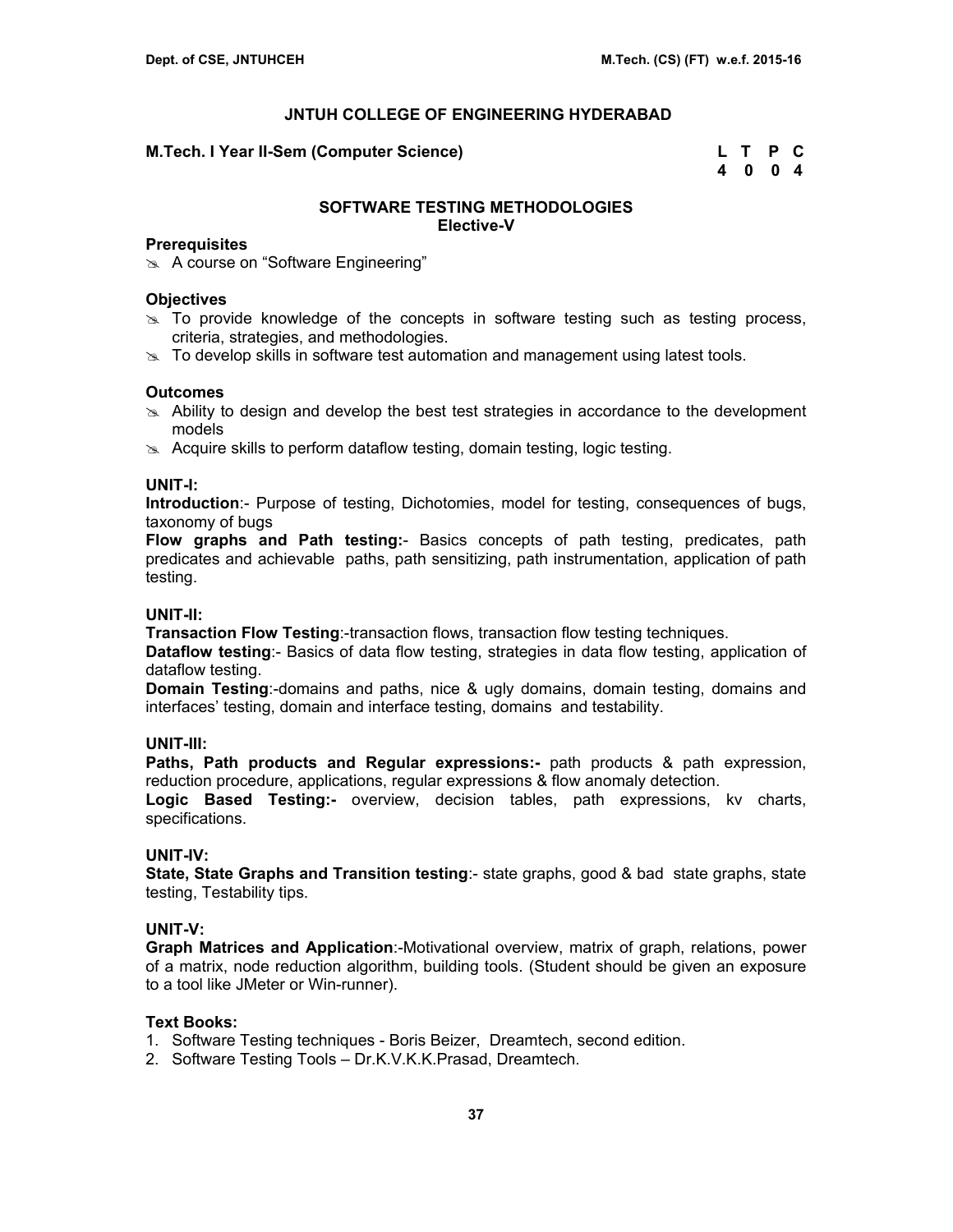# **References:**

- 1. The craft of software testing Brian Marick, Pearson Education.
- 2. Software Testing Techniques SPD(Oreille)
- 3. Software Testing in the Real World Edward Kit, Pearson.
- 4. Effective methods of Software Testing, Perry, John Wiley.
- 5. Art of Software Testing Meyers, John Wiley.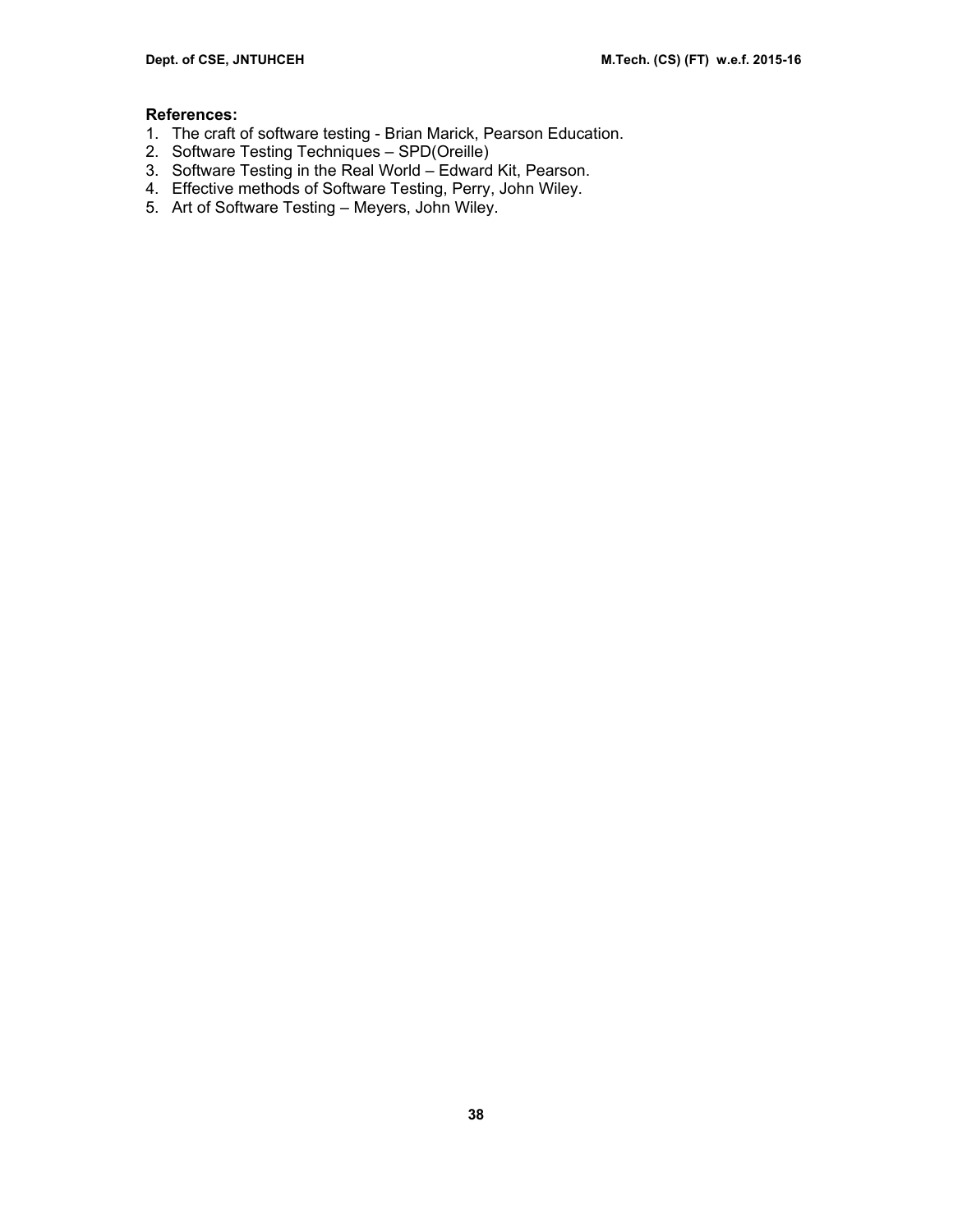#### **M.Tech. I Year II-Sem (Computer Science)**

| M.Tech. I Year II-Sem (Computer Science) | L T P C |  |
|------------------------------------------|---------|--|
|                                          | 4 0 0 4 |  |

# **SOFTWARE PROJECTMANAGEMENT Elective-V**

#### **Prerequisites**

**A course on "Software Engineering"** 

# **Objectives**

- $\approx$  To develop skills in software project management
- $\geq$  The topics include-software economics; software development life cycle; artifacts of the process; workflows; checkpoints; project organization and responsibilities; project control and process instrumentation;

### **Outcomes**

- $\approx$  Gain knowledge of software economics, phases in the life cycle of software development, project organization, project control and process instrumentation.
- $\infty$  Analyze the major and minor milestones, artifacts and metrics from management and technical perspective
- $\infty$  Design and develop software products using conventional and modern principles of software project management

# **UNIT I**

**Conventional Software Management:** The waterfall model, conventional software Management performance.

**Evolution of Software Economics:** Software Economics, pragmatic software cost estimation.

### **UNIT II**

**Improving Software Economics:** Reducing Software product size, improving software processes, improving team effectiveness, improving automation, Achieving required quality, peer inspections. **The old way and the new:** The principles of conventional software Engineering, principles of modern software management, transitioning to an iterative process.

#### **UNIT III**

Life cycle phases: **Engineering and production stages, inception, Elaboration, construction, transition phases.** 

**Artifacts of the process:** The artifact sets, Management artifacts, Engineering artifacts, programmatic artifacts. **Model based software architectures:** A Management perspective and technical perspective. **Work Flows of the process:** Software process workflows, Iteration workflows.

# **UNIT IV**

**Checkpoints of the process:** Major mile stones, Minor Milestones, Periodic status assessments. Iterative Process Planning**:** work breakdown structures, planning guidelines, cost and schedule estimating, Iteration planning process, Pragmatic planning.

Project Organizations and Responsibilities**:** Line-of-Business Organizations, Project Organizations, evolution of Organizations. Process Automation**:** Automation Building blocks, The Project Environment.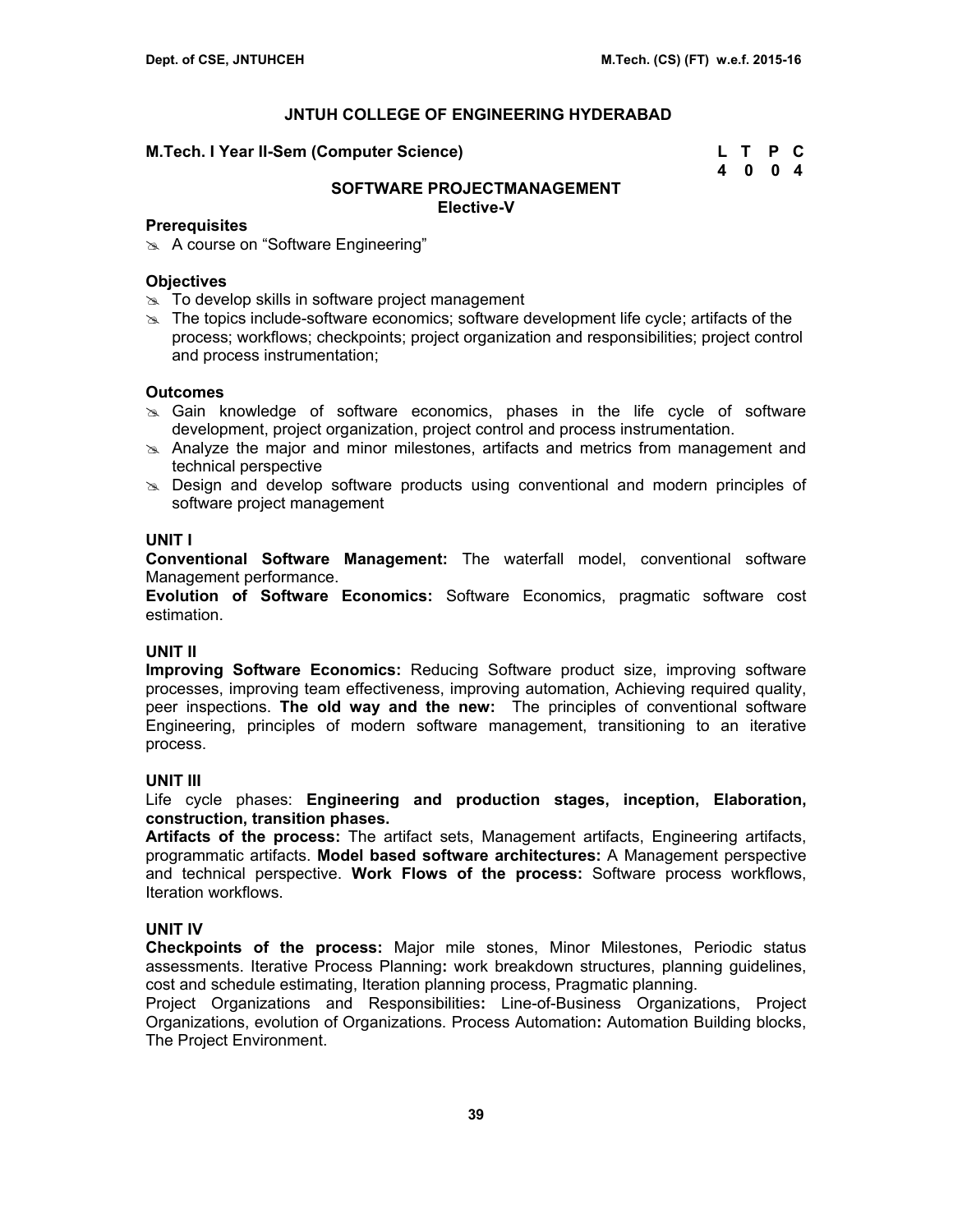# **UNIT V**

**Project Control and Process instrumentation:** The seven core Metrics, Management indicators, quality indicators, life cycle expectations, pragmatic Software Metrics, Metrics automation. Tailoring the Process**:** Process discriminates.

**Future Software Project Management:** modern Project Profiles, Next generation Software economics, modern process transitions.

**Case Study:** The command Center Processing and Display system- Replacement (CCPDS-R).

# **TEXT BOOKS:**

1. Software Project Management, Walker Royce: Pearson Education, 2005.

# **REFERENCE BOOKS:**

- 1. Software Project Management, Bob Hughes and Mike Cotterell: Tata McGraw-Hill Edition.
- 2. Software Project Management, Joel Henry, Pearson Education.
- 3. Software Project Management in practice, Pankaj Jalote, Pearson Education.2005.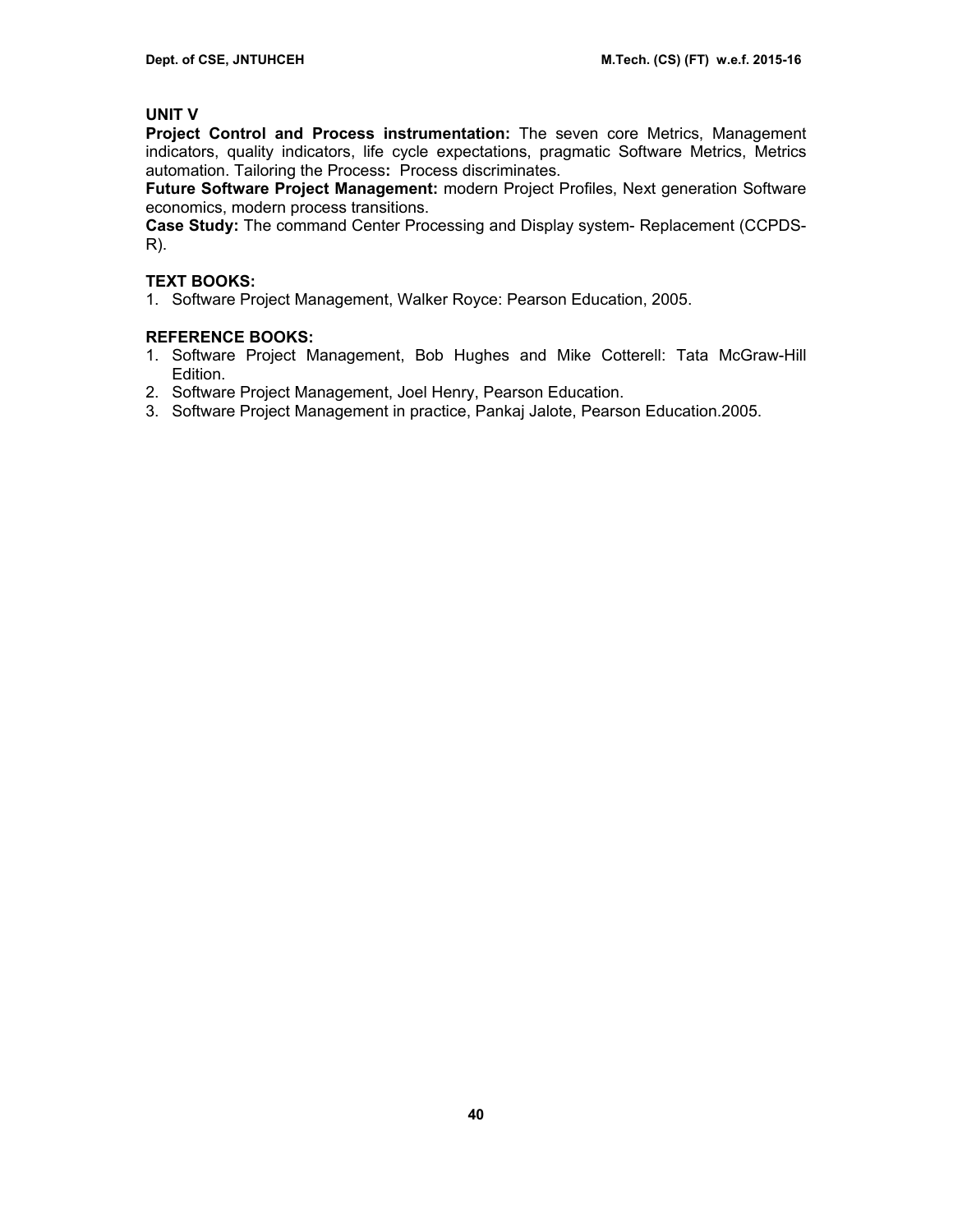# **M.Tech. I Year II-Sem (Computer Science) L T P C**

 **4 0 0 4** 

# **RESEARCH METHODOLOGIES Elective- VI**

# **Prerequisite:** NIL

# **Objective:**

 $\infty$  Introduces research paper writing and publication skills.

### **Outcome:**

Gain the sound knowledge of the following important elements:

- $\approx$  Ability to distinguish research methods
- $\approx$  Ability to write and publish a technical research paper.
- $\approx$  Ability to review papers effectively

# **UNIT I**

Introduction, Technical Research Paper Writing and Publication

# **UNIT II**

Research Paper Search

# **UNIT III**

Research Ethics, Research Methods in Computer Science and Engineering, Research Methods for Software Engineering, Research Methods (deductive methods and proofs)

# **UNIT IV**

Paper Publishing and Reviewing, Measured-based research methods in Computer **Engineering** 

# **UNIT V**

Preparation & Presentation of a scientific paper

# **Reference:**

Web Resources

- 1. A Computer Scientist's Guide to Writing and Publishing Technical Articles, Paul Martin, Technical Report, CS-TR-95-4, Dept of CS, Victoria University of Wellington, New Zealand, 1995.
- 2. Marcia Martens Pierson, Bion L. Pierson, Beginnings and Endings: Keys to Better Engineering Technical Writing, IEEE Transactions on Professional Communication (IEEE T-PC), Vol. 40, No. 4, pp 299 - 304 December 1997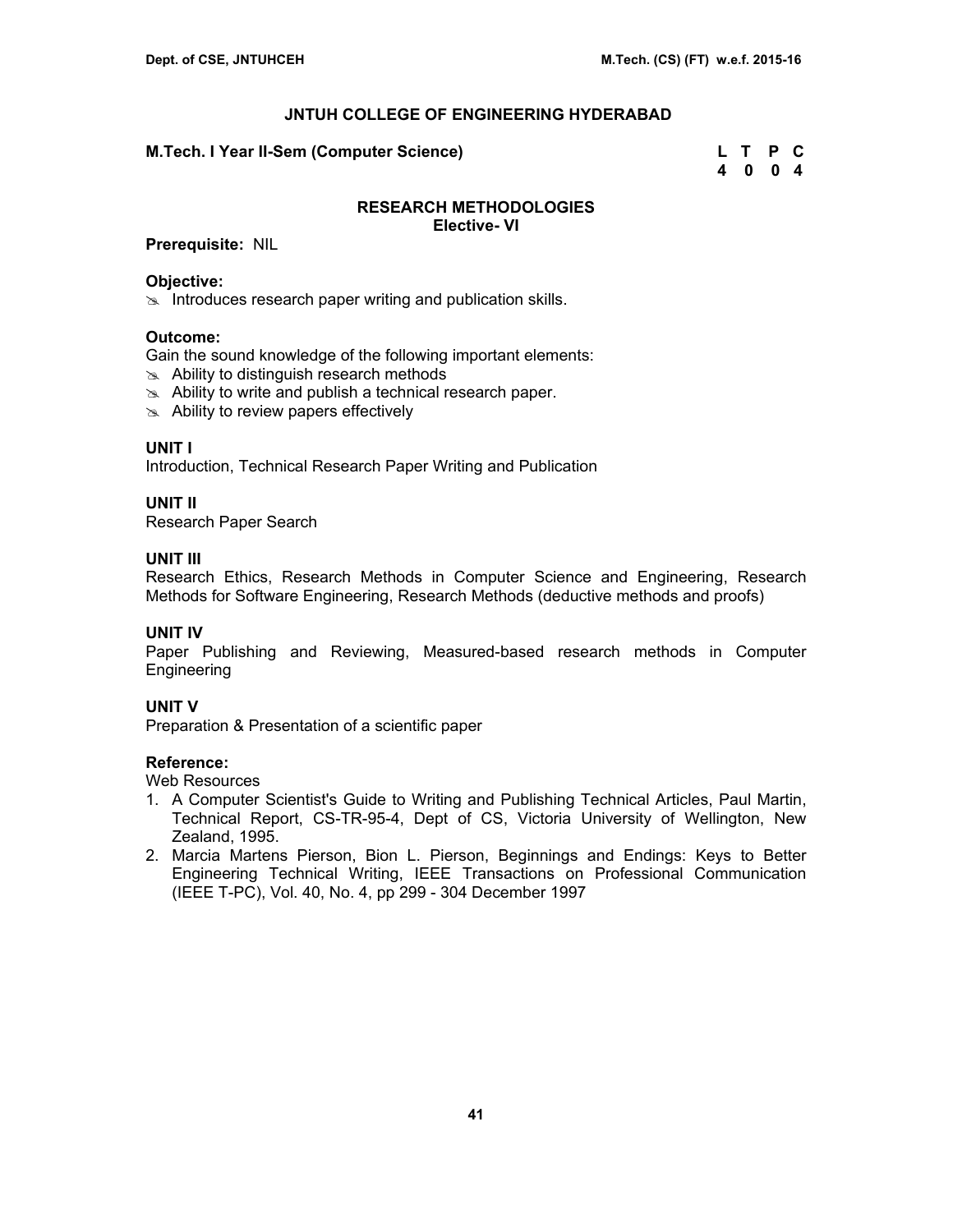#### **M.Tech. I Year II-Sem (Computer Science) L T P C**

 **4 0 0 4** 

### **SOFTWARE DESIGN AND ENGINEERING Elective-VI**

### **Prerequisite:**

 $\approx$  Software Engineering

#### **Objectives:**

- $\ge$  To develop in students the knowledge, understanding, skills and values to solve problems through the creation of software solutions
- $\approx$  To design and experiment with software prototypes
- $\geq$  To elicit, analyze and specify software requirements through a productive working relationship with project stakeholders.
- $\infty$  To build solutions using different technologies, architectures and life-cycle approaches.
- $\approx$  The context of different organizational structures.

#### **Outcomes:**

- $\geq$  Understanding of the historical developments that have led to current practices in software design and development, and of emerging trends and technologies in this field.
- $\&$  Acquiring and applying the skills in designing and developing software solutions.
- $\approx$  Acquiring and using the skills required to schedule a software project.

#### **UNIT I**

**Introduction to Software Engineering:** The evolving role of software, Changing Nature of Software, legacy software, Software myths.

**A Generic view of process:** Software engineering- A layered technology, a process framework, The Capability Maturity Model Integration (CMMI), Process patterns, process assessment, personal and team process models.

**Process models:** The waterfall model, Incremental process models, Evolutionary process models, Specialized process models, The Unified process.

**Software Requirements:** Functional and non-functional requirements, User requirements, System requirements, Interface specification, the software requirements document.

**Requirements engineering process:** Feasibility studies, Requirements elicitation and analysis, Requirements validation, Requirements management.

#### **UNIT II**

# **Software Design**

The nature of the design process, transferring design knowledge, constraints upon the design process and product, recording design decisions, designing with others, context for design, economic factors, assessing design qualities, quality attributes of the design product, assessing the design process. Representing abstract ideas, design view points, the architecture concept, design methods, design patterns, design representations, rationale for design methods.

**Design Processes and Strategies :** The role of strategy in design methods, describing the design process – The  $D - M$ atrix, design by top-down decomposition, design by composition, organizational influences upon design.

#### **UNIT III**

#### **Designing with objects and components**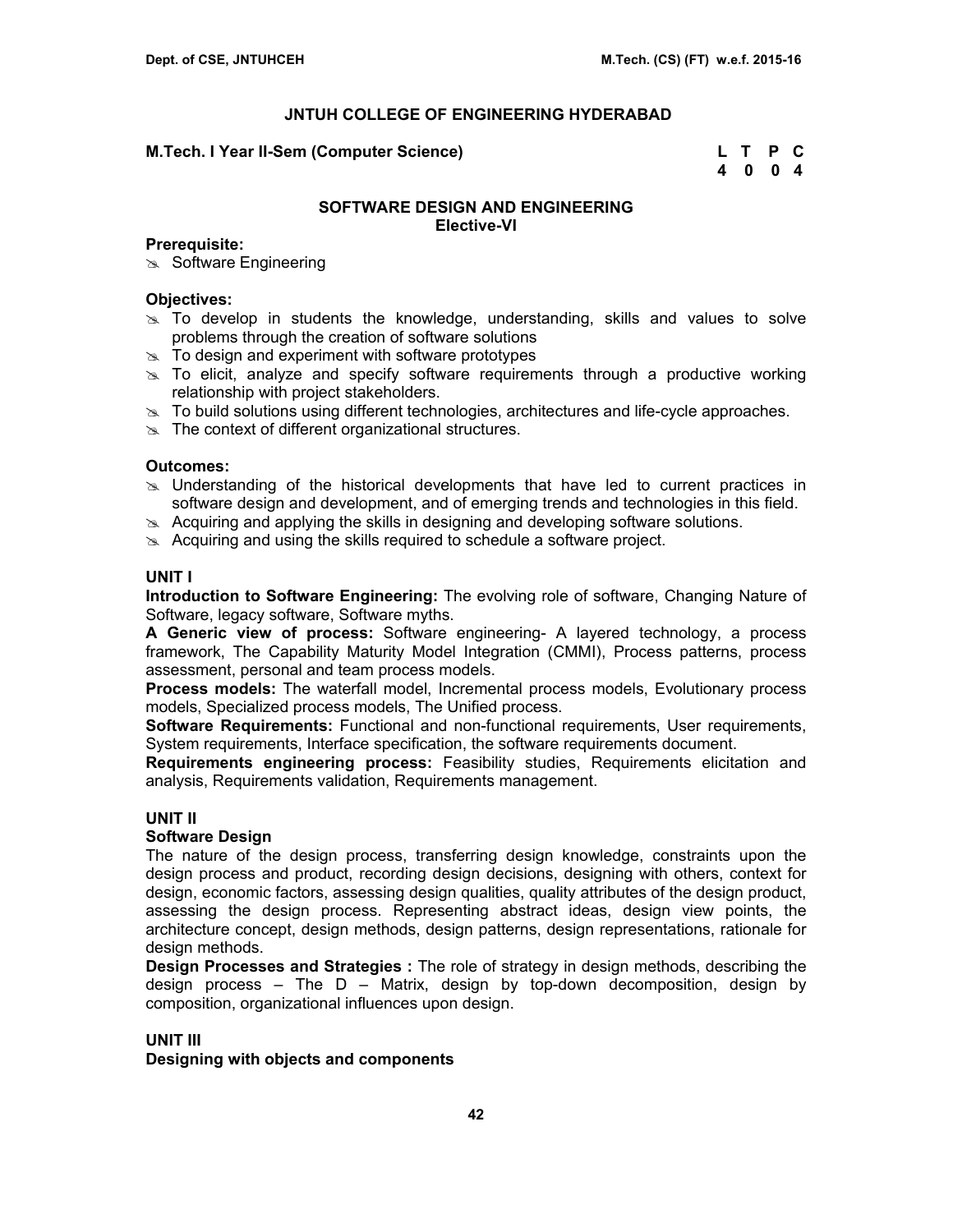Designing with objects : Design practices for object-oriented paradigm, Object-oriented paradigm, Object-oriented frame works, Hierarchical object oriented design process and heuristics, the fusion method, the unified process.

# **Component - based design:**

The component concept, designing with components, designing components, COTS.

# **User Interface design**

The Golden rules, Interface analysis and design models, user and task analysis, analysis of display content and work environment, applying interface design issues, design evaluation.

# **UNIT IV**

# **Concepts Of Software Projects**

**Project Management :** The management spectrum: people, product, process and project, W5HH principle, Critical practices

**Metrics for Process and Projects :** Process metrics, project metrics, size-oriented metrics, function-oriented metrics, Object-oriented and use-case metrics, metrics for software quality, integrating metrics with in software process.

# **UNIT V**

# **Project Scheduling and Management**

**Project Scheduling:** Basic concepts, project scheduling , defining a task set and task network, timeline charts, trackimg the schedule, tracking the progress for an OO project, Earned value analysis.

**Risk Management:** Reactive Vs. Proactive risk strategies, software risks, risk identification, risk projection,risk refinement, risk mitigation and monitoring, the RMMM plan.

# **Text Books:**

- 1. Software design, David Budgen, second edition, Pearson education,2003
- 2. Software Engineering:A practitioner's Approach, Roger S Pressman, sixth edition. McGrawHill International Edition, 2005

# **Reference Books:**

- 1. Applying domain- driven design and patterns, jimmy Nilsson, Pearson education,2006
- 2. Software Engineering Foundations, Ian Sommerville, seventh edition, Pearson education,2004.
- 3. Software Project Managenent , Bob Hughes & Mike Cotterell, Fourth edition, Tata Mc Gr aw Engineering : A Primer, Waman S Jawadekar, Tata McGraw-Hill, 2008
- 4. The Art of Project Management, Scott Berkun, O'Reilly, 2005.
- 5. Software Engineering, Project Management , Richard H. Thayer & Edward Yourdon, second edition, Wiley india, 2004.
- 6. Software Engineering foundations,Yingxu Wang Auerbach publications, 2008.
- 7. Applied Software Project Management , Andrew Stellman & Jennifer Greene, O'Reilly, 2006.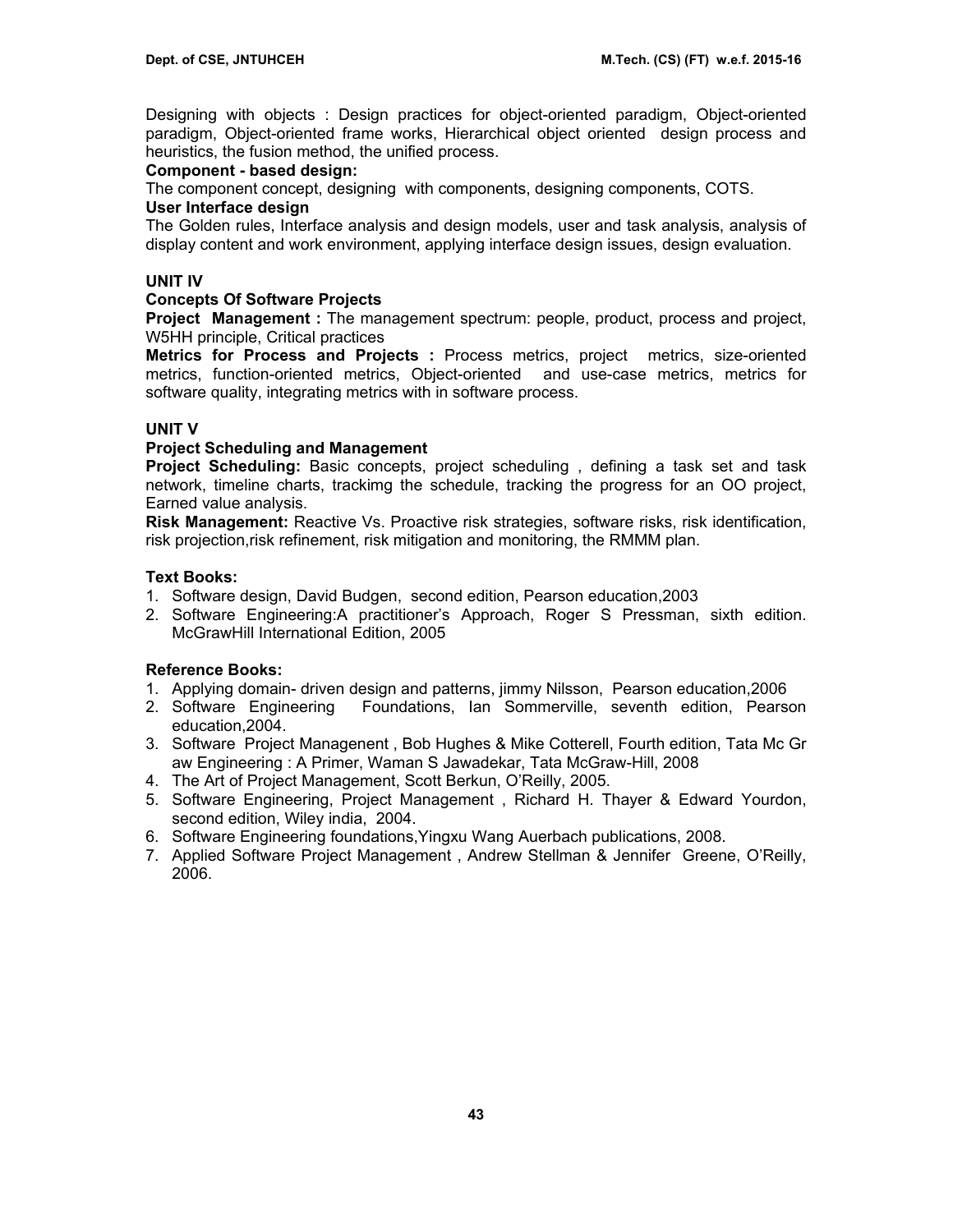# **M.Tech. I Year II-Sem (Computer Science)**

| M.Tech. I Year II-Sem (Computer Science) | L T P C |  |
|------------------------------------------|---------|--|
|                                          | 4 0 0 4 |  |

# **SPEECH PROCESSING Elective- VI**

# **Prerequisites**

- im A course on "Computer Oriented Statistical Methods"
- s. Generally, a basic knowledge of linear algebra, and probability and statistics and programming experience in one high-level language is required.

### **Objectives**

- $\geq$  The aim of the course is to make the students to understand the basic characteristics of the speech signal with regard to the production and perception of speech by humans.
- $\approx$  To describe the basic techniques and practical aspects of speech analysis.
- $\approx$  To make the students to understand different speech processing applications such as speech recognition and speaker recognition.

#### **Outcomes**

- $\geq$  Ability to understand and describe the mechanisms of speech production.
- $\geq$  Ability to determine the speech sounds from the acoustic characteristics.
- $\geq$  Ability to analyze the speech signal in time and frequency domains, and in terms of the parameters of a source-filter model.
- $\approx$  Ability to design a simple speech processing system that recognizes a limited number of isolated words; and a simple speaker recognition system.

**UNIT I: Fundamentals of Digital Speech Processing**: Anatomy & Physiology of Speech Organs, The process of Speech Production, Acoustic Phonetics, Articulatory Phonetics, The Acoustic Theory of Speech Production- Uniform Lossless Tube Model, Effect of Losses In Vocal Tract, Effect of Radiation at Lips, Digital Models for Speech Signals.

**UNIT II: Time Domain Models for Speech Processing:** Introduction, Window Considerations, Short-Time-Energy and Average Magnitude Short Time Average Zero Crossing Rate, Speech Vs Silence Discrimination Using Energy and Zero Crossing, Pitch Period Estimation using a Parallel Processing Approach, The Short Time Autocorrelation Function, The Short Time Average Magnitude Difference Function, Pitch Period Estimation using The Autocorrelation Function.

**UNIT III: Linear Predictive Coding (LPC) Analysis:** Basic Principles of Linear Predictive Analysis, The Autocorrelation Method, The Covariance Method, Solution of LPC Equations: Cholesky Decomposition Solution for Covariance Method, Durbin's Recursive Solution For the Autocorrelation Equations, Comparison between the Methods of Solution of the LPC Analysis Equations, Applications of LPC Parameters: Pitch Detection Using LPC Parameters, Formant Analysis Using LPC Parameters.

**UNIT IV: Automatic Speech & Speaker Recognition:** Basic Pattern Recognition Approaches, Parametric Representation of Speech, Evaluating the Similarity of Speech Patterns, Isolated Digit Recognition System, Continuous Digit Recognition System

**Hidden Markov Model (HMM) For Speech:** Hidden Markov Model (HMM) for Speech Recognition, Viterbi algorithm, Training and Testing using HMMS.

# **UNIT V:**

**Speaker Recognition:** Recognition techniques, Features that Distinguish Speakers,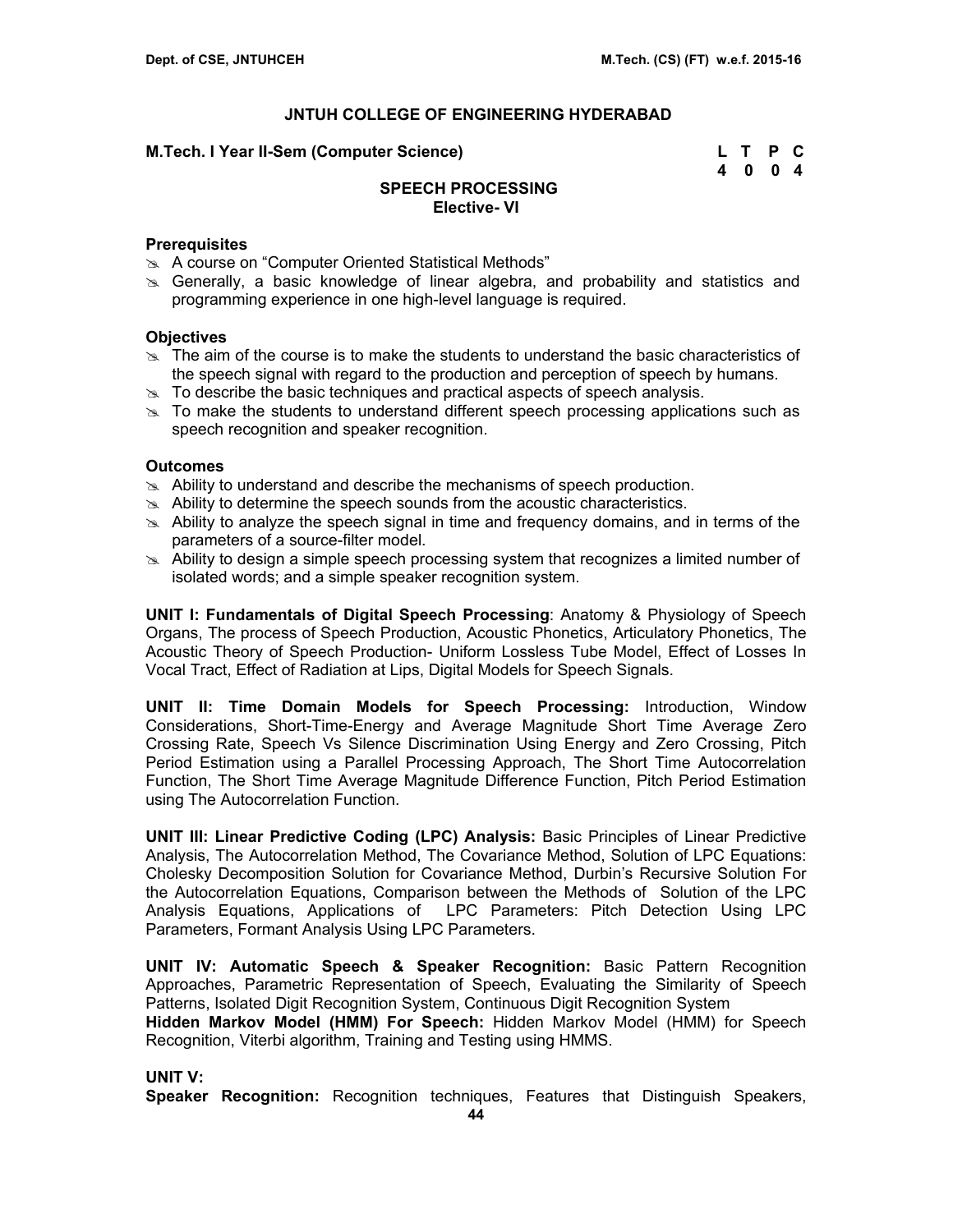Speaker Recognition Systems: Speaker Verification System, Speaker Identification System. Overview of speech enhancement and speech synthesis.

# **TEXT BOOKS:**

- 1. Digital Processing of Speech Signals: **L.R Rabinar and R W Jhaung**, 1978, Pearson Education.
- 2. Digital Processing of Speech Signals: **L.R. Rabiner and S. W. Schafer,** Pearson Education.
- 3. Speech Communications: **Human & Machine Douglas O'Shaughnessy**, 2nd Ed., Wiley India, 2000.

# **REFERENCE BOOKS:**

- 1. Discrete Time Speech Signal Processing: Principles and Practice **Thomas F. Quateri**,  $1<sup>st</sup>$  Ed., PE.
- 2. Speech & Audio Signal Processing: **Ben Gold & Nelson Morgan**, 1<sup>st</sup> Ed., Wiley.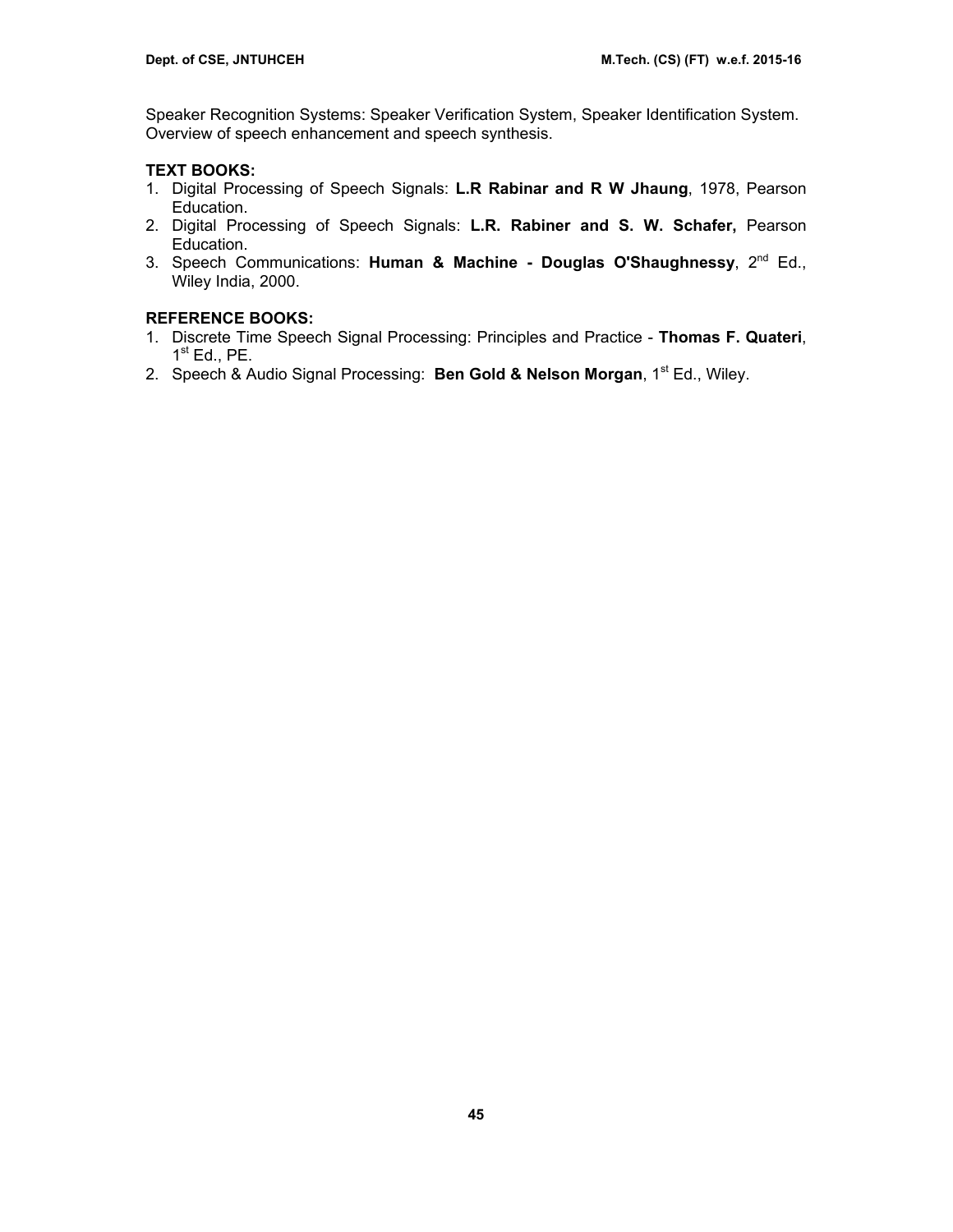#### **M.Tech. I Year II-Sem (Computer Science) L T P C**

 **4 0 0 4** 

# **HIGH PERFORMANCE COMPUTING Elective- VII**

#### **Prerequisites**

- **8 Computer Organization & Architecture**
- $\infty$  Operating System Programming

### **Objectives**

- $\approx$  To Improve the system performance
- $\approx$  To learn various distributed and parallel computing architecture
- $\approx$  To learn different computing technologies

### **Outcomes**

- $\infty$  Understanding the concepts in grid computing
- $\approx$  Ability to set up cluster and run parallel applications
- $\approx$  Ability to understand the cluster projects and cluster OS
- $\infty$  Understanding the concepts of pervasive computing & quantum computing.

#### **Unit I**

Grid Computing: Data & Computational Grids, Grid Architectures And Its Relations To Various Distributed Technologies. Autonomic Computing, Examples Of The Grid Computing Efforts (Ibm).

#### **Unit II**

Cluster Setup & Its Advantages, Performance Models & Simulations; Networking Protocols & I/O, Messaging Systems. Process Scheduling, Load Sharing And Balancing; Distributed Shared Memory, Parallel I/O.

#### **Unit III:**

Example Cluster System – Beowulf; Cluster Operating Systems: Compas And Nanos Pervasive Computing Concepts & Scenarios; Hardware & Software; Human – Machine Interface.

#### **Unit IV**

Device Connectivity; Java For Pervasive Devices; Application Examples.

#### **Unit V**

Classical Vs Quantum Logic Gates; One, Two & Three Qubit Quantum Gates; Fredkin & Toffoli Gates; Quantum Circuits; Quantum Algorithms.

#### **Text Book:**

1. "Selected Topics In Advanced Computing" Edited By Dr. P. Padmanabham And Dr. M.B. Srinivas, 2005 Pearson Education.

#### **References:**

- 1. J. Joseph & C. Fellenstien: 'Grid Computing ', Pearson Education
- 2. J. Burkhardt et.al: 'pervasive computing' Pearson Education
- 3. Marivesar:' Approaching quantum computing', pearson Education.
- 4. Raj kumar Buyya:'High performance cluster computing', pearson Education.
- 5. Neilsen & Chung L:'Quantum computing and Quantum Information', Cambridge University Press.
- 6. A networking approach to Grid Computing , Minoli , Wiley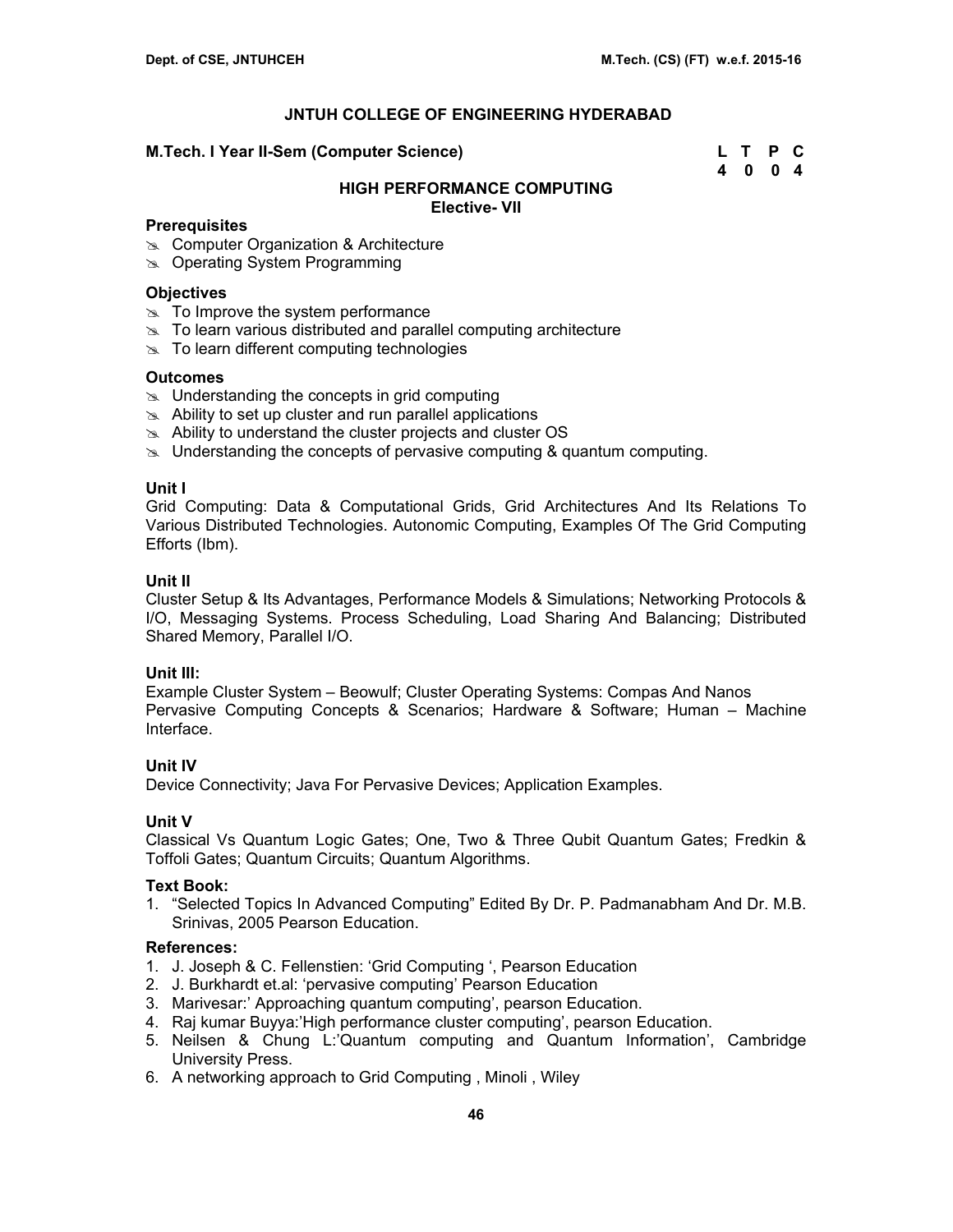### **M.Tech. I Year II-Sem (Computer Science)**

| M.Tech. I Year II-Sem (Computer Science) | L T P C |  |
|------------------------------------------|---------|--|
|                                          | 4 0 0 4 |  |

# **ADHOC & SENSOR NETWORKS Elective-VII**

# **Prerequisites**

- **& Computer Networks**
- **EXEDED Systems / Distributed Operating Systems / Advanced Operating Systems**
- $\approx$  Mobile Computing

# **Objectives**

- $\approx$  To understand the concepts of sensor networks
- $\approx$  To understand the MAC and transport protocols for adhoc networks
- $\approx$  To understand the security of sensor networks
- $\approx$  To understand the applications of adhoc and sensor networks

# **Outcomes**

- $\infty$  Understanding the state of the art research in emerging subject of ad hoc and wireless sensor networks (ASN)
- $\approx$  Ability to solve the issues in real-time application development based on ASN
- $\approx$  Ability to conduct further research in the ASN domain

# **UNIT I**

**Introduction to Ad Hoc Networks -** Characteristics of MANETs, Applications of MANETs and Challenges of MANETs.

**Routing in MANETs -** Criteria for classification, Taxonomy of MANET routing algorithms, *Topology-based* routing algorithms-**Proactive**: DSDV, WRP; **Reactive**: DSR, AODV, TORA; Hybrid: ZRP; *Position-based* routing algorithms-**Location Services**-DREAM, Quorumbased, GLS; **Forwarding Strategies:** Greedy Packet, Restricted Directional Flooding-DREAM, LAR; **Other routing algorithms**-QoS Routing, CEDAR.

# **UNIT II**

**Data Transmission -** Broadcast Storm Problem, **Rebroadcasting Schemes**-Simpleflooding, Probability-based Methods, Area-based Methods, Neighbour Knowledge-based: SBA, Multipoint Relaying, AHBP. **Multicasting: Tree-based:** AMRIS, MAODV; **Meshbased:** ODMRP, CAMP; **Hybrid:** AMRoute**,** MCEDAR and **Geocasting:** Data-transmission Oriented-LBM; Route Creation Oriented-GeoTORA, MGR**.** 

# **UNIT III**

TCP over Ad Hoc TCP protocol overview, TCP and MANETs, Solutions for TCP over Ad hoc **Basics of Wireless, Sensors and Applications** 

Applications, Classification of sensor networks, Architecture of sensor network, Physical layer, MAC layer, Link layer.

# **UNIT IV**

# **Data Retrieval in Sensor Networks**

Routing layer, Transport layer, High-level application layer support, Adapting to the inherent dynamic nature of WSNs, Sensor Networks and mobile robots.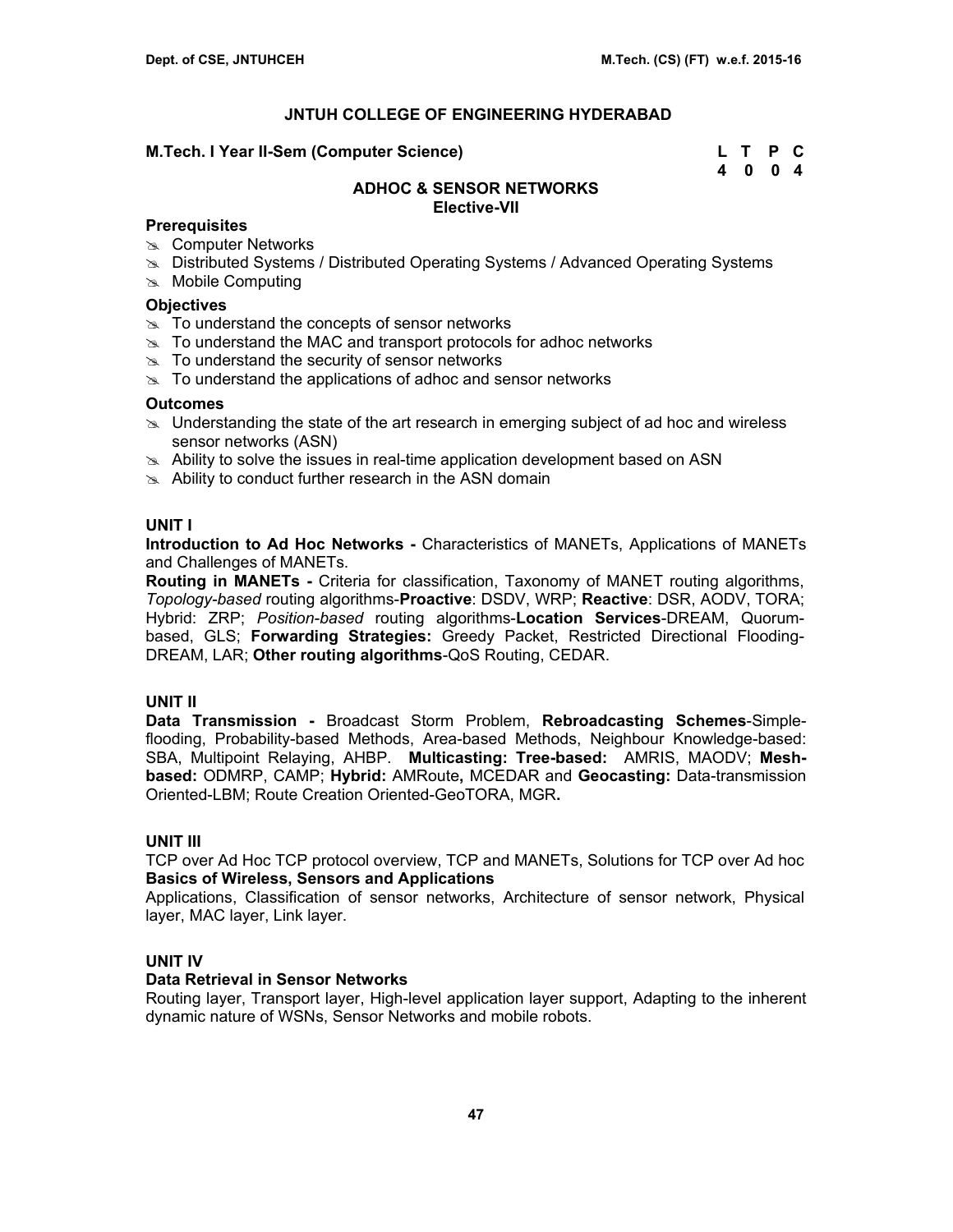# **UNIT V**

Security - Security in Ad Hoc networks, Key management, Secure routing, Cooperation in MANETs, Intrusion Detection systems.

# **Text Books:**

- 1. Ad Hoc and Sensor Networks Theory and Applications, *Carlos Corderio Dharma P.Aggarwal,* World Scientific Publications, March 2006, ISBN – 981-256-681-3
- 2. Wireless Sensor Networks: An Information Processing Approach, Feng Zhao, Leonidas Guibas, Elsevier Science, ISBN – 978-1-55860-914-3 ( Morgan Kauffman)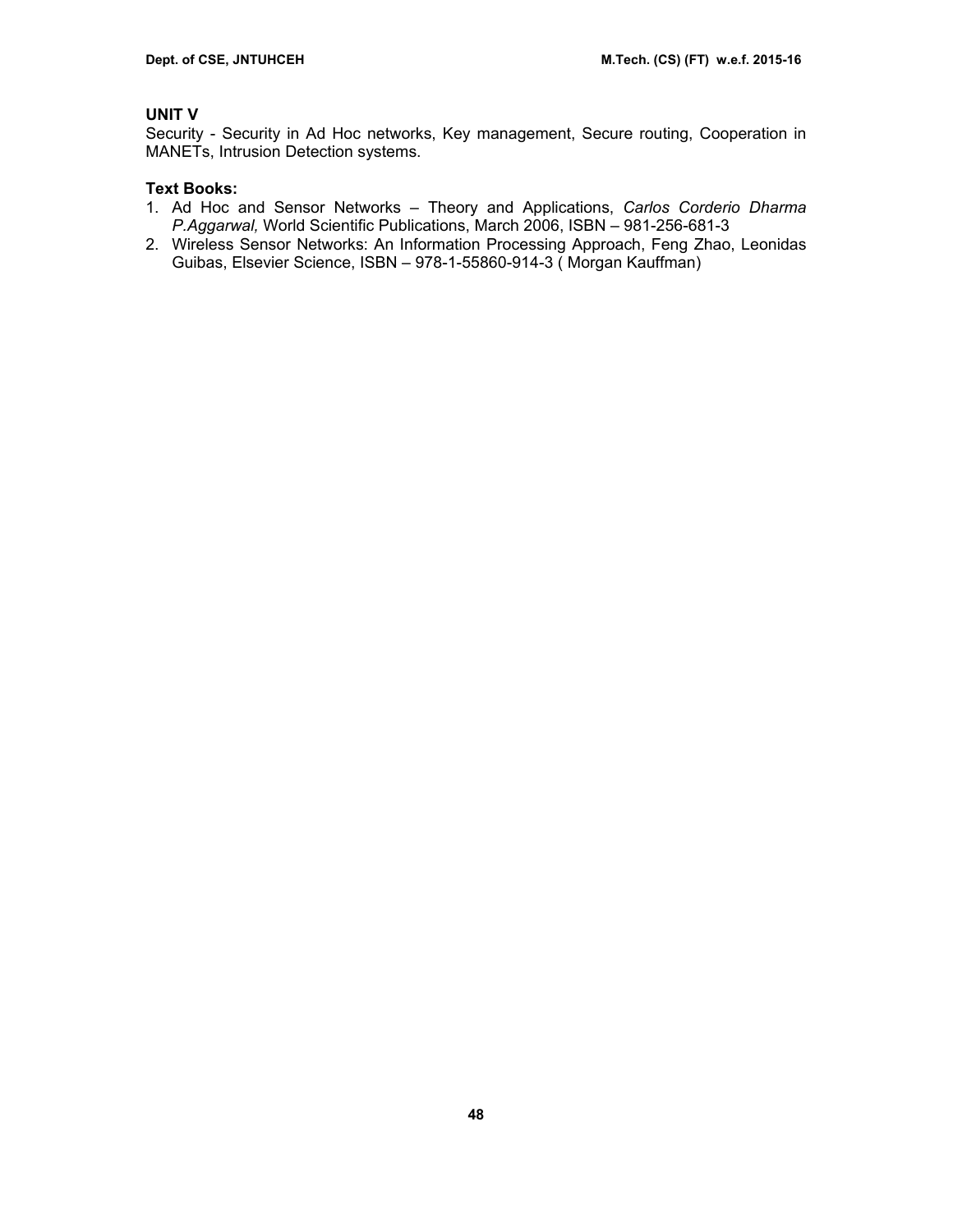#### **M.Tech. I Year II-Sem (Computer Science) L T P C**

 **4 0 0 4** 

### **ADVANCED ALGORITHMS Elective-VII**

#### **Prerequisites**

- ≥ A course on "Computer Programming & Data Structures"
- im A course on "Advanced Data Structures & Algorithms"

#### **Objectives**

- $\infty$  Introduces the recurrence relations for analyzing the algorithms
- $\approx$  Introduces the graphs and their traversals.
- $\approx$  Describes major algorithmic techniques (divide-and-conquer, greedy, dynamic programming, Brute Force , Transform and Conquer approaches) and mention problems for which each technique is appropriate;
- $\infty$  Describes how to evaluate and compare different algorithms using worst-case, averagecase and best-case analysis.
- $\approx$  Introduces string matching algorithms
- $\infty$  Introduces linear programming.

# **Outcomes**

- $\approx$  Ability to analyze the performance of algorithms
- $\geq$  Ability to choose appropriate data structures and algorithm design methods for a specified application
- $\approx$  Ability to understand how the choice of data structures and the algorithm design methods impact the performance of programs

#### **Unit- I**

Classification of algorithms, Algorithm Specifications,

Mathematical analysis of Recursive Algorithms: – Introduction to recurrence equations, formulation of recurrence equations, Techniques for solving recurrence equations, Solving recurrence equations, Solving Recurrence Equations using polynomial reduction, Divide and conquer recurrences

#### **Unit- II**

Graphs :– Graph representations, Graph traversals

Brute Force Approaches:- Computational Geometry Problems-Closest pair problem, Convex Hull Problem, Exhaustive Searching- Magic Squares problem, Container Loading problem, Knapsack Problem, Assignment Problem

#### **Unit-III**

Divide and Conquer approach:- Multiplication of long integers, Strassen's matrix multiplication, Fourier Transform

Greedy algorithms:- Coin change problem, Scheduling problems, knapsack problem, optimal storage on tapes, optimal tree problems, optimal graph problems

### **Unit- IV**

Transform and Conquer approach :- Matrix operations- Gaussian Elimination method, LU decomposition, Crout's method of decomposition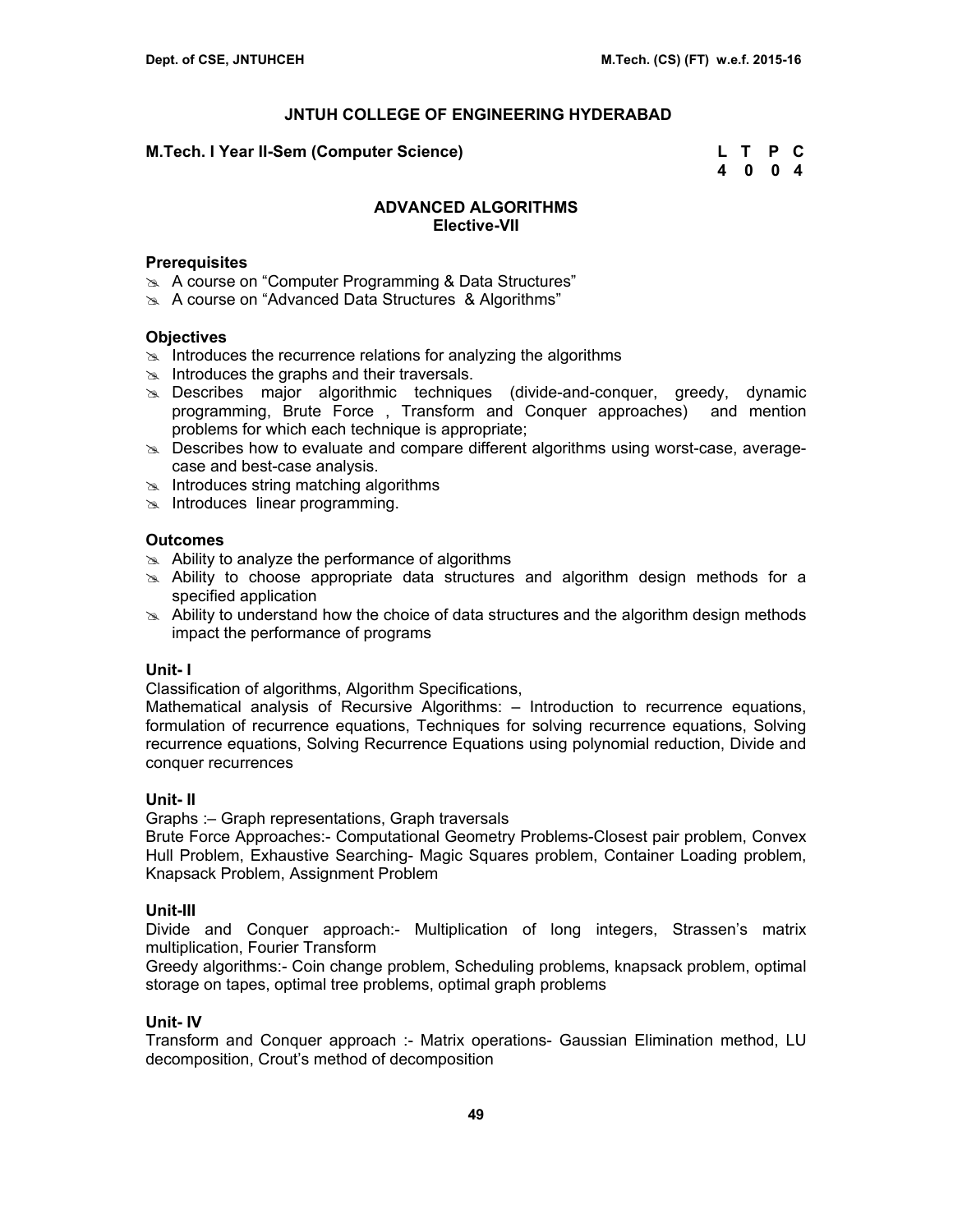Dynamic Programming:- Computing binomial coefficients, Multistage graph problem, Transitive Closure and Warshall algorithm, Floyd warshall all pairs shortest path problem, TSP, Flow shop scheduling algorithm

# **Unit-V**

String algorithms:- Basic string algorithms, Longest Common Subsequences, Naive String Matching algorithm, Rabin Karp, KMP, Harspool algorithm

Linear Programming, Graphical method for solving LPP, Simplex method, Minimization problems, Principle of Duality, Max Flow problem

# **TEXT BOOKS:**

1. Design and Analysis of Algorithms, S.Sridhar, OXFORD University Press

# **REFERENCES :**

- 1. Introduction to Algorithms, second edition, T.H.Cormen, C.E.Leiserson, R.L.Rivest and C.Stein,PHI Pvt. Ltd./ Pearson Education.
- 2. Fundamentals of Computer Algorithms, Ellis Horowitz, Satraj Sahni and Rajasekharam, Universities Press.
- 3. Design and Analysis of algorithms, Aho, Ullman and Hopcroft, Pearson education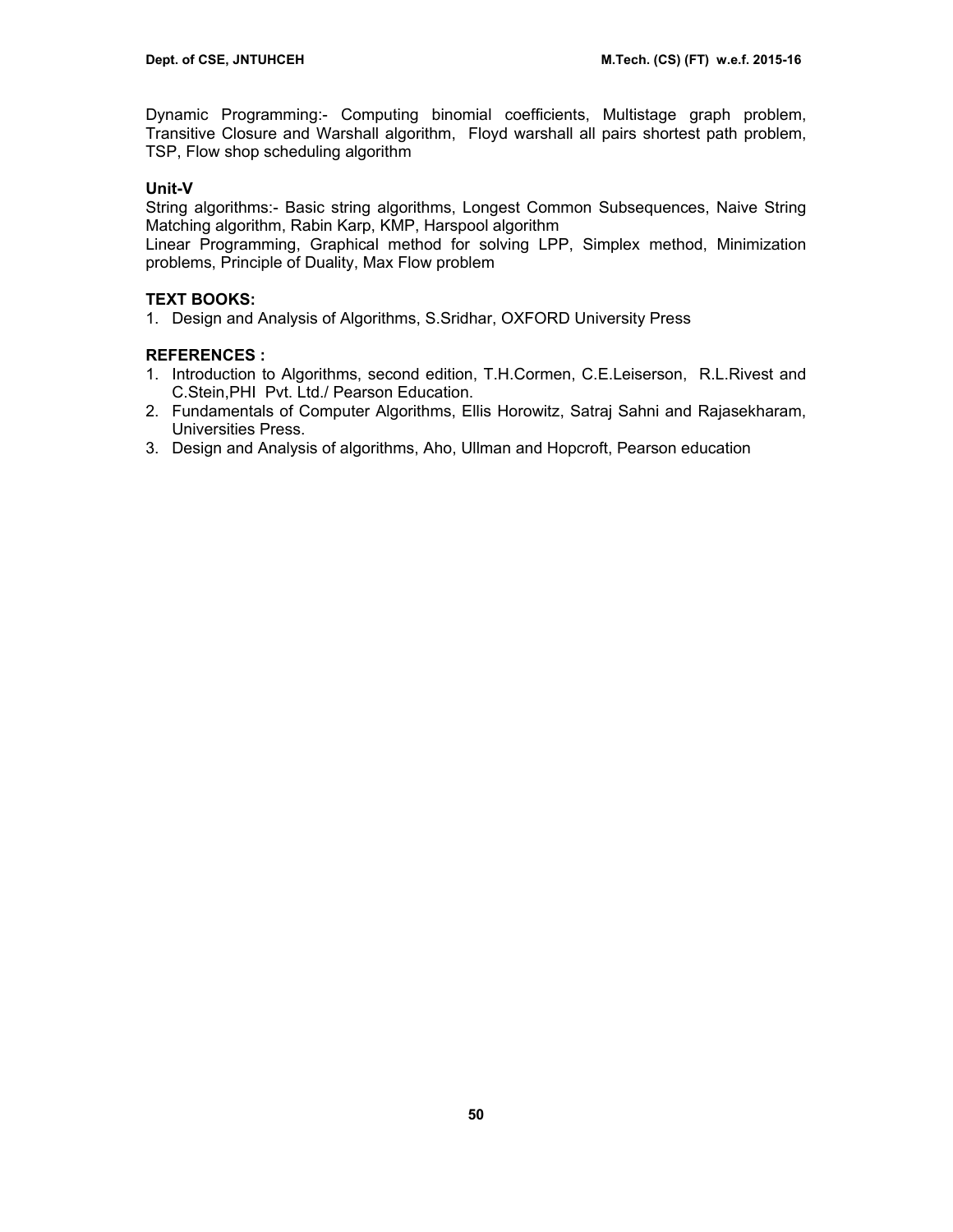### **M.Tech. I Year II-Sem (Computer Science)**

| M.Tech. I Year II-Sem (Computer Science) | L T P C |  |
|------------------------------------------|---------|--|
|                                          | 4 0 0 4 |  |

#### **CRYPTANALYSIS Elective- VIII**

### **Prerequisites**

**EX** A Course on "Computer Networks, Mathematics"

### **Objectives**

- $\geq$  To understand the importance of cryptanalysis in our increasingly computer-driven world..
- $\approx$  To understand the fundamentals of Cryptography
- $\geq$  To understand the Lattice- based cryptanalysis and elliptic curves and pairings
- $\geq$  To understand birthday- based algorithms for functions and attacks on stream ciphers
- $\infty$  To apply the techniques for secure transactions in real world applications

### **Outcomes**

- $\approx$  Ability to apply cryptanalysis in system design to protect it from various attacks.
- $\approx$  Ability to identify and investigate vulnerabilities and security threats and the mechanisms to counter them.
- $\approx$  Ability to analyze security of cryptographic algorithm against brute force attacks, birthday attacks.

# **UNIT-I**

A **bird's – eye view of modern Cryptography**: Preliminaries, Defining Security in Cryptography

**Monoalphabetic Ciphers**: Using Direct Standard Alphabets, The Caesar Cipher, Modular arithmetic, Direct Standard alphabets, Solution of direct standard alphabets by completing the plain component, Solving direct standard alphabets by frequency considerations, Alphabets based on decimations of the normal sequence, Solution of decimated standard alphabets, Monoalphabets based on linear transformation.

**Polyalphabetic Substitution**: Polyalphabetic ciphers, Recognition of polyalphabetic ciphers, Determination of number of alphabets, Solution of individual alphabets if standard, Polyalphabetic ciphers with a mixed plain sequences, Matching alphabets, Reduction of a polyalphabetic cipher to a monoalphabetic ciphers with mixed cipher sequences

# **UNIT- II**

**Transposition** : Columnar transposition, Solution of transpositions with Completely filled rectangles, Incompletely filled rectangles, Solution of incompletely filled rectangles – Probable word method, Incompletely filled rectangles general case, Repetitions between messages ; identical length messages.

**Sieve algorithms**: Introductory example: Eratosthenes's sieve, Sieving for smooth composites

# **UNIT- III**

**Brute force Cryptanalysis**: Introductory example: Dictionary attacks , Brute force and the DES Algorithm, Brute force as a security mechanism, Brute force steps in advanced cryptanalysis, Brute force and parallel computers.

**The birthday paradox: Sorting or not?**: Introductory example: Birthday attacks on modes of operation, Analysis of birthday paradox bounds, Finding collisions, Application to discrete logarithms in generic groups.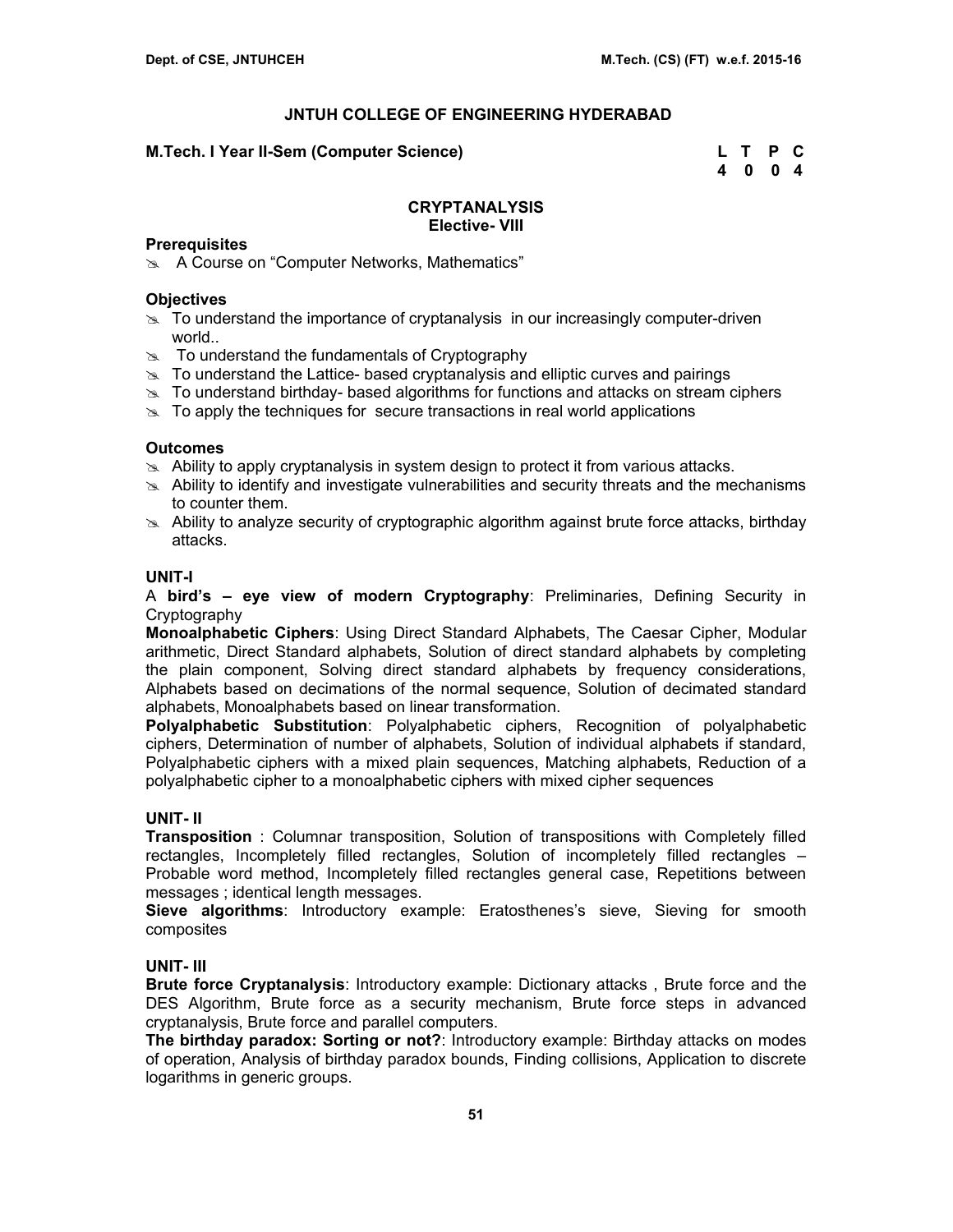# **UNIT- IV**

**Birthday- based algorithms for functions**: Algorithmic aspects, Analysis of random functions, Number-theoretic applications, A direct cryptographic application in the context of blockwise Security, Collisions in hash functions.

**Attacks on stream ciphers**: LFSR- based key stream generators, Correlation attacks, Noisy LFSR model, Algebraic attacks, Extension to some non- linear shift registers, The cube attack.

# **UNIT-V**

**Lattice- based cryptanalysis**: Direct attacks using lattice reduction, Coppersmith's small roots attacks.

**Elliptic curves and pairings**: Introduction to elliptic curves, The Weil pairing, the elliptic curve factoring method.

# **Text Books:**

- 1. "Elementary Cryptanalysis A Mathematical Approach" by Abraham Sinkov, The mathematical Association of America (lnc).
- 2. "Algorithmic Cryptanalysis" by Antoine joux, CRC Press'

# **References**:

- 1. Algebraic Cryptanalysis, Bard Gregory, Springer, 2009
- 2. Cryptanalysis of Number Theoretic Ciphers, Sameul S. Wag staff, Champan & Hall/CRC
- 3. Cryptanalysis: A Study of Cipher and Their Solution, Helen F. Gaines,1989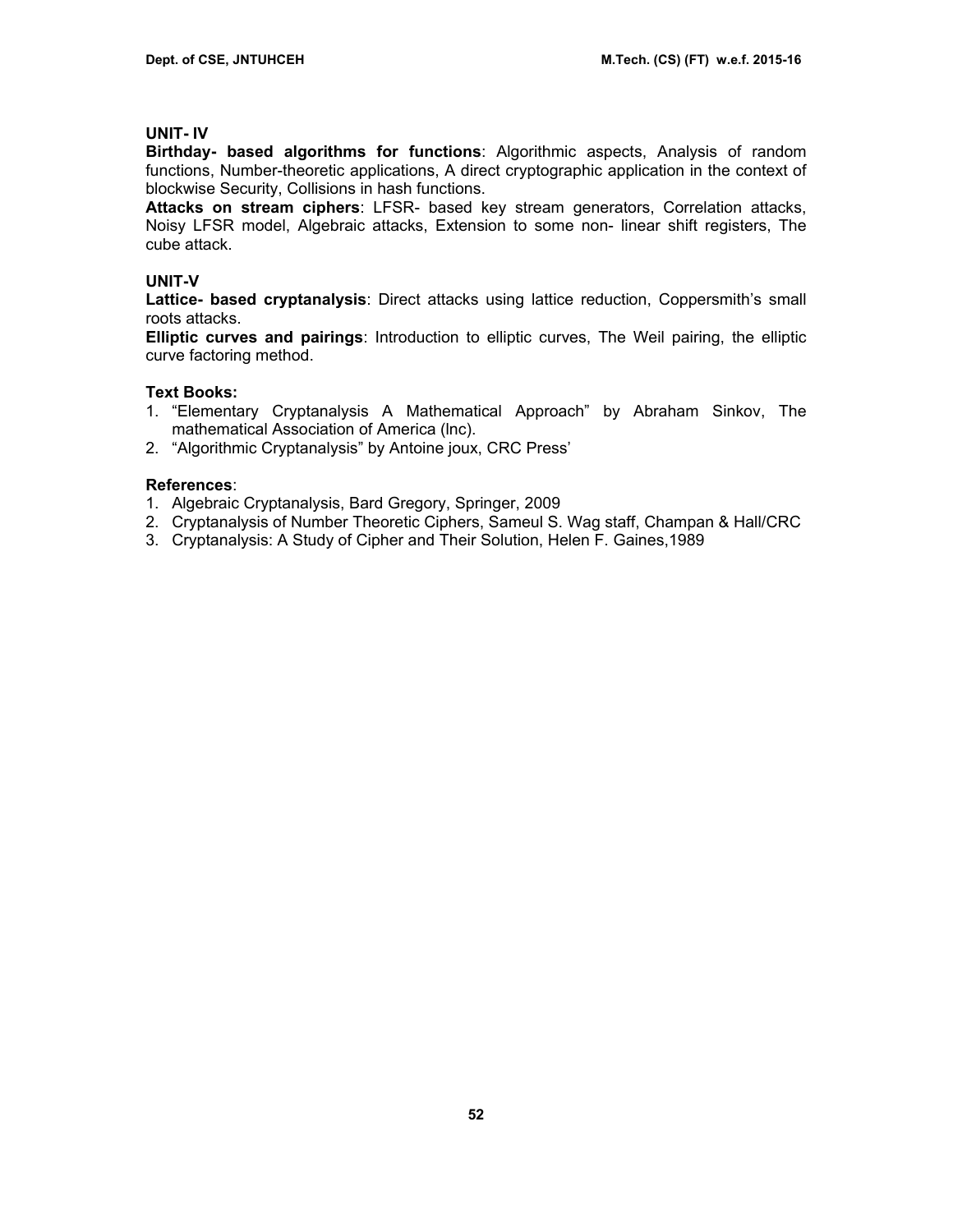#### **M.Tech. I Year II-Sem (Computer Science) L T P C**

 **4 0 0 4** 

### **ROBOTICS Elective- VIII**

#### **Prerequisites:**

 $\approx$  A course on object oriented programming

#### **Objectives:**

- $\infty$  covers the theory of AI and robotics from the hierarchical to the hybrid deliberative/reactive paradigm for organizing intelligence.
- $\ge$  Includes sensing and programming techniques for reactive behaviors, in order to permit a class to get covers, the coordination and control of teams of multi-agents.
- $\infty$  Covers architectures that provide exemples of how to transfer the principles of the paradigm into a coherent, reusable implementation on a single robot or teams of robots.
- $\infty$  Focuses on navigation, a critical ability for a robot that claims to be mobile

### **Outcomes:**

- $\infty$  Enables students to embark on a serious robot project.
- $\approx$  Ability to integrate the sensor with robots.
- s. Ability to design an appropriate path paling and navigation of Robot.

### **UNIT-I:**

From Teleoperation To Autonomy: How Can a Machine Be Intelligent? What Can Robots Be Used For? A Brief History of Robotics, Teleoperation, The Seven Areas of AI.

The Hierarchical Paradigm: Attributes of the Hierarchical Paradigm, Closed World Assumption and the Frame Problem, Representative Architectures, Advantages and Disadvantages, Programming Considerations.

#### **UNIT-II:**

Biological Foundations of the Reactive Paradigm :What Are Animal Behaviors? Coordination and Control of Behaviors , Perception in Behaviors , Schema Theory, Principles and Issues in Transferring Insights to Robots.

The Reactive Paradigm: Attributes of Reactive Paradigm, Subsumption Architecture, Potential Fields Methodologies, Visualizing potential fields, Evaluation of Reactive Architectures.

Designing a Reactive Implementation : Behaviors as Objects in OOP, Steps in Designing a Reactive Behavioral System, Case Study.

### **UNIT-III:**

Common Sensing Techniques for Reactive Robots : Logical sensors, Behavioral Sensor Fusion, Designing a Sensor Suite, Proprioceptive Sensors, Proximity Sensors, Computer Vision, Range from Vision.

The Hybrid Deliberative/Reactive Paradigm: Attributes of the Hybrid Paradigm, Architectural Aspects, Managerial Architecture, State-Hierarchy Architectures, Model-Oriented Architectures, Other Robots in the Hybrid Paradigm, Evaluation of Hybrid Architectures, Interleaving Deliberation and Reactive Control.

Multi-agents: Heterogeneity, Control, Cooperation, Goals, Emergent Social Behavior.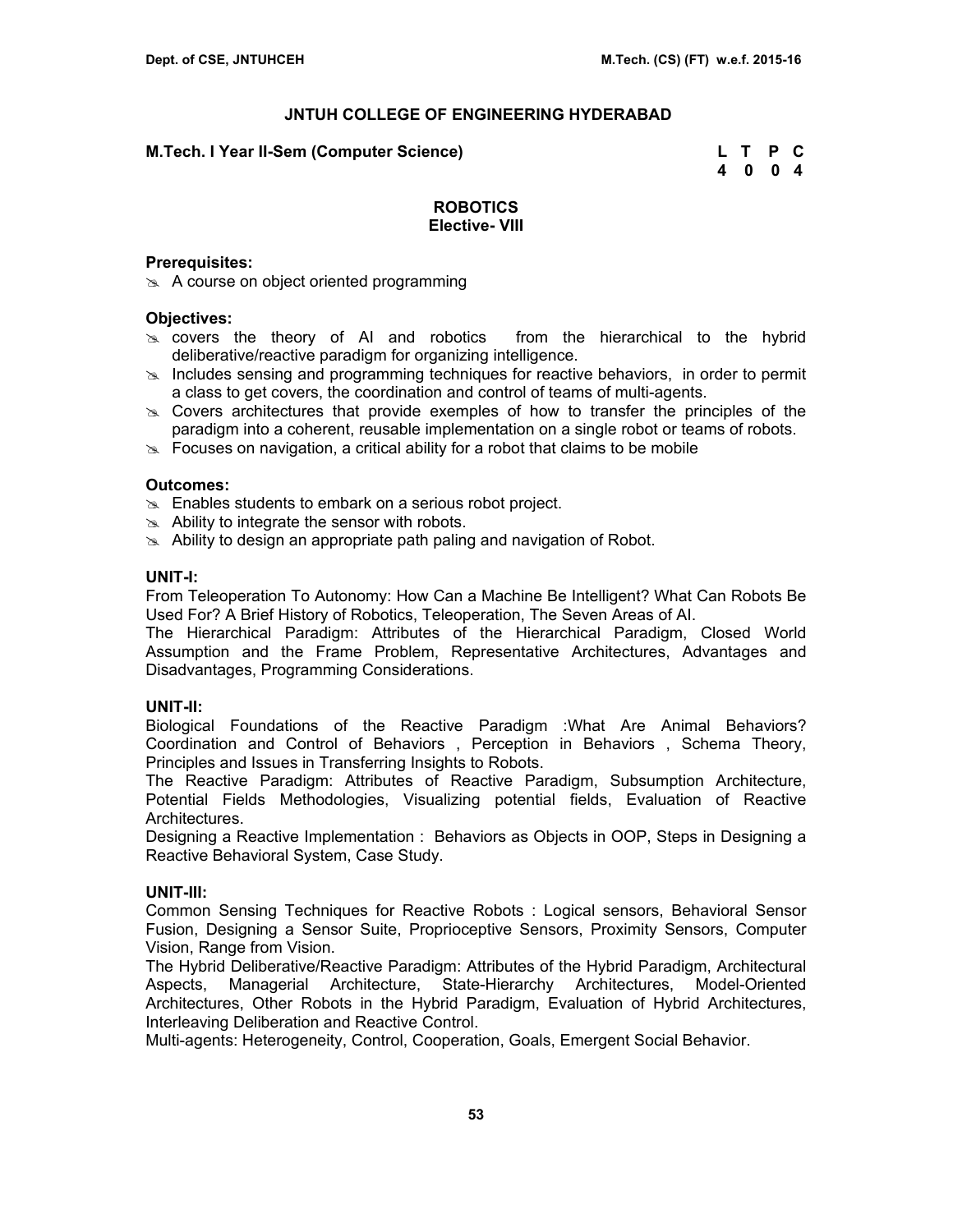# **UNIT-IV:**

Topological Path Planning: Landmarks and Gateways, Relational Methods, Associative Methods, Case Study of Topological Navigation with a Hybrid Architecture.

Metric Path Planning, Configuration Space,Cspace Representations, Graph Based Planners, Wavefront Based Planners, Interleaving Path Planning and Reactive Execution.

# **UNIT-V:**

Localization and Map Making: Sonar Sensor Model, Bayesian, Dempster-Shafer Theory, HIMM, Comparison of Methods, Localization, Exploration.

On the Horizon: Shape-Shifting and Legged Platforms , Applications and Expectations.

# **Text Books:**

1. Introduction to AI Robotics, Robin R. Murphy, 2000

# **Reference Books:**

- 1. The Robotics Primer By Maja J. Mataric, MIT Press.
- 2. A Mathematical Introduction to Robotic Manipulation by Richard M. Murray, Zexiang Li and S. Shankar Sastry, CRC Press.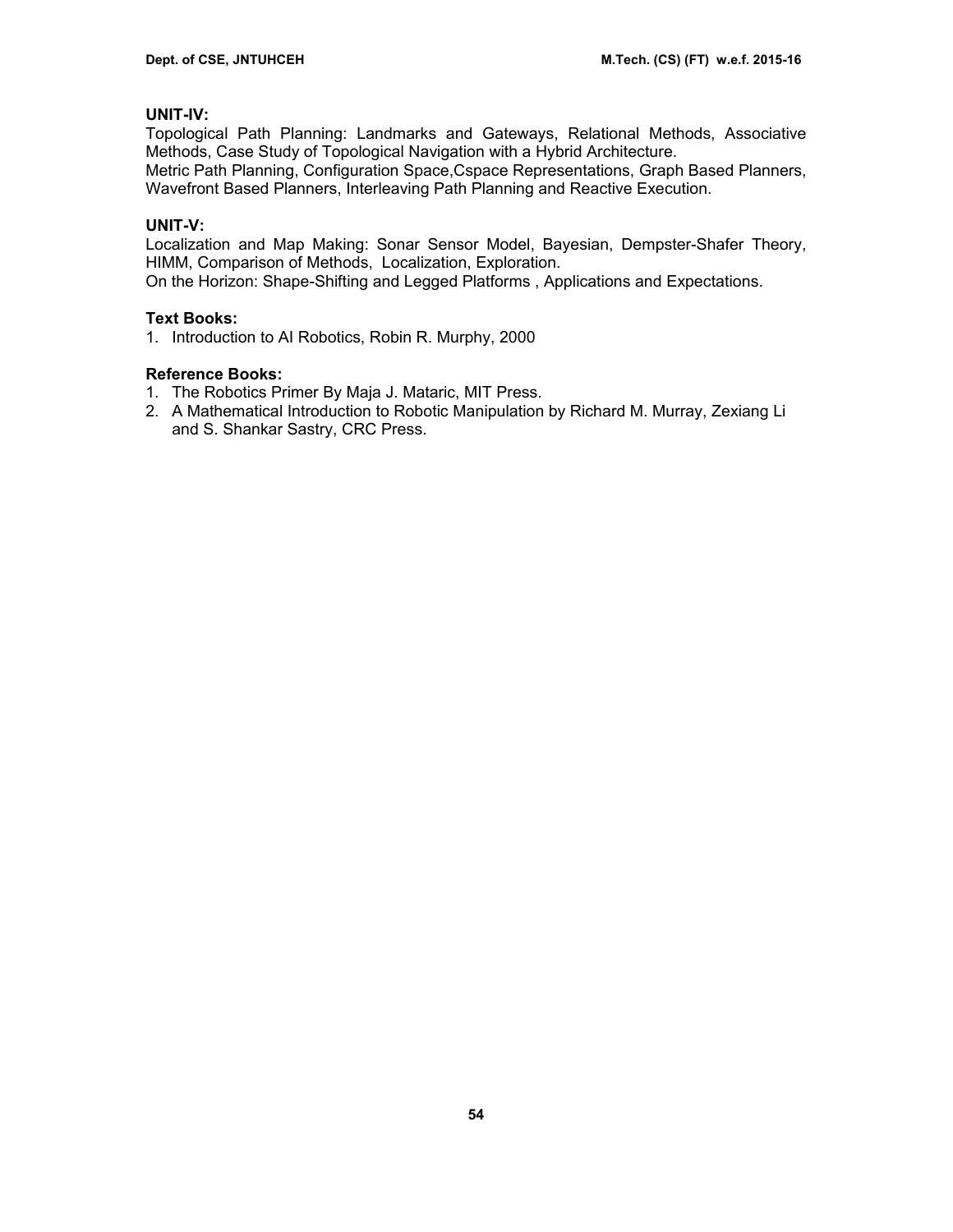### **M.Tech. I Year II-Sem (Computer Science) L T P C**

 **4 0 0 4** 

### **BIO-INFORMATICS Elective- VIII**

### **Prerequisites**

- im A course on "Database Management Systems"
- $\&$  A course on "Data Warehousing and Data Mining"
- $\approx$  A course on "Computer Programming and Data Structures"

### **Objectives**

- $\geq$  To impart the knowledge of theoretical and practical concepts of bioinformatics.
- $\approx$  To develop skills in designing biological database and retrieving.
- $\ge$  To apply appropriate sequence analysis methods for analyzing bio-molecular sequences.

### **Outcomes**

- **EXALU** Demonstrate the knowledge on concepts of biological databases, Genomes and Proteome.
- $\approx$  Ability to analyze biological database management system.
- $\geq$  Ability to select and apply appropriate techniques and tools to manage the biological data.

### **UNIT I**

**INTRODUCTION:-** Definition – Overview- Major databases in Bio Informatics- Molecular biology – Central Dogma- Data retrieval tools – Data mining of Databases – Gene Analysis – Prokaryotic and Eukaryotic Genomes – Sequence Assembly – Gene mapping – Physical maps – cloning – ORF – amino acids – DNA, RNA sequences – Genetic code.

# **UNIT II**

**DNA and PROTEIN SEQUENCES:-**DNA: working with single DNA sequence : removing vector sequences- verifying restriction maps – PCR design – GC content – counting words – internal repeats – protein coding regions – ORFing – Genome scan, Protein: predicting properties – primary structure analysis – transmembrane segments – PROSITE patterns – interpreting scanprosite results- finding domains – CD server results – pfscan results.

# **UNIT III**

**ALIGNMENT OF PAIR OF SEQUENCES:-** Terminology – Global and Local alignment – Dot matrix – dynamic programming – using scoring matrices –PAM matrices – BLOSUM, Working with FASTA – Algorithm – output – E-values – Histogram, Working with BLAST – algorithm – output – services – gapped BLAST- PSIBLAST – comparison of FASTA and BLAST.

# **UNIT IV**

**MULTIPLE SEQUENCE ALIGNMENT:-** Criteria for Multiple sequence alignment – applications – choosing the right sequences; FASTA, ClustalW, TCoffee methods – interpreting multiple sequence alignment – getting in right format – converting formats – using Jalview – preparing for publication.

# **UNIT V**

**PROTEIN CLASSIFICATION & STRUCTURE PREDICTION:**- Structure of amino acids primary structure – secondary structure – folds and motifs – alpha and beta helix –structure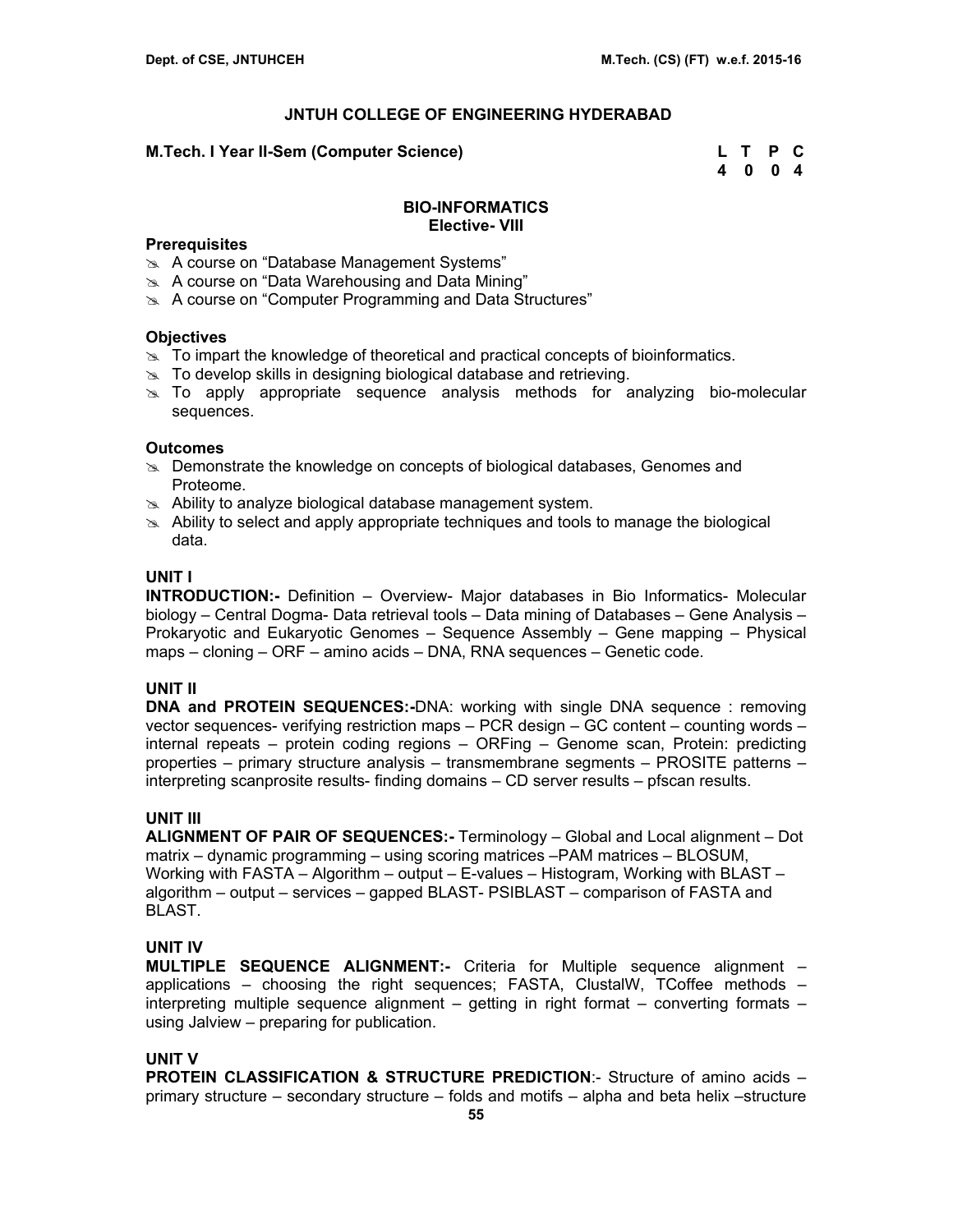based protein classification – protein structure Data bases – folding problem – PROPSEARCH –primary structure analysis and prediction – secondary structure analysis and prediction – motifs – profiles –patterns and fingerprints

# **TEXT BOOKS**

- 1. S.C Rostogi , Mendiratta, P.Rostogi, " *BioInformatics: methods and applications*",second edition, PHI 2006.
- 2. Jean Mickel Clavere & Cadrienotredom "*Bio Informatics– A beginners guide*" Wiley DreamTech, 2003.

# **REFERENCE BOOKS**

- 1. T.K. Attwood and D.J Perry Smith, *" Introduction to Bio Informatics*", Pearson Education, 1<sup>st</sup> Edition, 2001.
- 2. Dan E.Krane, Michael L.Raymer, "*fundamental concepts of BioInformatics* ", Pearson Education, 2004.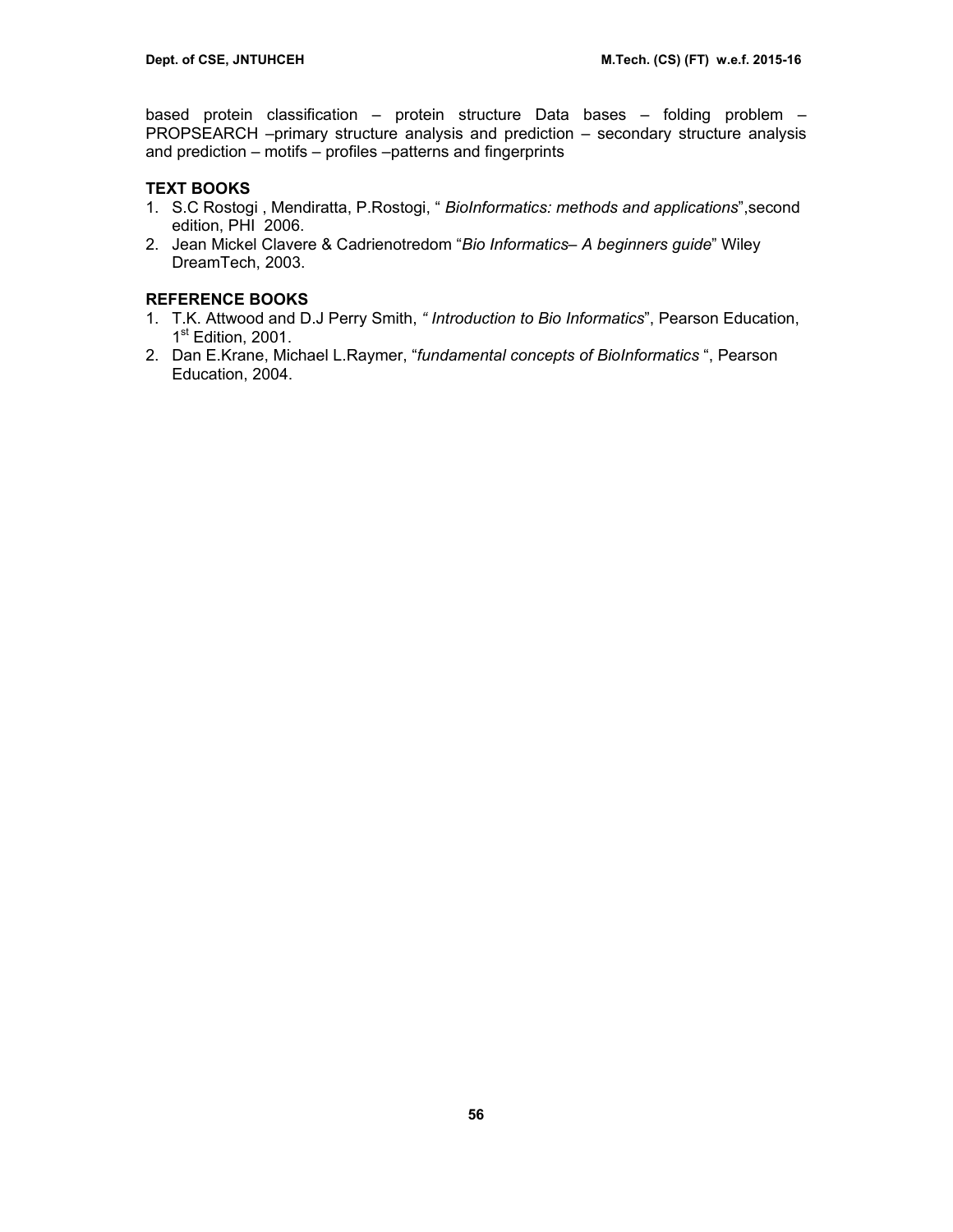### **M.Tech. I Year II-Sem (Computer Science) L T P C**

 **4 0 0 4** 

### **BIG DATA ANALYTICS Elective- VIII**

# **Prerequisites**

 $\approx$  Data Mining

# **Objectives**

- $\geq$  The purpose of this course is to provide the students with the knowledge of Big data Analytics principles and techniques.
- $\geq$  This course is also designed to give an exposure of the frontiers of Big data Analytics

### **Outcomes**

- $\geq$  Ability to explain the foundations, definitions, and challenges of Big Data and various Analytical tools.
- $\infty$  Ability to program using HADOOP and Map reduce, NOSQL
- $\approx$  Ability to understand importance of Big Data in Social Media and Mining.

### **Unit I**

Big Data Analytics : What is big data, History of Data Management ; Structuring Big Data ; Elements of Big Data ; Big Data Analytics; Distributed and Parallel Computing for Big Data; Big Data Analytics:What is Big Data Analytics, What Big Data Analytics Isn't, Why this sudden Hype Around Big Data Analytics, Classification of Analytics, Greatest Challenges that Prevent Business from Capitalizing Big Data; Top Challenges Facing Big Data; Why Big Data Analytics Important; Data Science; Data Scientist; Terminologies used in Big Data Environments; Basically Available Soft State Eventual Consistency (BASE); Open source Analytics Tools;

# **Unit- II**

Understanding Analytics and Big Data: Comparing Reporting and Analysis, Types of Analytics; Points to Consider during Analysis; Developing an Analytic Team; Understanding Text Analytics; Analytical Approach and Tools to Analyze Data: Analytical Approaches; History of Analytical Tools; Introducing Popular Analytical Tools; Comparing Various Analytical Tools.

# **Unit III**

Understanding MapReduce Fundamentals and HBase : The MapReduce Framework; Techniques to Optimize MapReduce Jobs; Uses of MapReduce; Role of HBase in Big Data Processing; Storing Data in Hadoop : Introduction of HDFS, Architecture, HDFC Files, File system types, commands, org.apache.hadoop.io package, HDF, HDFS High Availability; Introducing HBase, Architecture, Storing Big Data with HBase , Interacting with the Hadoop Ecosystem; HBase in Operations-Programming with HBase; Installation, Combining HBase and HDFS;

# **Unit IV**

Big Data Technology Landscape and Hadoop : NoSQL, Hadoop; RDBMS versus Hadoop; Distributed Computing Challenges; History of Hadoop; Hadoop Overview; Use Case of Hadoop; Hadoop Distributors; HDFC (Hadoop Distributed File System), HDFC Daemons, read,write, Replica Processing of Data with Hadoop; Managing Resources and Applications with Hadoop YARN.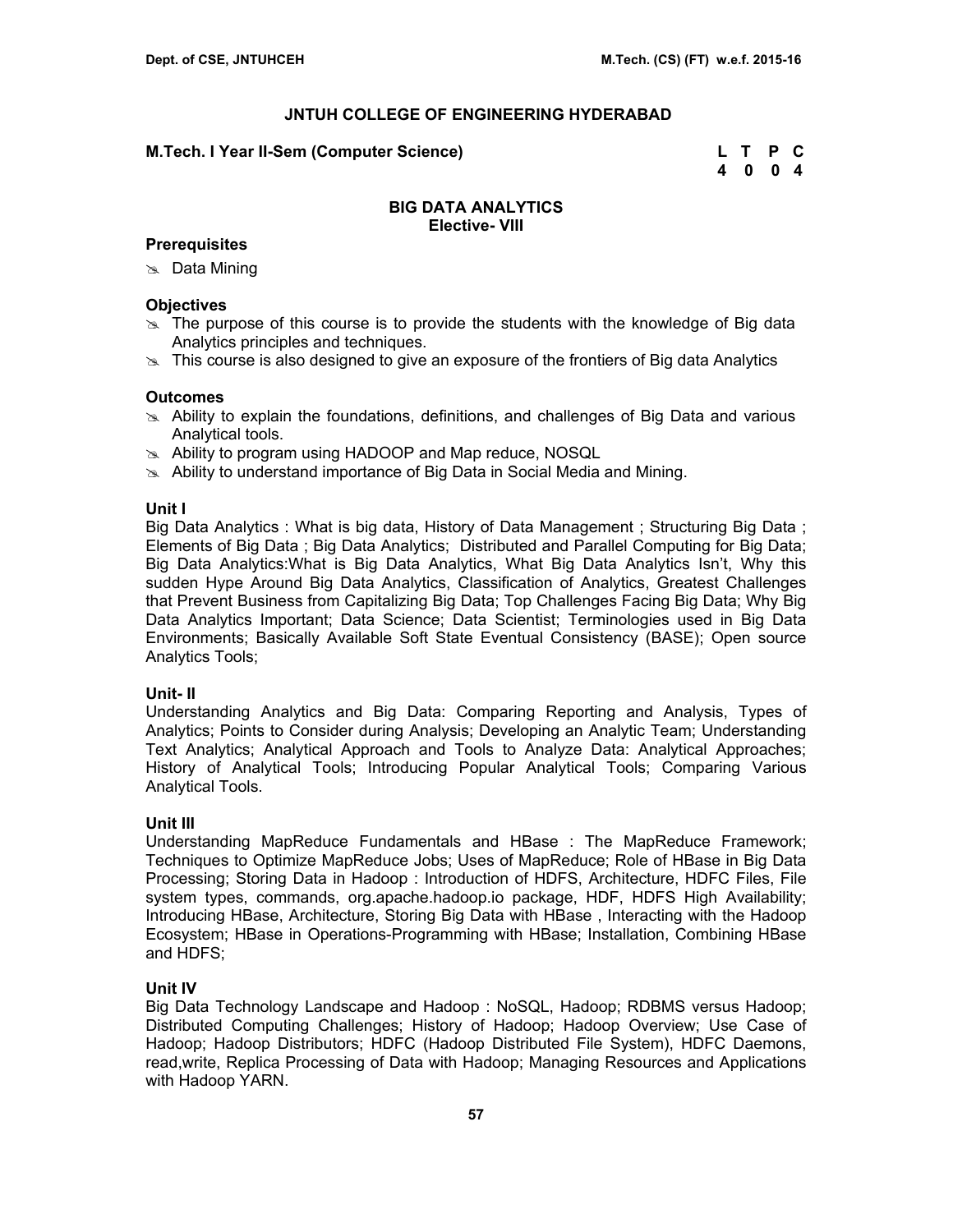# **Unit V**

Social Media Analytics and Text Mining: Introducing Social Media; Key elements of Social Media; Text mining; Understanding Text Mining Process; Sentiment Analysis, Performing Social Media Analytics and Opinion Mining on Tweets; Mobile Analytics: Introducing Mobile Analytics; Define Mobile Analytics; Mobile Analytics and Web Analytics; Types of Results from Mobile Analytics; Types of Applications for Mobile Analytics; Introducing Mobile Analytics Tools;

# **TEXT BOOKS**

- 1. BIG DATA and ANALYTICS, Seema Acharya, Subhasinin Chellappan, Wiley publications.
- 2. BIG DATA, Black Book™, DreamTech Press, 2015 Edition.
- 3. BUSINESS ANALYTICS 5e , BY Albright |Winston

# **REFERENCE BOOKS:**

- 1. Rajiv Sabherwal, Irma Becerra- Fernandez," Business Intelligence –Practice, Technologies and Management", John Wiley 2011.
- 2. Lariss T. Moss,ShakuAtre, " Business Intelligence Roadmap", Addison-Wesley It Service.
- 3. Yuli Vasiliev, " Oracle Business Intelligence : The Condensed Guide to Analysis and Reporting", SPD Shroff, 2012.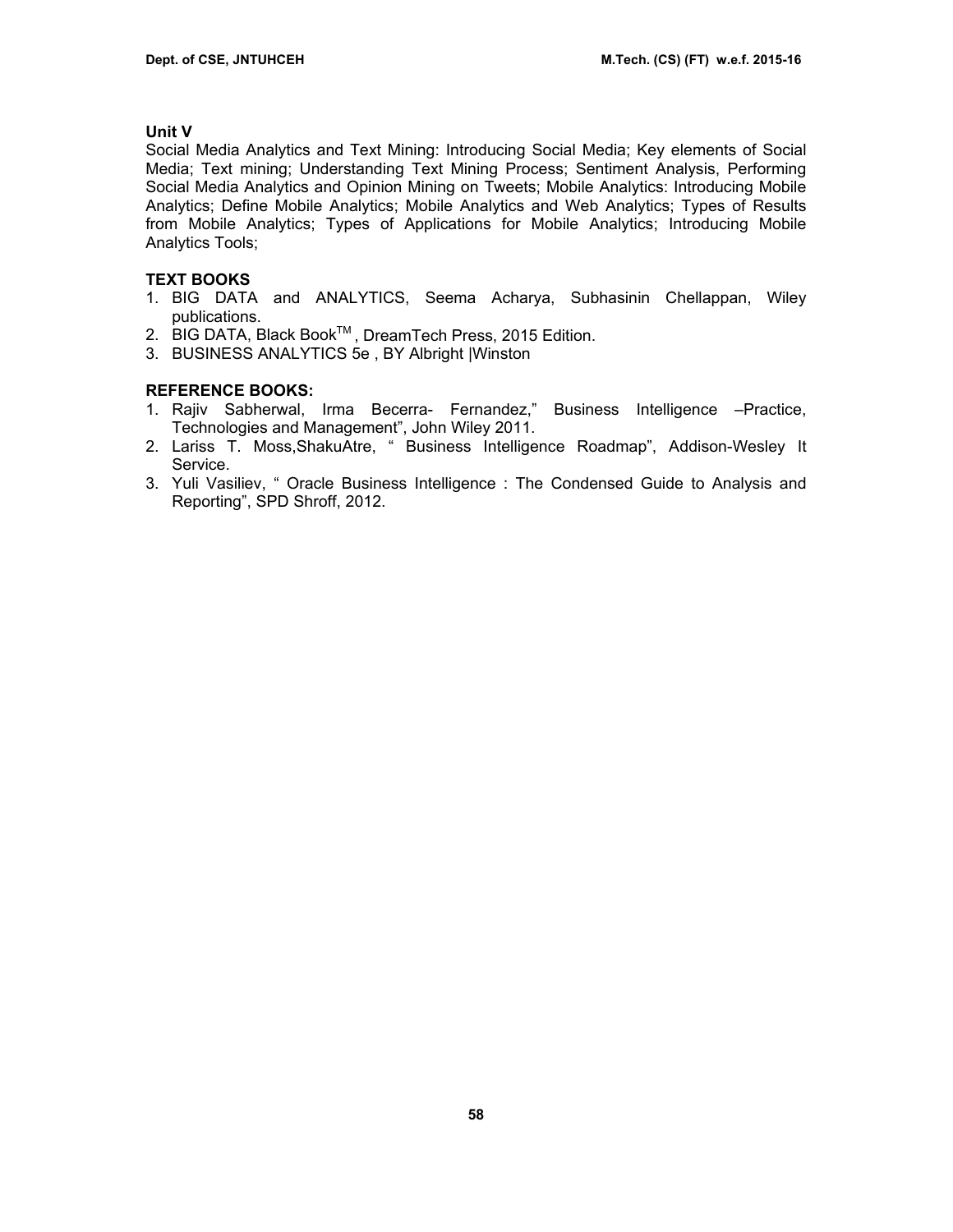#### **M.Tech. I Year II-Sem (Computer Science)**

| M.Tech. I Year II-Sem (Computer Science) | L T P C            |  |
|------------------------------------------|--------------------|--|
|                                          | $0 \t 0 \t 4 \t 2$ |  |

# **COMPUTING LABORATORY-II**

#### **Advanced Computer Networks Lab Experiments:**

#### **Prerequisites:**

Data communication, Basic networking principles

#### **Objective:**

- 1. Understand and analyze the existing protocols
- 2. Understand the use of network packet capturing tools

# **Outcome:**

Ability of acquiring the practical exposure to existing protocols

- 1. Implement the IP fragmentation and reassembly algorithm.
- 2. Implement the IP forwarding algorithm.
- 3. Implement the simplest sliding window protocol of TCP.
- 4. Connect two systems using a switch and configure private IP addresses to the systems and ping them from each other. Using Wireshark, capture packets and analyze all the header information in the packets captured.
- 5. Install Telnet on one of the systems connected by a switch and telnet to it from the other system. Using Wireshark, capture the packets and analyze the TCP 3-way Handshake for connection establishment and tear down.
- 6. Start packet capature in wireshark application and then open your web browser and type in an URL of website of your choice. How long did it take from when the HTTP GET message was sent until the HTTP OK reply was received for the webpage you visited in your web browser.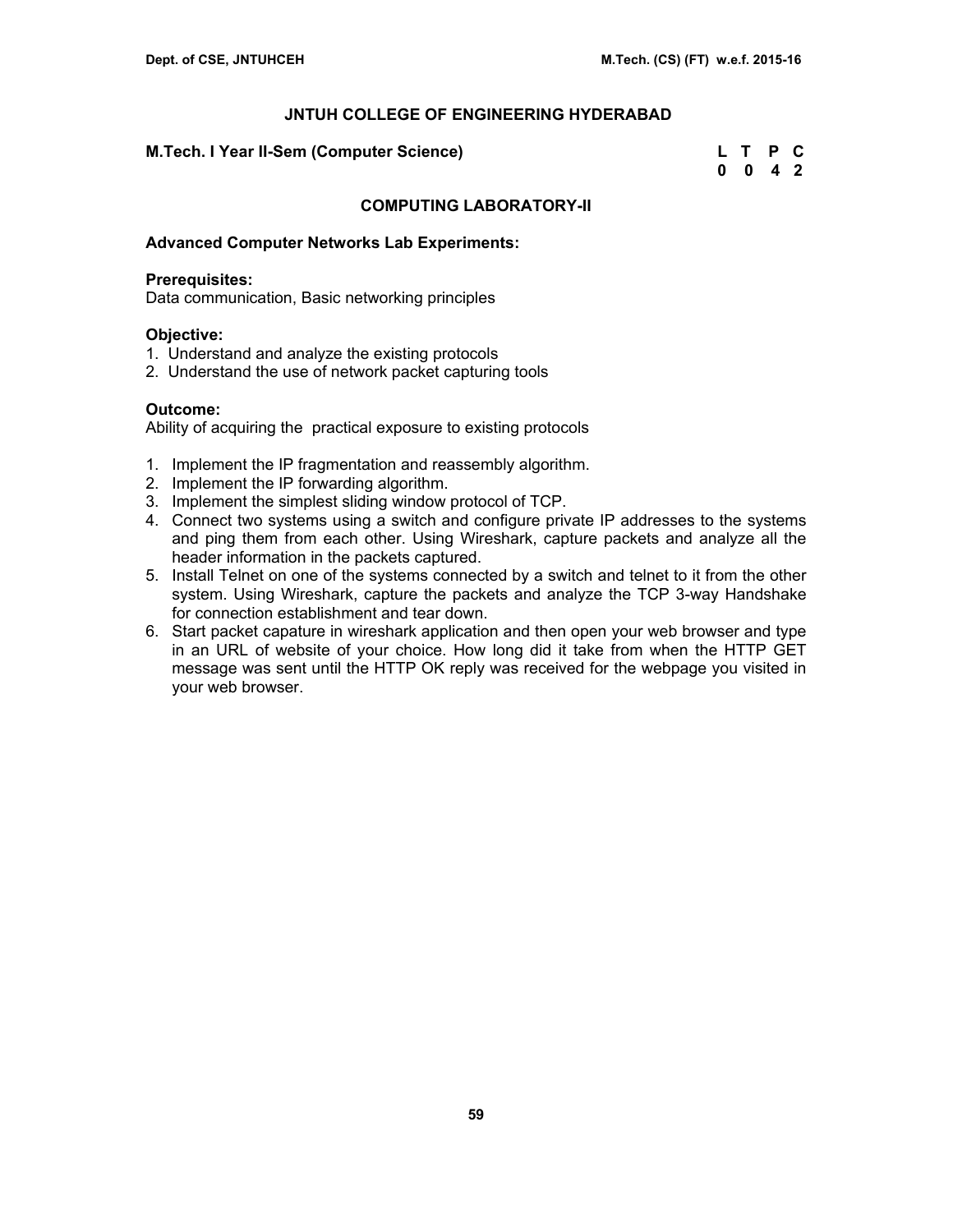# **M.Tech. I Year II-Sem (Computer Science)**

| M.Tech. I Year II-Sem (Computer Science) | L T P C            |  |
|------------------------------------------|--------------------|--|
|                                          | $0 \t 0 \t 4 \t 2$ |  |

# **SOFT SKILLS LAB (Activity-based)**

# **Course Objectives**

- $\gg$  To improve the fluency of students in English
- $\gg$  To facilitate learning through interaction
- $\gg$  To illustrate the role of skills in real-life situations with case studies, role plays etc.
- $\geq$  To train students in group dynamics, body language and various other activities which boost their confidence levels and help in their overall personality development
- $\geq$  To encourage students develop behavioral skills and personal management skills
- $\gg$  To impart training for empowerment, thereby preparing students to become successful professionals

# **Learning Outcomes**

- **Developed critical acumen and creative ability besides making them industry- ready.**
- & Appropriate use of English language while clearly articulating ideas.
- **EXE** Developing insights into Language and enrich the professional competence of the students.
- **Enable students to meet challenges in job and career advancement.**

# **INTRODUCTION**

Definition and Introduction to Soft Skills – Hard Skills vs Soft Skills – Significance of Soft/Life/Self Skills – Self and SWOT Analysis *and*

- **1. Exercises on Productivity Development** 
	- Effective/ Assertive Communication Skills (Activity based)
	- Time Management (Case Study)
	- Creativity & Critical Thinking (Case Study)
	- Decision Making and Problem Solving (Case Study)
	- Stress Management (Case Study)
- **2. Exercises on Personality Development Skills** 
	- Self-esteem (Case Study)
	- Positive Thinking (Case Study)
	- Emotional Intelligence (Case Study)
	- Team building and Leadership Skills (Case Study)
	- Conflict Management (Case Study)
- **3. Exercises on Presentation Skills** 
	- Netiquette
	- Importance of Oral Presentation Defining Purpose- Analyzing the audience-Planning Outline and Preparing the Presentation- Individual & Group Presentation- Graphical Organizers- Tools and Multi-media Visuals
	- One Minute Presentations (Warming up)
	- PPT on Project Work- Understanding the Nuances of Delivery- Body Language – Closing and Handling Questions – Rubrics for Individual Evaluation (Practice Sessions)
- **4. Exercises on Professional Etiquette and Communication** 
	- Role-Play and Simulation- Introducing oneself and others, Greetings, Apologies, Requests, Agreement & Disagreement….etc.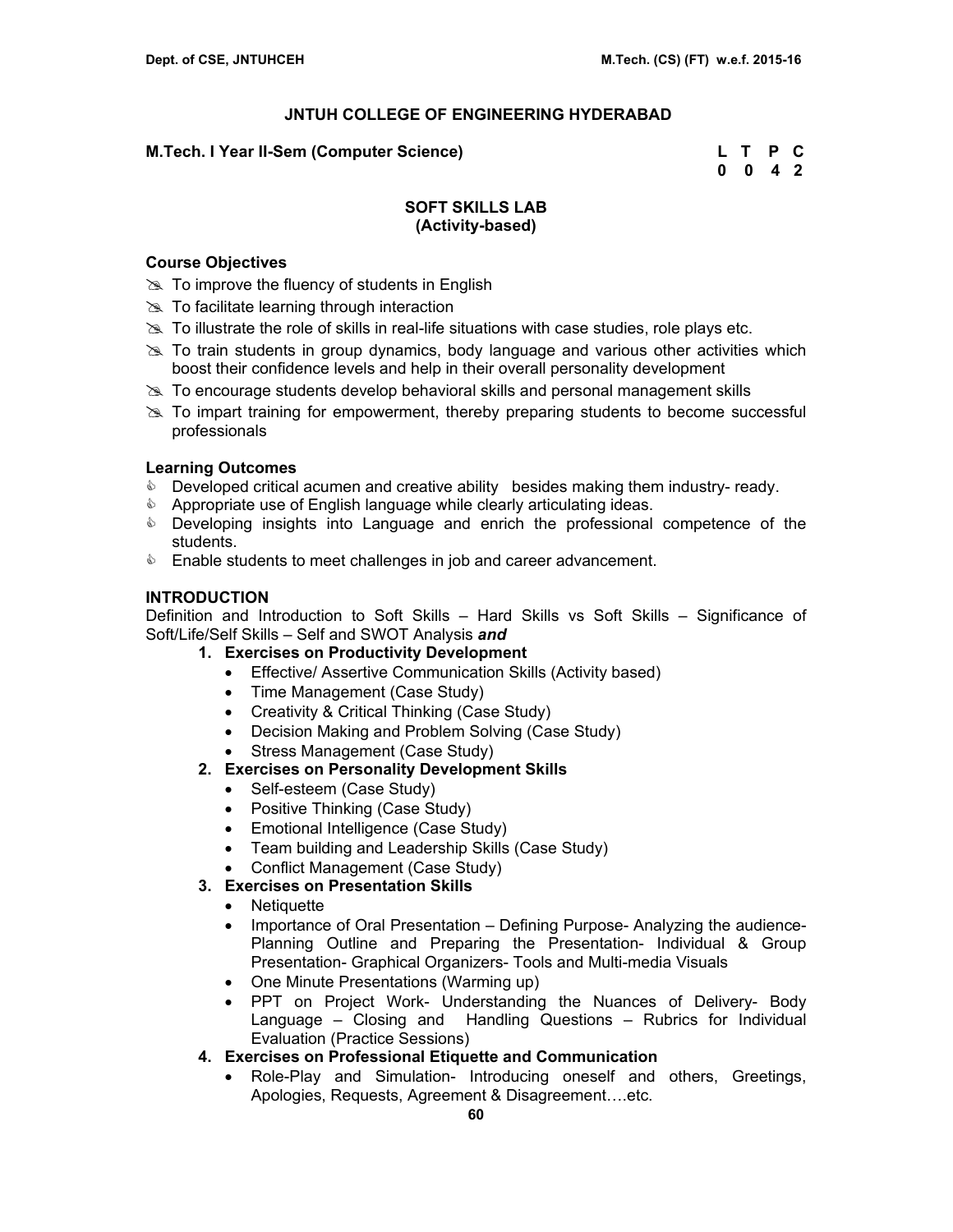- Telephone Etiquette
- Active Listening
- Group Discussions (Case study)- Group Discussion as a part of Selection Procedure- Checklist of GDs
- Analysis of Selected Interviews (Objectives of Interview)
- Mock-Interviews (Practice Sessions)
- Job Application and Preparing Resume
- Process Writing (Technical Vocabulary) Writing a Project Report-Assignments
- **5. Exercises on Ethics and Values**

Introduction –– Types of Values - Personal, Social and Cultural Values - Importance of Values in Various Contexts

- Significance of Modern and Professional Etiquette Etiquette (Formal and Informal Situations with Examples)
- Attitude, Good Manners and Work Culture (Live Examples)
- Social Skills Dealing with the Challenged (Live Examples)
- Professional Responsibility Adaptability (Live Examples)
- Corporate Expectations
- The Note: Hand-outs are to be prepared and given to students.
- $\mathcal{F}$  Training plan will be integrated in the syllabus.
- Topics mentioned in the syllabus are activity-based.

# **SUGGESTED SOFTWARE:**

- ) The following software from **'train2success.com'** 
	- o Preparing for being Interviewed
	- o Positive Thinking
	- o Interviewing Skills
	- o Telephone Skills
	- o Time Management
	- o Team Building
	- o Decision making

# **SUGGESTED READING:**

- 1. Alex, K. 2012. *Soft Skills.* S. Chand Publishers
- 2. *Management Shapers*. 2011. Collection of 28 Books by different Authors. Universities Press.
- 3. Sherfield, Robert M. *2005. et al Cornerstone: Developing Soft Skills*. Pearson
- 4. Suresh Kumar,E; Sreehari, P. & Savithri, J. 2011. *Communication Skills and Soft Skills-An Integrated Approach.* New Delhi: Pearson
- 5. The ACE of Soft Skills by Gopalaswamy Ramesh & Mahadevan Ramesh. 2013. Pearson Publishers. New Delhi.
- 6. Patnaik, P. 2011. *Group Discussion and Interview Skills.* New Delhi: Foundation
- *7.* Sudhir Andrews. 2009. *How to Succeed at Interviews.* New Delhi: Tata McGraw Hill
- 8. **Sasikumar, V & Dhamija, P.V. 1993.** *Spoken English A Self-Learning Guide to Conversation Practice.* **New Delhi: Tata McGraw-Hill**
- 9. *Dixson, Richard J. Everyday Dialogues in English. Prentice Hall India Pvt Ltd*
- 10. Mukhopadhyay. L *et al. 2012. Polyskills. New Delhi: CUP India Pvt Ltd*
- 11. Rizvi, M. A. 2005. *Effective Technical Communication.* New Delhi: Tata McGraw Hill
- 12. *The Hindu Speaks on Education* by the Hindu Newspaper
- 13. Naterop, B. Jean and Revell, Rod. 2004. *Telephoning in English*. Cambridge: CUP